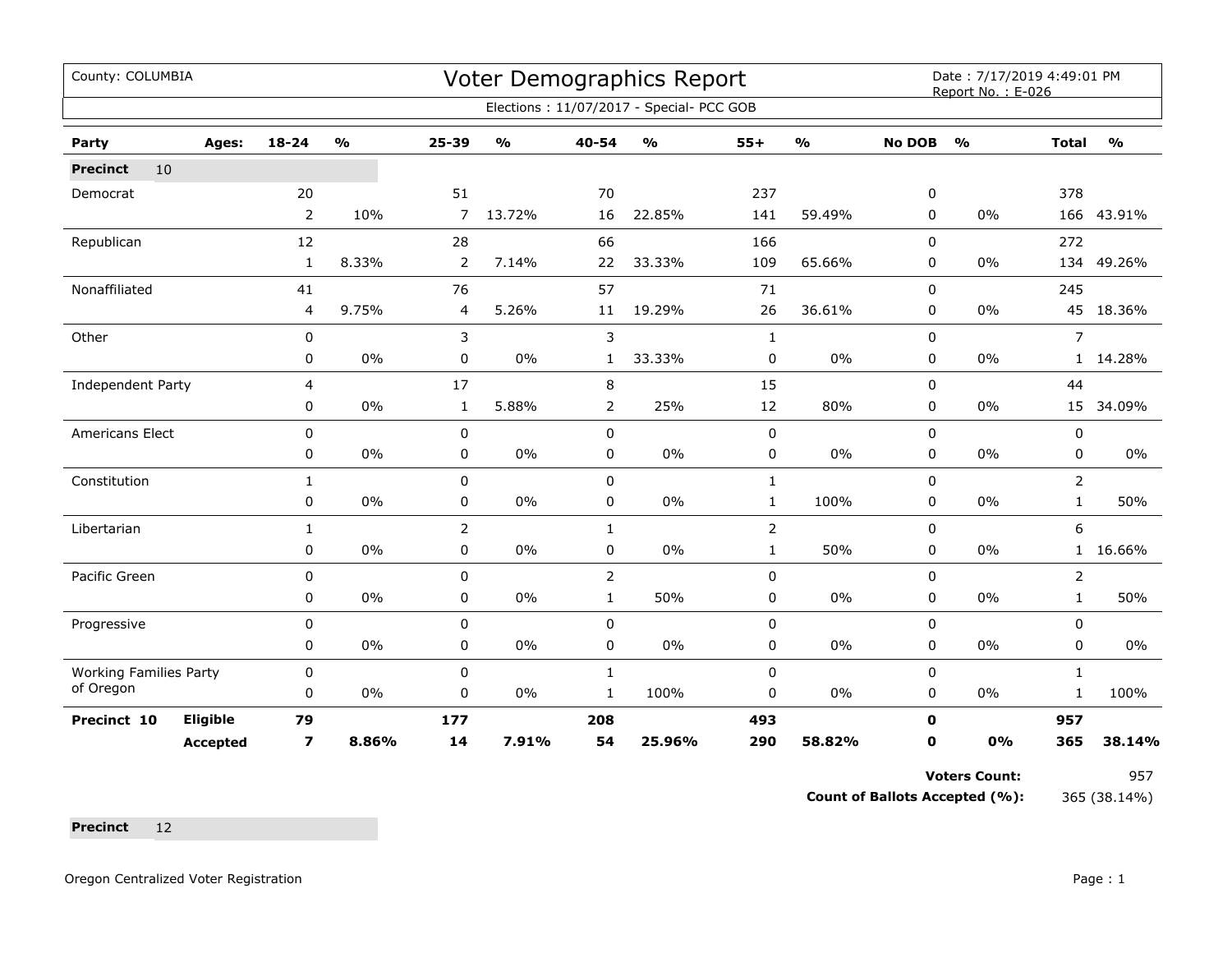| County: COLUMBIA              |       |                |               |                |               |                | Voter Demographics Report                |                |               |               | Date: 7/17/2019 4:49:01 PM<br>Report No.: E-026 |                |               |
|-------------------------------|-------|----------------|---------------|----------------|---------------|----------------|------------------------------------------|----------------|---------------|---------------|-------------------------------------------------|----------------|---------------|
|                               |       |                |               |                |               |                | Elections: 11/07/2017 - Special- PCC GOB |                |               |               |                                                 |                |               |
| Party                         | Ages: | $18 - 24$      | $\frac{0}{0}$ | 25-39          | $\frac{1}{2}$ | 40-54          | $\frac{0}{0}$                            | $55+$          | $\frac{9}{0}$ | <b>No DOB</b> | $\frac{0}{0}$                                   | <b>Total</b>   | $\frac{0}{0}$ |
| Democrat                      |       | 21             |               | 64             |               | 92             |                                          | 277            |               | $\pmb{0}$     |                                                 | 454            |               |
|                               |       | 6              | 28.57%        | 8              | 12.5%         | 31             | 33.69%                                   | 159            | 57.4%         | 0             | 0%                                              | 204            | 44.93%        |
| Republican                    |       | 22             |               | 45             |               | 95             |                                          | 194            |               | $\pmb{0}$     |                                                 | 356            |               |
|                               |       | $\mathbf{1}$   | 4.54%         | $\overline{7}$ | 15.55%        | 24             | 25.26%                                   | 114            | 58.76%        | 0             | 0%                                              | 146            | 41.01%        |
| Nonaffiliated                 |       | 52             |               | 99             |               | 77             |                                          | 82             |               | $\pmb{0}$     |                                                 | 310            |               |
|                               |       | $\mathbf{1}$   | 1.92%         | 5              | 5.05%         | 12             | 15.58%                                   | 29             | 35.36%        | 0             | 0%                                              |                | 47 15.16%     |
| Other                         |       | $\mathbf{1}$   |               | $\overline{2}$ |               | $\mathbf{1}$   |                                          | 3              |               | $\pmb{0}$     |                                                 | $\overline{7}$ |               |
|                               |       | $\pmb{0}$      | 0%            | 0              | $0\%$         | $\mathsf 0$    | $0\%$                                    | $\overline{2}$ | 66.66%        | 0             | 0%                                              |                | 2 28.57%      |
| Independent Party             |       | 8              |               | 8              |               | $\overline{7}$ |                                          | 16             |               | $\mathbf 0$   |                                                 | 39             |               |
|                               |       | 0              | 0%            | $\overline{2}$ | 25%           | $\overline{2}$ | 28.57%                                   | $\,8\,$        | 50%           | $\mathbf 0$   | 0%                                              |                | 12 30.76%     |
| <b>Americans Elect</b>        |       | $\pmb{0}$      |               | 0              |               | $\pmb{0}$      |                                          | 0              |               | 0             |                                                 | $\pmb{0}$      |               |
|                               |       | 0              | 0%            | 0              | 0%            | 0              | $0\%$                                    | 0              | 0%            | $\mathbf 0$   | 0%                                              | $\pmb{0}$      | 0%            |
| Constitution                  |       | 0              |               | 0              |               | $\mathsf 0$    |                                          | $\mathbf{1}$   |               | $\pmb{0}$     |                                                 | $\mathbf{1}$   |               |
|                               |       | 0              | 0%            | 0              | 0%            | $\pmb{0}$      | $0\%$                                    | 0              | 0%            | $\pmb{0}$     | 0%                                              | $\pmb{0}$      | 0%            |
| Libertarian                   |       | $\pmb{0}$      |               | 3              |               | $\overline{2}$ |                                          | $\overline{2}$ |               | $\pmb{0}$     |                                                 | $\overline{7}$ |               |
|                               |       | 0              | 0%            | $\overline{2}$ | 66.66%        | $\mathbf{1}$   | 50%                                      | $\overline{2}$ | 100%          | 0             | 0%                                              |                | 5 71.42%      |
| Pacific Green                 |       | $\mathsf 0$    |               | 1              |               | $\overline{2}$ |                                          | 0              |               | $\mathsf 0$   |                                                 | 3              |               |
|                               |       | $\pmb{0}$      | 0%            | 0              | 0%            | $\overline{2}$ | 100%                                     | 0              | 0%            | $\pmb{0}$     | 0%                                              |                | 2 66.66%      |
| Progressive                   |       | 0              |               | $\mathbf{1}$   |               | $\mathsf 0$    |                                          | $\mathbf{1}$   |               | $\pmb{0}$     |                                                 | $\overline{2}$ |               |
|                               |       | 0              | 0%            | 0              | 0%            | $\pmb{0}$      | 0%                                       | 0              | 0%            | 0             | 0%                                              | 0              | $0\%$         |
| <b>Working Families Party</b> |       | 0              |               | $\overline{2}$ |               | $\overline{2}$ |                                          | 0              |               | $\pmb{0}$     |                                                 | $\overline{4}$ |               |
| of Oregon                     |       | 0              | 0%            | $\mathbf 0$    | $0\%$         | $\pmb{0}$      | $0\%$                                    | $\mathbf 0$    | $0\%$         | 0             | 0%                                              | 0              | 0%            |
| Eligible<br>Precinct 12       |       | 104            |               | 225            |               | 278            |                                          | 576            |               | $\mathbf 0$   |                                                 | 1183           |               |
| <b>Accepted</b>               |       | 8              | 7.69%         | 24             | 10.67%        | 72             | 25.90%                                   | 314            | 54.51%        | 0             | 0%                                              | 418            | 35.33%        |
|                               |       |                |               |                |               |                |                                          |                |               |               | <b>Voters Count:</b>                            |                | 1183          |
|                               |       |                |               |                |               |                |                                          |                |               |               | <b>Count of Ballots Accepted (%):</b>           |                | 418 (35.33%)  |
| 19<br><b>Precinct</b>         |       |                |               |                |               |                |                                          |                |               |               |                                                 |                |               |
| Democrat                      |       | 13             |               | 48             |               | 74             |                                          | 221            |               | 0             |                                                 | 356            |               |
|                               |       | $\overline{2}$ | 15.38%        |                | 7 14.58%      |                | 14 18.91%                                | 121            | 54.75%        | $\mathbf 0$   | 0%                                              |                | 144 40.44%    |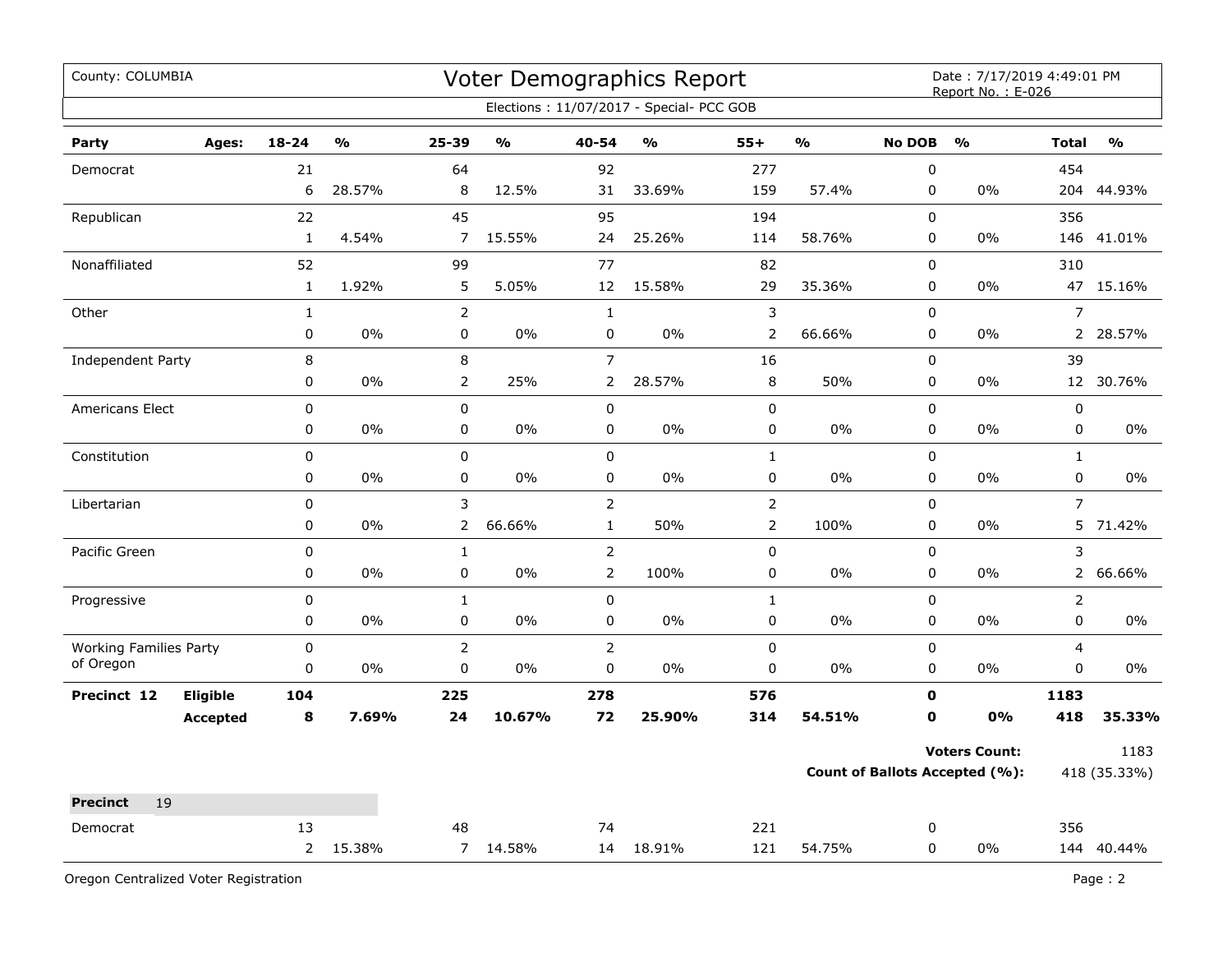| County: COLUMBIA                           |                 |                |                         |                |                         |                  | Voter Demographics Report                |              |               |               | Date: 7/17/2019 4:49:01 PM<br>Report No.: E-026 |                          |               |
|--------------------------------------------|-----------------|----------------|-------------------------|----------------|-------------------------|------------------|------------------------------------------|--------------|---------------|---------------|-------------------------------------------------|--------------------------|---------------|
|                                            |                 |                |                         |                |                         |                  | Elections: 11/07/2017 - Special- PCC GOB |              |               |               |                                                 |                          |               |
| Party                                      | Ages:           | $18 - 24$      | $\mathbf{O}/\mathbf{O}$ | 25-39          | $\mathbf{O}/\mathbf{o}$ | 40-54            | $\mathsf{o}\mathsf{v}_\mathsf{o}$        | $55+$        | $\frac{0}{0}$ | <b>No DOB</b> | $\frac{1}{2}$                                   | <b>Total</b>             | $\frac{9}{0}$ |
| Republican                                 |                 | 23             |                         | 38             |                         | 91               |                                          | 198          |               | 0             |                                                 | 350                      |               |
|                                            |                 | 6              | 26.08%                  | 11             | 28.94%                  | 30               | 32.96%                                   | 112          | 56.56%        | $\mathbf 0$   | $0\%$                                           |                          | 159 45.42%    |
| Nonaffiliated                              |                 | 50             |                         | 57             |                         | 81               |                                          | 91           |               | 0             |                                                 | 279                      |               |
|                                            |                 | $\overline{2}$ | 4%                      | 8              | 14.03%                  | 22               | 27.16%                                   | 42           | 46.15%        | 0             | $0\%$                                           | 74                       | 26.52%        |
| Other                                      |                 | $\mathbf{1}$   |                         | $\mathbf{1}$   |                         | $\overline{2}$   |                                          | $\mathsf 0$  |               | 0             |                                                 | $\overline{\mathcal{L}}$ |               |
|                                            |                 | 0              | 0%                      | $\pmb{0}$      | $0\%$                   | 0                | $0\%$                                    | 0            | $0\%$         | 0             | $0\%$                                           | $\pmb{0}$                | $0\%$         |
| Independent Party                          |                 | $\overline{7}$ |                         | 12             |                         | 9                |                                          | 14           |               | $\mathbf 0$   |                                                 | 42                       |               |
|                                            |                 | $\mathbf{1}$   | 14.28%                  | $\mathbf 0$    | 0%                      | $\mathbf{1}$     | 11.11%                                   | 3            | 21.42%        | $\mathbf 0$   | 0%                                              | 5                        | 11.9%         |
| Americans Elect                            |                 | $\pmb{0}$      |                         | $\pmb{0}$      |                         | 0                |                                          | 0            |               | 0             |                                                 | $\pmb{0}$                |               |
|                                            |                 | $\pmb{0}$      | $0\%$                   | $\pmb{0}$      | $0\%$                   | 0                | $0\%$                                    | 0            | $0\%$         | 0             | $0\%$                                           | $\pmb{0}$                | $0\%$         |
| Constitution                               |                 | 0              |                         | 0              |                         | $\overline{2}$   |                                          | 0            |               | $\Omega$      |                                                 | $\overline{2}$           |               |
|                                            |                 | 0              | 0%                      | $\pmb{0}$      | $0\%$                   | 0                | $0\%$                                    | 0            | $0\%$         | 0             | $0\%$                                           | $\pmb{0}$                | $0\%$         |
| Libertarian                                |                 | 0              |                         | $\overline{2}$ |                         | $\mathbf{1}$     |                                          | $\mathbf{1}$ |               | $\mathbf 0$   |                                                 | $\overline{4}$           |               |
|                                            |                 | 0              | 0%                      | 0              | 0%                      | 0                | 0%                                       | $\mathbf{1}$ | 100%          | $\mathbf 0$   | $0\%$                                           | $\mathbf{1}$             | 25%           |
| Pacific Green                              |                 | 0              |                         | $\mathbf 1$    |                         | $\pmb{0}$        |                                          | 0            |               | $\pmb{0}$     |                                                 | $\mathbf{1}$             |               |
|                                            |                 | 0              | 0%                      | $\mathbf{1}$   | 100%                    | 0                | $0\%$                                    | 0            | $0\%$         | 0             | $0\%$                                           | $\mathbf{1}$             | 100%          |
| Progressive                                |                 | 0              |                         | $\mathbf 0$    |                         | 0                |                                          | 0            |               | 0             |                                                 | 0                        |               |
|                                            |                 | 0              | 0%                      | $\mathbf 0$    | 0%                      | 0                | 0%                                       | 0            | $0\%$         | 0             | $0\%$                                           | $\mathbf 0$              | $0\%$         |
| <b>Working Families Party</b><br>of Oregon |                 | $\mathbf{1}$   |                         | 0              |                         | $\mathbf 0$      |                                          | 0            |               | $\mathbf 0$   |                                                 | $\mathbf{1}$             |               |
|                                            |                 | $\pmb{0}$      | 0%                      | $\mathbf 0$    | $0\%$                   | $\boldsymbol{0}$ | 0%                                       | 0            | $0\%$         | $\mathbf 0$   | $0\%$                                           | $\mathbf 0$              | $0\%$         |
| Precinct 19                                | Eligible        | 95             |                         | 159            |                         | 260              |                                          | 525          |               | 0             |                                                 | 1039                     |               |
|                                            | <b>Accepted</b> | $\mathbf{11}$  | 11.58%                  | 27             | 16.98%                  | 67               | 25.77%                                   | 279          | 53.14%        | $\mathbf 0$   | 0%                                              | 384                      | 36.96%        |
|                                            |                 |                |                         |                |                         |                  |                                          |              |               |               | <b>Voters Count:</b>                            |                          | 1039          |
|                                            |                 |                |                         |                |                         |                  |                                          |              |               |               | <b>Count of Ballots Accepted (%):</b>           |                          | 384 (36.96%)  |
| 20<br><b>Precinct</b>                      |                 |                |                         |                |                         |                  |                                          |              |               |               |                                                 |                          |               |
| Democrat                                   |                 | 11             |                         | 46             |                         | 48               |                                          | 177          |               | 0             |                                                 | 282                      |               |
|                                            |                 | $\mathbf{1}$   | 9.09%                   | 8              | 17.39%                  | 18               | 37.5%                                    | 109          | 61.58%        | 0             | $0\%$                                           |                          | 136 48.22%    |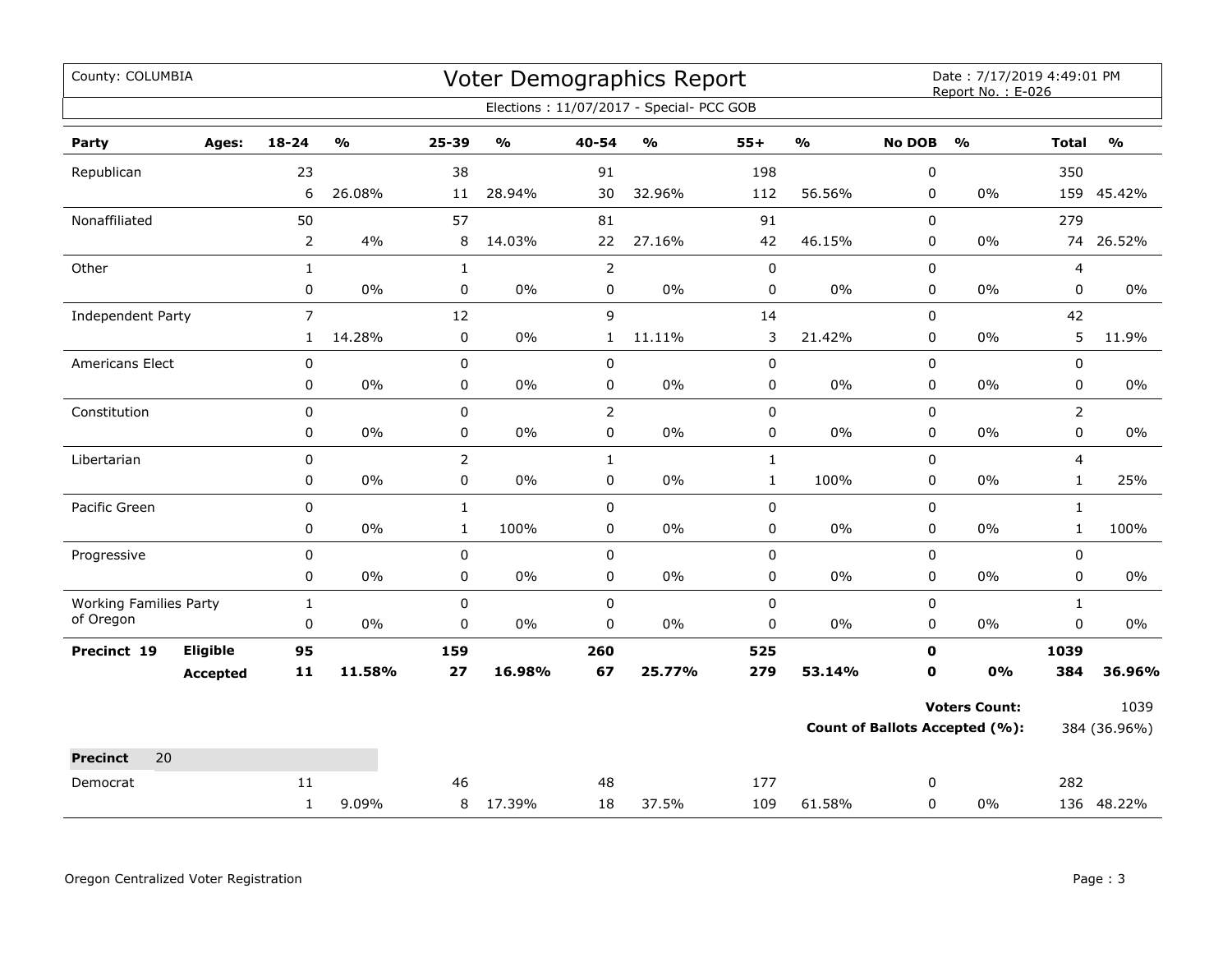| County: COLUMBIA              |                 |                |        |                |               |                | <b>Voter Demographics Report</b>         |                |               |               | Date: 7/17/2019 4:49:01 PM<br>Report No.: E-026 |              |               |
|-------------------------------|-----------------|----------------|--------|----------------|---------------|----------------|------------------------------------------|----------------|---------------|---------------|-------------------------------------------------|--------------|---------------|
|                               |                 |                |        |                |               |                | Elections: 11/07/2017 - Special- PCC GOB |                |               |               |                                                 |              |               |
| Party                         | Ages:           | $18 - 24$      | %      | $25 - 39$      | $\frac{1}{2}$ | 40-54          | $\frac{1}{2}$                            | $55+$          | $\frac{1}{2}$ | <b>No DOB</b> | $\frac{1}{2}$                                   | <b>Total</b> | $\frac{1}{2}$ |
| Republican                    |                 | 10             |        | 53             |               | 59             |                                          | 144            |               | 0             |                                                 | 266          |               |
|                               |                 | $\overline{4}$ | 40%    | 10             | 18.86%        | 21             | 35.59%                                   | 87             | 60.41%        | 0             | 0%                                              |              | 122 45.86%    |
| Nonaffiliated                 |                 | 25             |        | 54             |               | 38             |                                          | 61             |               | 0             |                                                 | 178          |               |
|                               |                 | $\mathbf{1}$   | 4%     | $\overline{2}$ | 3.7%          | 5              | 13.15%                                   | 20             | 32.78%        | 0             | 0%                                              | 28           | 15.73%        |
| Other                         |                 | $\mathbf 0$    |        | 0              |               | $\mathbf{1}$   |                                          | $\mathsf{2}\,$ |               | 0             |                                                 | 3            |               |
|                               |                 | $\pmb{0}$      | 0%     | 0              | 0%            | $\pmb{0}$      | $0\%$                                    | $\mathbf 0$    | 0%            | 0             | 0%                                              | 0            | 0%            |
| <b>Independent Party</b>      |                 | 5              |        | 6              |               | 5              |                                          | 13             |               | 0             |                                                 | 29           |               |
|                               |                 | $\overline{2}$ | 40%    | $\mathbf{1}$   | 16.66%        | $\overline{2}$ | 40%                                      | $10\,$         | 76.92%        | 0             | 0%                                              |              | 15 51.72%     |
| <b>Americans Elect</b>        |                 | $\mathbf 0$    |        | 0              |               | $\pmb{0}$      |                                          | $\pmb{0}$      |               | 0             |                                                 | 0            |               |
|                               |                 | $\pmb{0}$      | 0%     | 0              | 0%            | $\pmb{0}$      | 0%                                       | $\mathsf 0$    | 0%            | 0             | 0%                                              | 0            | 0%            |
| Constitution                  |                 | $\pmb{0}$      |        | 0              |               | $\pmb{0}$      |                                          | $\mathbf 1$    |               | 0             |                                                 | $\mathbf{1}$ |               |
|                               |                 | $\pmb{0}$      | 0%     | 0              | 0%            | $\pmb{0}$      | 0%                                       | $\mathbf 1$    | 100%          | 0             | 0%                                              | $\mathbf 1$  | 100%          |
| Libertarian                   |                 | $\mathbf{1}$   |        | $\mathbf 1$    |               | $\mathbf 1$    |                                          | $\mathbf{1}$   |               | 0             |                                                 | 4            |               |
|                               |                 | $\pmb{0}$      | $0\%$  | $\mathbf 0$    | $0\%$         | $\pmb{0}$      | $0\%$                                    | $\pmb{0}$      | 0%            | 0             | 0%                                              | 0            | 0%            |
| Pacific Green                 |                 | $\pmb{0}$      |        | 0              |               | $\pmb{0}$      |                                          | $\pmb{0}$      |               | $\mathsf 0$   |                                                 | 0            |               |
|                               |                 | $\mathbf 0$    | 0%     | 0              | 0%            | $\mathbf 0$    | $0\%$                                    | $\pmb{0}$      | 0%            | 0             | 0%                                              | 0            | $0\%$         |
| Progressive                   |                 | $\pmb{0}$      |        | $\mathbf 1$    |               | $\pmb{0}$      |                                          | $\pmb{0}$      |               | $\mathsf 0$   |                                                 | $\mathbf{1}$ |               |
|                               |                 | $\mathbf 0$    | 0%     | $\mathbf{1}$   | 100%          | $\mathbf 0$    | 0%                                       | $\mathbf 0$    | 0%            | 0             | 0%                                              | $\mathbf{1}$ | 100%          |
| <b>Working Families Party</b> |                 | $\mathbf 0$    |        | $\mathbf{1}$   |               | $\mathbf 1$    |                                          | $\overline{2}$ |               | 0             |                                                 | 4            |               |
| of Oregon                     |                 | 0              | 0%     | 0              | 0%            | $\mathbf 0$    | $0\%$                                    | $\mathbf 0$    | 0%            | 0             | 0%                                              | 0            | $0\%$         |
| Precinct 20                   | Eligible        | 52             |        | 162            |               | 153            |                                          | 401            |               | $\mathbf o$   |                                                 | 768          |               |
|                               | <b>Accepted</b> | 8              | 15.38% | 22             | 13.58%        | 46             | 30.07%                                   | 227            | 56.61%        | $\mathbf{0}$  | 0%                                              | 303          | 39.45%        |
|                               |                 |                |        |                |               |                |                                          |                |               |               | <b>Voters Count:</b>                            |              | 768           |
|                               |                 |                |        |                |               |                |                                          |                |               |               | <b>Count of Ballots Accepted (%):</b>           |              | 303 (39.45%)  |
| 21<br><b>Precinct</b>         |                 |                |        |                |               |                |                                          |                |               |               |                                                 |              |               |
| Democrat                      |                 | 66             |        | 221            |               | 229            |                                          | 540            |               | 0             |                                                 | 1056         |               |
|                               |                 | 9              | 13.63% | 28             | 12.66%        | 49             | 21.39%                                   | 272            | 50.37%        | 0             | 0%                                              | 358          | 33.9%         |
| Republican                    |                 | 32             |        | 135            |               | 155            |                                          | 293            |               | 0             |                                                 | 615          |               |
|                               |                 | 4              | 12.5%  | 26             | 19.25%        | 40             | 25.8%                                    | 144            | 49.14%        | 0             | 0%                                              |              | 214 34.79%    |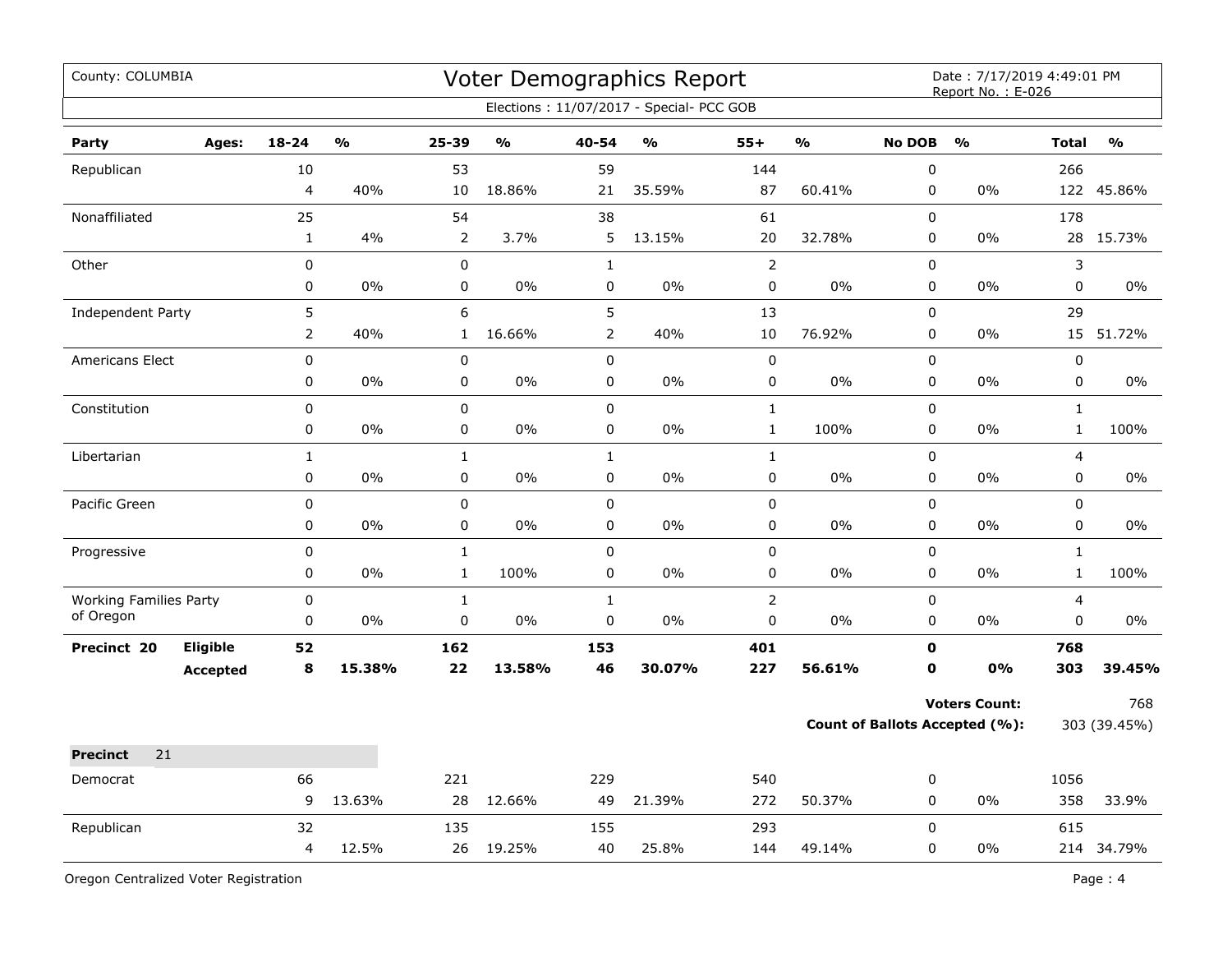| County: COLUMBIA                           |                 |                |                         |                |               |                         | <b>Voter Demographics Report</b>         |                |               |                | Date: 7/17/2019 4:49:01 PM<br>Report No.: E-026 |              |               |
|--------------------------------------------|-----------------|----------------|-------------------------|----------------|---------------|-------------------------|------------------------------------------|----------------|---------------|----------------|-------------------------------------------------|--------------|---------------|
|                                            |                 |                |                         |                |               |                         | Elections: 11/07/2017 - Special- PCC GOB |                |               |                |                                                 |              |               |
| Party                                      | Ages:           | 18-24          | $\mathbf{O}/\mathbf{o}$ | 25-39          | $\frac{0}{0}$ | 40-54                   | $\mathsf{o}\mathsf{v}_\mathsf{o}$        | $55+$          | $\frac{0}{0}$ | <b>No DOB</b>  | $\frac{0}{0}$                                   | <b>Total</b> | $\frac{0}{0}$ |
| Nonaffiliated                              |                 | 189            |                         | 370            |               | 294                     |                                          | 206            |               | $\pmb{0}$      |                                                 | 1059         |               |
|                                            |                 | 6              | 3.17%                   | 19             | 5.13%         | 20                      | 6.8%                                     | 56             | 27.18%        | 0              | 0%                                              | 101          | 9.53%         |
| Other                                      |                 | 3              |                         | 9              |               | $\,8\,$                 |                                          | 5              |               | 0              |                                                 | 25           |               |
|                                            |                 | 0              | $0\%$                   | $\mathbf{1}$   | 11.11%        | $\mathbf{1}$            | 12.5%                                    | 3              | 60%           | 0              | 0%                                              | 5            | 20%           |
| Independent Party                          |                 | 16             |                         | 37             |               | 39                      |                                          | 43             |               | 0              |                                                 | 135          |               |
|                                            |                 | $\mathbf{1}$   | 6.25%                   | 3              | 8.1%          | 14                      | 35.89%                                   | 20             | 46.51%        | $\pmb{0}$      | 0%                                              | 38           | 28.14%        |
| Americans Elect                            |                 | $\mathbf 0$    |                         | 0              |               | $\mathbf 0$             |                                          | $\mathbf 0$    |               | 0              |                                                 | 0            |               |
|                                            |                 | 0              | 0%                      | 0              | 0%            | 0                       | 0%                                       | 0              | $0\%$         | 0              | 0%                                              | 0            | $0\%$         |
| Constitution                               |                 | $\mathbf{1}$   |                         | $\overline{4}$ |               | $\overline{\mathbf{4}}$ |                                          | 4              |               | $\pmb{0}$      |                                                 | 13           |               |
|                                            |                 | $\pmb{0}$      | 0%                      | 0              | 0%            | $\mathbf{1}$            | 25%                                      | $\mathbf{1}$   | 25%           | $\pmb{0}$      | 0%                                              |              | 2 15.38%      |
| Libertarian                                |                 | 5              |                         | 8              |               | 5                       |                                          | $\overline{7}$ |               | $\overline{0}$ |                                                 | 25           |               |
|                                            |                 | $\mathbf{1}$   | 20%                     | $\mathbf{1}$   | 12.5%         | $\mathbf 2$             | 40%                                      | 5              | 71.42%        | $\pmb{0}$      | 0%                                              | 9            | 36%           |
| Pacific Green                              |                 | 0              |                         | 6              |               | 5                       |                                          | $\mathbf{1}$   |               | 0              |                                                 | 12           |               |
|                                            |                 | 0              | 0%                      | 0              | 0%            | $\overline{2}$          | 40%                                      | 0              | 0%            | $\mathbf 0$    | 0%                                              |              | 2 16.66%      |
| Progressive                                |                 | $\overline{2}$ |                         | $\overline{2}$ |               | $\pmb{0}$               |                                          | $\mathbf{1}$   |               | $\mathbf 0$    |                                                 | 5            |               |
|                                            |                 | $\overline{2}$ | 100%                    | $\mathbf{1}$   | 50%           | 0                       | $0\%$                                    | $\mathbf 1$    | 100%          | 0              | 0%                                              | 4            | 80%           |
| <b>Working Families Party</b><br>of Oregon |                 | $\mathbf{1}$   |                         | 6              |               | $\overline{4}$          |                                          | $\overline{2}$ |               | 0              |                                                 | 13           |               |
|                                            |                 | 0              | $0\%$                   | $\mathbf{1}$   | 16.66%        | $\mathbf{1}$            | 25%                                      | 0              | 0%            | 0              | 0%                                              |              | 2 15.38%      |
| Precinct 21                                | Eligible        | 315            |                         | 798            |               | 743                     |                                          | 1102           |               | $\mathbf 0$    |                                                 | 2958         |               |
|                                            | <b>Accepted</b> | 23             | 7.30%                   | 80             | 10.03%        | 130                     | 17.50%                                   | 502            | 45.55%        | $\mathbf 0$    | 0%                                              | 735          | 24.85%        |
|                                            |                 |                |                         |                |               |                         |                                          |                |               |                | <b>Voters Count:</b>                            |              | 2958          |
|                                            |                 |                |                         |                |               |                         |                                          |                |               |                | <b>Count of Ballots Accepted (%):</b>           |              | 735 (24.85%)  |
| <b>Precinct</b><br>24                      |                 |                |                         |                |               |                         |                                          |                |               |                |                                                 |              |               |
| Democrat                                   |                 | 62             |                         | 204            |               | 210                     |                                          | 468            |               | 0              |                                                 | 944          |               |
|                                            |                 | $\overline{4}$ | 6.45%                   | 12             | 5.88%         | 42                      | 20%                                      | 233            | 49.78%        | 0              | 0%                                              |              | 291 30.82%    |
| Republican                                 |                 | 44             |                         | 129            |               | 184                     |                                          | 311            |               | $\Omega$       |                                                 | 668          |               |
|                                            |                 | 3              | 6.81%                   | 11             | 8.52%         | 39                      | 21.19%                                   | 139            | 44.69%        | 0              | 0%                                              |              | 192 28.74%    |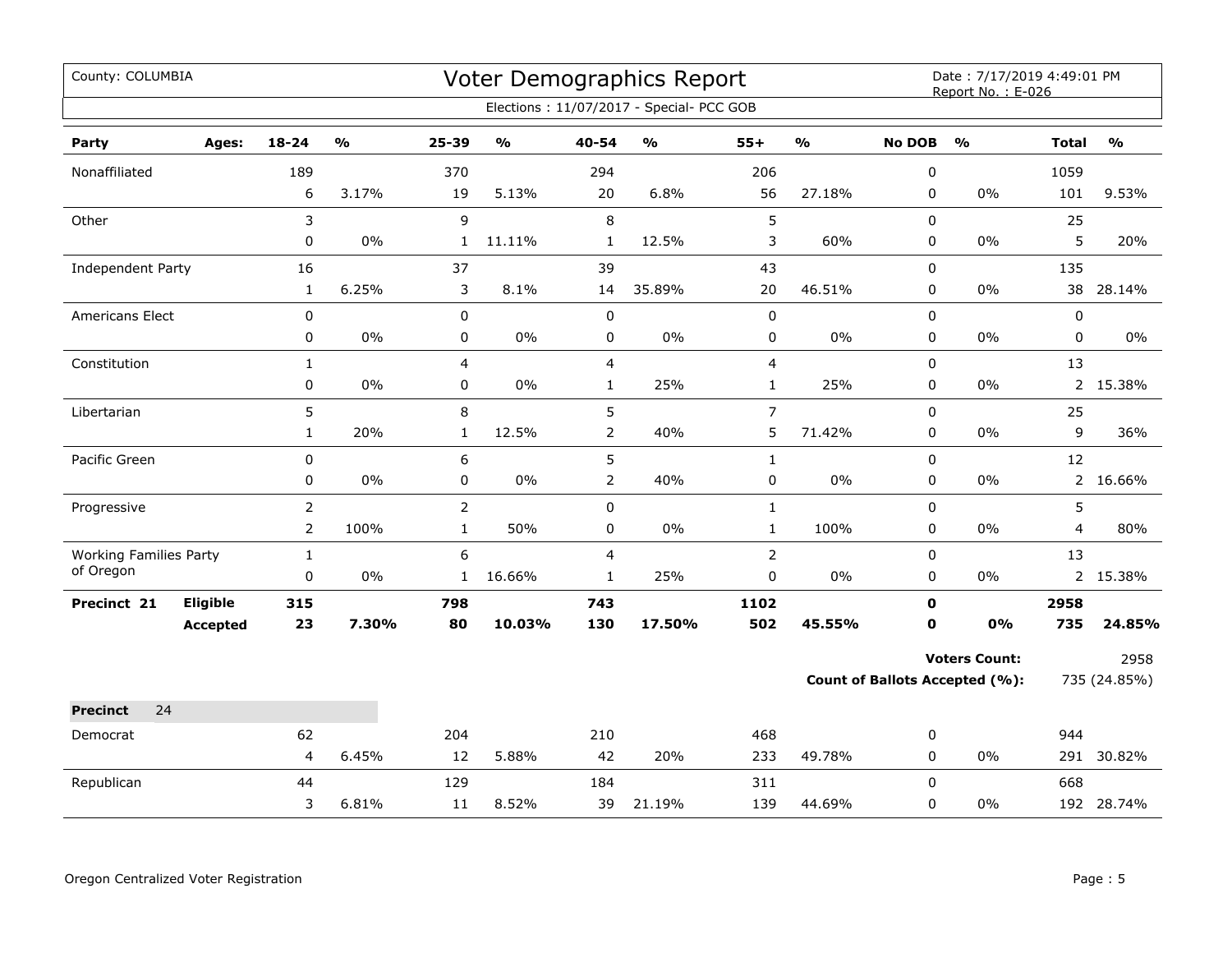| County: COLUMBIA                           |                 |                |        |              |               |                | <b>Voter Demographics Report</b><br>Elections: 11/07/2017 - Special- PCC GOB |                |               |               | Date: 7/17/2019 4:49:01 PM<br>Report No.: E-026 |                |               |
|--------------------------------------------|-----------------|----------------|--------|--------------|---------------|----------------|------------------------------------------------------------------------------|----------------|---------------|---------------|-------------------------------------------------|----------------|---------------|
| Party                                      | Ages:           | $18 - 24$      | %      | $25 - 39$    | $\frac{0}{0}$ | 40-54          | $\frac{0}{0}$                                                                | $55+$          | $\frac{0}{0}$ | <b>No DOB</b> | $\frac{0}{0}$                                   | <b>Total</b>   | $\frac{9}{0}$ |
| Nonaffiliated                              |                 | 170            |        | 339          |               | 268            |                                                                              | 219            |               | $\pmb{0}$     |                                                 | 996            |               |
|                                            |                 | 9              | 5.29%  | 20           | 5.89%         | 34             | 12.68%                                                                       | 40             | 18.26%        | $\mathbf 0$   | $0\%$                                           |                | 103 10.34%    |
| Other                                      |                 | $\overline{2}$ |        | 11           |               | $\overline{7}$ |                                                                              | $\overline{7}$ |               | 0             |                                                 | 27             |               |
|                                            |                 | $\mathbf 0$    | 0%     | $\mathbf{1}$ | 9.09%         | 3              | 42.85%                                                                       | $\mathbf{1}$   | 14.28%        | $\mathbf 0$   | 0%                                              |                | 5 18.51%      |
| Independent Party                          |                 | 19             |        | 45           |               | 32             |                                                                              | 47             |               | 0             |                                                 | 143            |               |
|                                            |                 | $\mathbf 0$    | 0%     | 5            | 11.11%        | $\overline{2}$ | 6.25%                                                                        | 17             | 36.17%        | $\mathbf 0$   | 0%                                              |                | 24 16.78%     |
| Americans Elect                            |                 | $\mathbf 0$    |        | 0            |               | 0              |                                                                              | $\pmb{0}$      |               | $\mathbf{0}$  |                                                 | 0              |               |
|                                            |                 | 0              | 0%     | $\mathbf 0$  | 0%            | $\mathbf 0$    | 0%                                                                           | $\pmb{0}$      | 0%            | $\mathbf 0$   | 0%                                              | $\mathbf 0$    | $0\%$         |
| Constitution                               |                 | $\mathbf{1}$   |        | $\mathbf{1}$ |               | $\overline{2}$ |                                                                              | $\pmb{0}$      |               | 0             |                                                 | 4              |               |
|                                            |                 | $\mathbf{1}$   | 100%   | 0            | 0%            | $\mathbf{1}$   | 50%                                                                          | 0              | 0%            | $\mathbf 0$   | 0%                                              | $\overline{2}$ | 50%           |
| Libertarian                                |                 | $\mathbf{1}$   |        | 12           |               | 5              |                                                                              | $\overline{7}$ |               | 0             |                                                 | 25             |               |
|                                            |                 | $\mathbf 0$    | 0%     | $\mathbf{1}$ | 8.33%         | 0              | 0%                                                                           | 5              | 71.42%        | $\mathbf 0$   | 0%                                              | 6              | 24%           |
| Pacific Green                              |                 | $\mathbf 0$    |        | 4            |               | $\overline{2}$ |                                                                              | $\overline{2}$ |               | $\pmb{0}$     |                                                 | 8              |               |
|                                            |                 | 0              | 0%     | 0            | $0\%$         | $\mathbf 1$    | 50%                                                                          | $\mathbf 1$    | 50%           | $\mathbf 0$   | 0%                                              | $\overline{2}$ | 25%           |
| Progressive                                |                 | 0              |        | 0            |               | 0              |                                                                              | $\mathbf 1$    |               | $\mathbf 0$   |                                                 | $\mathbf 1$    |               |
|                                            |                 | 0              | 0%     | 0            | 0%            | 0              | 0%                                                                           | $\mathbf 1$    | 100%          | $\mathbf 0$   | 0%                                              | $\mathbf{1}$   | 100%          |
| <b>Working Families Party</b><br>of Oregon |                 | 3              |        | 11           |               | 5              |                                                                              | $\overline{2}$ |               | $\mathbf 0$   |                                                 | 21             |               |
|                                            |                 | 0              | $0\%$  | 0            | $0\%$         | $\mathbf{1}$   | 20%                                                                          | $\mathbf 1$    | 50%           | $\mathbf 0$   | 0%                                              | $\overline{2}$ | 9.52%         |
| Precinct 24                                | <b>Eligible</b> | 302            |        | 756          |               | 715            |                                                                              | 1064           |               | $\mathbf 0$   |                                                 | 2837           |               |
|                                            | <b>Accepted</b> | 17             | 5.63%  | 50           | 6.61%         | 123            | 17.20%                                                                       | 438            | 41.17%        | $\mathbf 0$   | 0%                                              | 628            | 22.14%        |
|                                            |                 |                |        |              |               |                |                                                                              |                |               |               | <b>Voters Count:</b>                            |                | 2837          |
|                                            |                 |                |        |              |               |                |                                                                              |                |               |               | Count of Ballots Accepted (%):                  |                | 628 (22.14%)  |
| 26<br><b>Precinct</b>                      |                 |                |        |              |               |                |                                                                              |                |               |               |                                                 |                |               |
| Democrat                                   |                 | 79             |        | 243          |               | 257            |                                                                              | 411            |               | $\mathbf 0$   |                                                 | 990            |               |
|                                            |                 | 10             | 12.65% | 42           | 17.28%        | 40             | 15.56%                                                                       | 202            | 49.14%        | 0             | 0%                                              |                | 294 29.69%    |
| Republican                                 |                 | 53             |        | 205          |               | 255            |                                                                              | 344            |               | $\mathbf 0$   |                                                 | 857            |               |
|                                            |                 | 3              | 5.66%  | 29           | 14.14%        | 54             | 21.17%                                                                       | 175            | 50.87%        | 0             | 0%                                              |                | 261 30.45%    |
| Nonaffiliated                              |                 | 168            |        | 330          |               | 257            |                                                                              | 165            |               | $\mathbf 0$   |                                                 | 920            |               |
|                                            |                 | 9              | 5.35%  | 23           | 6.96%         | 28             | 10.89%                                                                       | 49             | 29.69%        | 0             | 0%                                              |                | 109 11.84%    |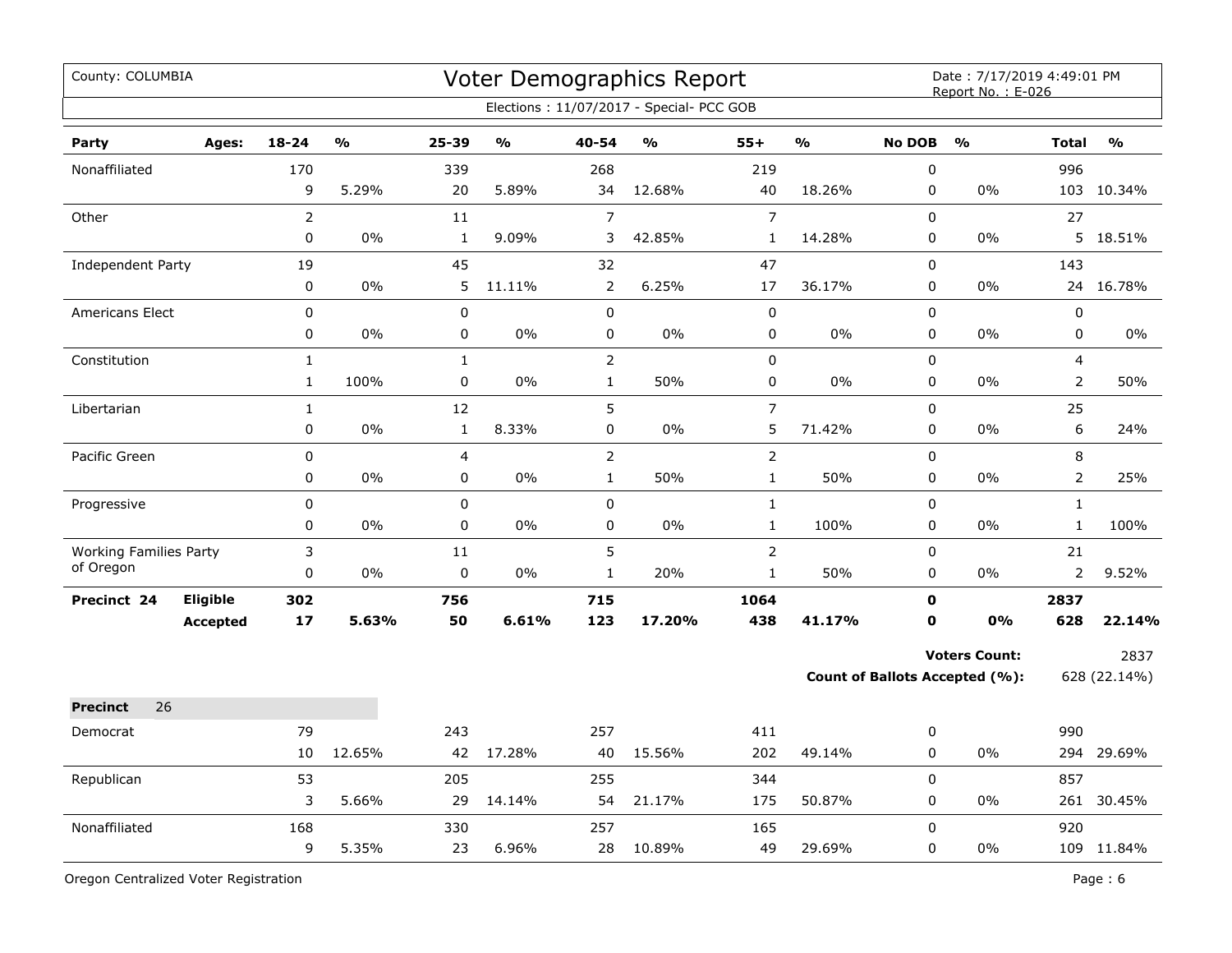| County: COLUMBIA              |                 |              |        |                |               |                | Voter Demographics Report<br>Elections: 11/07/2017 - Special- PCC GOB |                |                         |               | Date: 7/17/2019 4:49:01 PM<br>Report No.: E-026 |                |               |
|-------------------------------|-----------------|--------------|--------|----------------|---------------|----------------|-----------------------------------------------------------------------|----------------|-------------------------|---------------|-------------------------------------------------|----------------|---------------|
|                               |                 |              |        |                |               |                |                                                                       |                |                         |               |                                                 |                |               |
| Party                         | Ages:           | 18-24        | %      | 25-39          | $\frac{1}{2}$ | 40-54          | %                                                                     | $55+$          | $\mathbf{O}/\mathbf{O}$ | <b>No DOB</b> | $\frac{0}{0}$                                   | <b>Total</b>   | $\frac{1}{2}$ |
| Other                         |                 | 0            |        | 7              |               | 3              |                                                                       | $\overline{2}$ |                         | 0             |                                                 | 12             |               |
|                               |                 | 0            | 0%     | 0              | $0\%$         | $\pmb{0}$      | 0%                                                                    | $\mathbf{1}$   | 50%                     | 0             | 0%                                              | $\mathbf{1}$   | 8.33%         |
| Independent Party             |                 | 17           |        | 47             |               | 30             |                                                                       | 34             |                         | 0             |                                                 | 128            |               |
|                               |                 | $\pmb{0}$    | 0%     | 3              | 6.38%         | $\overline{2}$ | 6.66%                                                                 | 18             | 52.94%                  | 0             | 0%                                              |                | 23 17.96%     |
| Americans Elect               |                 | 0            |        | 0              |               | $\pmb{0}$      |                                                                       | $\pmb{0}$      |                         | 0             |                                                 | $\pmb{0}$      |               |
|                               |                 | 0            | $0\%$  | 0              | 0%            | 0              | 0%                                                                    | 0              | $0\%$                   | 0             | 0%                                              | 0              | $0\%$         |
| Constitution                  |                 | 0            |        | 4              |               | $\overline{4}$ |                                                                       | $\overline{2}$ |                         | 0             |                                                 | 10             |               |
|                               |                 | 0            | 0%     | 0              | $0\%$         | $\overline{2}$ | 50%                                                                   | 0              | 0%                      | 0             | 0%                                              | $\overline{2}$ | 20%           |
| Libertarian                   |                 | 3            |        | 10             |               | 5              |                                                                       | 5              |                         | 0             |                                                 | 23             |               |
|                               |                 | 0            | $0\%$  | $\mathbf{1}$   | 10%           | $\mathbf{1}$   | 20%                                                                   | $\mathbf{1}$   | 20%                     | 0             | $0\%$                                           | 3              | 13.04%        |
| Pacific Green                 |                 | 0            |        | 5              |               | $\overline{2}$ |                                                                       | $\mathbf{1}$   |                         | $\mathbf 0$   |                                                 | 8              |               |
|                               |                 | 0            | 0%     | $\overline{2}$ | 40%           | $\mathbf{1}$   | 50%                                                                   | $\mathbf{1}$   | 100%                    | 0             | 0%                                              | 4              | 50%           |
| Progressive                   |                 | 0            |        | $\mathbf{1}$   |               | $\pmb{0}$      |                                                                       | 0              |                         | $\mathbf 0$   |                                                 | $\mathbf{1}$   |               |
|                               |                 | 0            | 0%     | 0              | $0\%$         | $\pmb{0}$      | $0\%$                                                                 | 0              | $0\%$                   | $\pmb{0}$     | $0\%$                                           | 0              | $0\%$         |
| <b>Working Families Party</b> |                 | $\mathbf{1}$ |        | $\overline{2}$ |               | $\overline{4}$ |                                                                       | $\overline{2}$ |                         | 0             |                                                 | 9              |               |
| of Oregon                     |                 | 0            | 0%     | 0              | 0%            | $\mathbf{1}$   | 25%                                                                   | 0              | 0%                      | $\mathbf 0$   | $0\%$                                           |                | 1 11.11%      |
| Precinct 26                   | Eligible        | 321          |        | 854            |               | 817            |                                                                       | 966            |                         | $\mathbf 0$   |                                                 | 2958           |               |
|                               | <b>Accepted</b> | 22           | 6.85%  | 100            | 11.71%        | 129            | 15.79%                                                                | 447            | 46.27%                  | $\mathbf 0$   | 0%                                              | 698            | 23.60%        |
|                               |                 |              |        |                |               |                |                                                                       |                |                         |               | <b>Voters Count:</b>                            |                | 2958          |
|                               |                 |              |        |                |               |                |                                                                       |                |                         |               | <b>Count of Ballots Accepted (%):</b>           |                | 698 (23.60%)  |
| <b>Precinct</b><br>31         |                 |              |        |                |               |                |                                                                       |                |                         |               |                                                 |                |               |
| Democrat                      |                 | 21           |        | 61             |               | 58             |                                                                       | 134            |                         | 0             |                                                 | 274            |               |
|                               |                 | $\mathbf{1}$ | 4.76%  | 5              | 8.19%         | 18             | 31.03%                                                                | 76             | 56.71%                  | 0             | 0%                                              |                | 100 36.49%    |
| Republican                    |                 | 13           |        | 40             |               | 86             |                                                                       | 104            |                         | 0             |                                                 | 243            |               |
|                               |                 | 6            | 46.15% | 18             | 45%           | 26             | 30.23%                                                                | 67             | 64.42%                  | $\mathbf 0$   | 0%                                              |                | 117 48.14%    |
| Nonaffiliated                 |                 | 47           |        | 83             |               | 72             |                                                                       | 69             |                         | $\Omega$      |                                                 | 271            |               |
|                               |                 | 2            | 4.25%  | 13             | 15.66%        | 14             | 19.44%                                                                | 29             | 42.02%                  | 0             | 0%                                              | 58             | 21.4%         |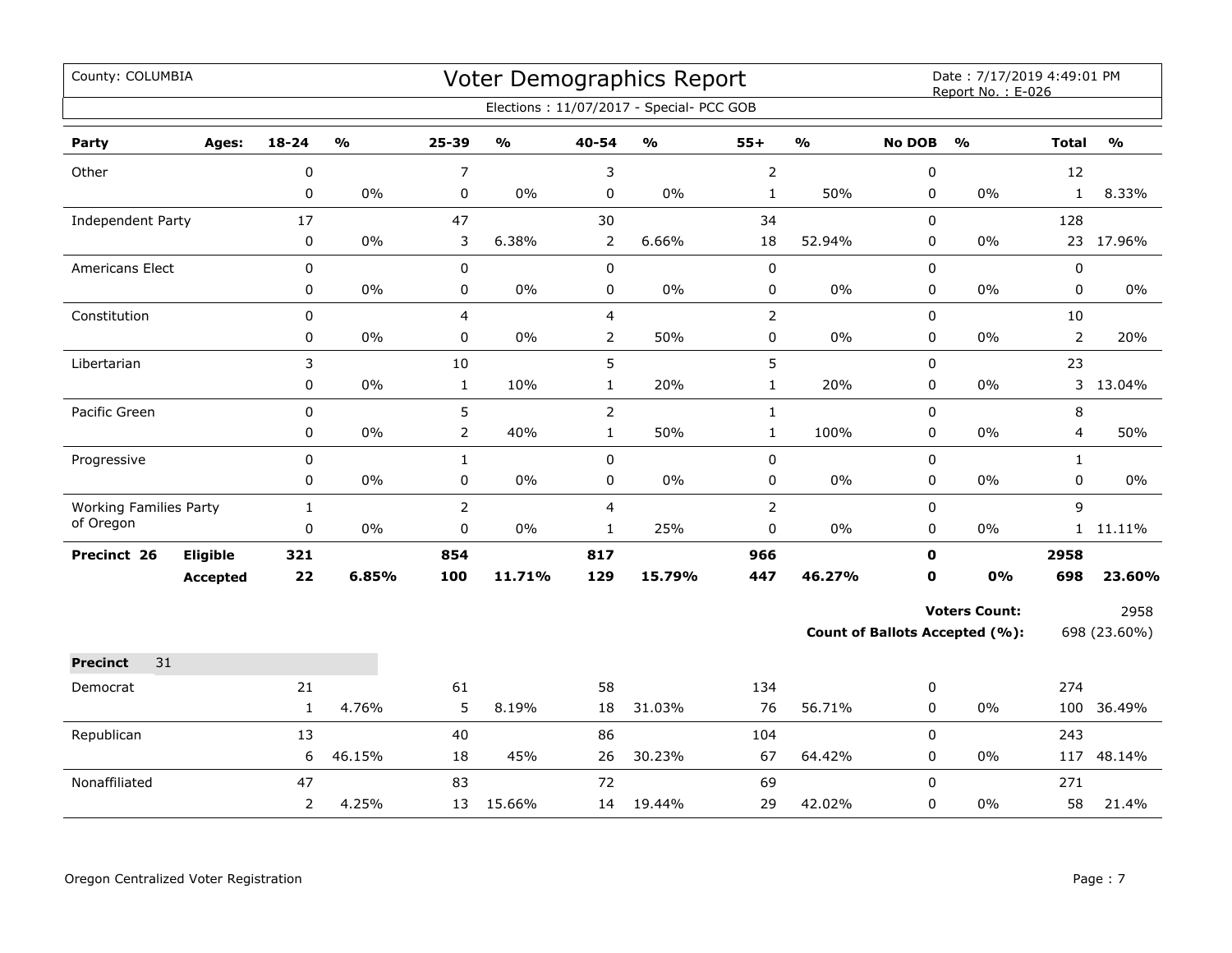| County: COLUMBIA              |              |                                   |                   |                                   |                    | <b>Voter Demographics Report</b>         |              |                         |               | Date: 7/17/2019 4:49:01 PM<br>Report No.: E-026 |                |               |
|-------------------------------|--------------|-----------------------------------|-------------------|-----------------------------------|--------------------|------------------------------------------|--------------|-------------------------|---------------|-------------------------------------------------|----------------|---------------|
|                               |              |                                   |                   |                                   |                    | Elections: 11/07/2017 - Special- PCC GOB |              |                         |               |                                                 |                |               |
| Party<br>Ages:                | $18 - 24$    | $\mathsf{o}\mathsf{v}_\mathsf{o}$ | 25-39             | $\mathsf{o}\mathsf{v}_\mathsf{o}$ | 40-54              | $\mathsf{o}\mathsf{v}_\mathsf{o}$        | $55+$        | $\mathbf{O}/\mathbf{O}$ | <b>No DOB</b> | $\frac{1}{2}$                                   | <b>Total</b>   | $\frac{1}{2}$ |
| Other                         | $\pmb{0}$    |                                   | $\mathbf 1$       |                                   | $\overline{2}$     |                                          | $\mathbf 1$  |                         | 0             |                                                 | $\overline{4}$ |               |
|                               | $\pmb{0}$    | 0%                                | 0                 | 0%                                | $\mathbf{1}$       | 50%                                      | 0            | $0\%$                   | 0             | 0%                                              | $\mathbf{1}$   | 25%           |
| Independent Party             | 3            |                                   | 11                |                                   | 9                  |                                          | $17\,$       |                         | 0             |                                                 | 40             |               |
|                               | 0            | 0%                                | 3                 | 27.27%                            | 4                  | 44.44%                                   | 10           | 58.82%                  | 0             | 0%                                              | 17             | 42.5%         |
| Americans Elect               | $\mathsf 0$  |                                   | 0                 |                                   | 0                  |                                          | $\pmb{0}$    |                         | 0             |                                                 | $\mathsf 0$    |               |
|                               | 0            | 0%                                | 0                 | 0%                                | 0                  | $0\%$                                    | 0            | 0%                      | 0             | 0%                                              | $\mathbf 0$    | $0\%$         |
| Constitution                  | $\mathbf 0$  |                                   | $\mathbf 0$       |                                   | 0                  |                                          | $\pmb{0}$    |                         | 0             |                                                 | $\mathbf 0$    |               |
|                               | $\mathbf 0$  | 0%                                | 0                 | $0\%$                             | 0                  | 0%                                       | 0            | $0\%$                   | $\mathbf 0$   | $0\%$                                           | $\mathbf 0$    | $0\%$         |
| Libertarian                   | $\mathbf{1}$ |                                   | 7                 |                                   | $\overline{2}$     |                                          | 3            |                         | $\mathbf 0$   |                                                 | 13             |               |
|                               | $\mathbf{1}$ | 100%                              | $\mathbf{1}$      | 14.28%                            | $\overline{2}$     | 100%                                     | $\mathbf{1}$ | 33.33%                  | 0             | 0%                                              | 5              | 38.46%        |
| Pacific Green                 | $\mathbf 0$  |                                   | 0                 |                                   | $\overline{4}$     |                                          | $\mathbf{1}$ |                         | 0             |                                                 | 5              |               |
|                               | $\pmb{0}$    | 0%                                | 0                 | 0%                                | $\mathbf{1}$       | 25%                                      | 0            | 0%                      | 0             | 0%                                              | $\mathbf{1}$   | 20%           |
| Progressive                   | $\pmb{0}$    |                                   | $\pmb{0}$         |                                   | 0                  |                                          | 0            |                         | 0             |                                                 | 0              |               |
|                               | 0            | $0\%$                             | 0                 | 0%                                | 0                  | 0%                                       | 0            | 0%                      | 0             | 0%                                              | 0              | $0\%$         |
| <b>Working Families Party</b> | $\mathbf 2$  |                                   | $\mathbf{1}$      |                                   | $\mathbf{1}$       |                                          | $\pmb{0}$    |                         | 0             |                                                 | $\overline{4}$ |               |
| of Oregon                     | $\mathbf 0$  | 0%                                | 0                 | 0%                                | 0                  | 0%                                       | 0            | 0%                      | $\mathbf 0$   | 0%                                              | $\mathbf 0$    | $0\%$         |
| Eligible<br>Precinct 31       | 87           |                                   | 204               |                                   | 234                |                                          | 329          |                         | $\mathbf{0}$  |                                                 | 854            |               |
| <b>Accepted</b>               | 10           | 11.49%                            | 40                | 19.61%                            | 66                 | 28.21%                                   | 183          | 55.62%                  | 0             | 0%                                              | 299            | 35.01%        |
|                               |              |                                   |                   |                                   |                    |                                          |              |                         |               | <b>Voters Count:</b>                            |                | 854           |
|                               |              |                                   |                   |                                   |                    |                                          |              |                         |               | Count of Ballots Accepted (%):                  |                | 299 (35.01%)  |
| 32<br><b>Precinct</b>         |              |                                   |                   |                                   |                    |                                          |              |                         |               |                                                 |                |               |
| Democrat                      | 59           |                                   | 199               |                                   | 243                |                                          | 456          |                         | 0             |                                                 | 957            |               |
|                               | 6            | 10.16%                            | 28                | 14.07%                            | 73                 | 30.04%                                   | 252          | 55.26%                  | 0             | 0%                                              |                | 359 37.51%    |
|                               | 27           |                                   |                   |                                   |                    |                                          | 323          |                         | 0             |                                                 | 643            |               |
| Republican                    | 4            | 14.81%                            | 132<br>30         | 22.72%                            | 161<br>40          | 24.84%                                   | 186          | 57.58%                  | 0             | 0%                                              |                | 260 40.43%    |
|                               |              |                                   |                   |                                   |                    |                                          |              |                         | 0             |                                                 |                |               |
| Nonaffiliated                 | 129<br>10    | 7.75%                             | 282<br>31         | 10.99%                            | 239<br>42          | 17.57%                                   | 183<br>$71$  | 38.79%                  | 0             | $0\%$                                           | 833            | 154 18.48%    |
|                               | $\pmb{0}$    |                                   |                   |                                   |                    |                                          | 5            |                         | 0             |                                                 | 28             |               |
| Other                         | $\pmb{0}$    | 0%                                | 13<br>$\mathbf 1$ | 7.69%                             | 10<br>$\mathbf{1}$ | 10%                                      | $\mathbf 1$  | 20%                     | 0             | 0%                                              |                | 3 10.71%      |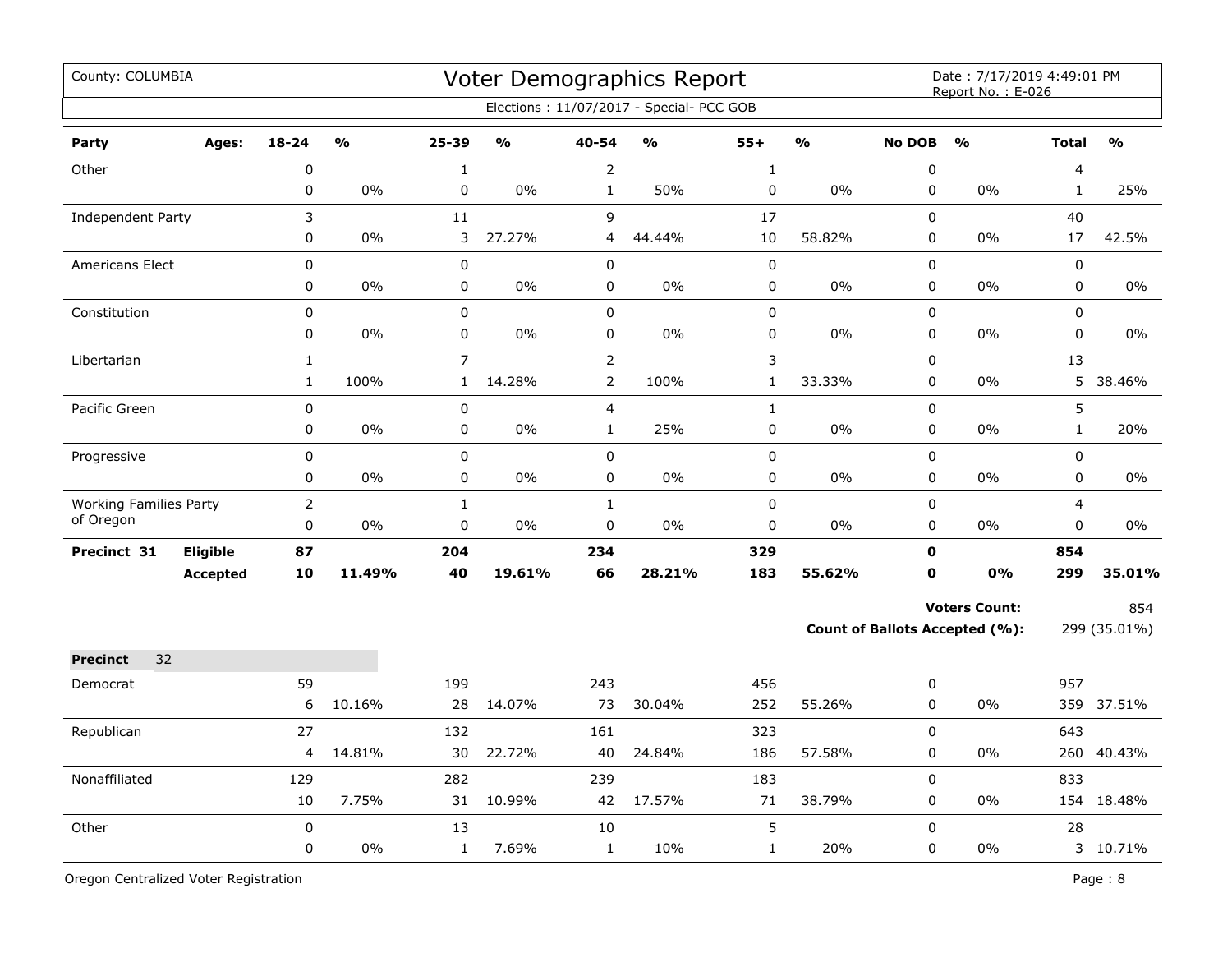| County: COLUMBIA              |                 |                |                         |                |                                   |                | <b>Voter Demographics Report</b><br>Elections: 11/07/2017 - Special- PCC GOB |                |                         |               | Date: 7/17/2019 4:49:01 PM<br>Report No.: E-026 |                |               |
|-------------------------------|-----------------|----------------|-------------------------|----------------|-----------------------------------|----------------|------------------------------------------------------------------------------|----------------|-------------------------|---------------|-------------------------------------------------|----------------|---------------|
|                               |                 |                |                         |                |                                   |                |                                                                              |                |                         |               |                                                 |                |               |
| Party                         | Ages:           | $18 - 24$      | $\mathbf{0}/\mathbf{0}$ | 25-39          | $\mathsf{o}\mathsf{v}_\mathsf{o}$ | 40-54          | $\mathsf{o}\mathsf{v}_\mathsf{o}$                                            | $55+$          | $\mathbf{0}/\mathbf{0}$ | <b>No DOB</b> | $\frac{0}{0}$                                   | <b>Total</b>   | $\frac{0}{0}$ |
| Independent Party             |                 | 7              |                         | 37             |                                   | 31             |                                                                              | 34             |                         | $\pmb{0}$     |                                                 | 109            |               |
|                               |                 | 0              | 0%                      | 3              | 8.1%                              | 5              | 16.12%                                                                       | 22             | 64.7%                   | 0             | 0%                                              |                | 30 27.52%     |
| Americans Elect               |                 | $\mathbf 0$    |                         | 0              |                                   | $\pmb{0}$      |                                                                              | $\pmb{0}$      |                         | 0             |                                                 | 0              |               |
|                               |                 | 0              | 0%                      | 0              | 0%                                | $\pmb{0}$      | $0\%$                                                                        | $\pmb{0}$      | $0\%$                   | 0             | 0%                                              | 0              | 0%            |
| Constitution                  |                 | $\pmb{0}$      |                         | $\overline{2}$ |                                   | $\mathbf 0$    |                                                                              | $\pmb{0}$      |                         | 0             |                                                 | $\overline{2}$ |               |
|                               |                 | $\pmb{0}$      | $0\%$                   | 0              | 0%                                | $\pmb{0}$      | $0\%$                                                                        | $\pmb{0}$      | $0\%$                   | 0             | $0\%$                                           | 0              | $0\%$         |
| Libertarian                   |                 | 4              |                         | 8              |                                   | $\,8\,$        |                                                                              | $\overline{2}$ |                         | 0             |                                                 | 22             |               |
|                               |                 | 0              | $0\%$                   | $\mathbf{1}$   | 12.5%                             | 3              | 37.5%                                                                        | $\mathbf{1}$   | 50%                     | 0             | 0%                                              |                | 5 22.72%      |
| Pacific Green                 |                 | $\mathbf 0$    |                         | 3              |                                   | $\overline{2}$ |                                                                              | $\mathbf{3}$   |                         | 0             |                                                 | 8              |               |
|                               |                 | 0              | 0%                      | $\overline{2}$ | 66.66%                            | 0              | 0%                                                                           | $\overline{2}$ | 66.66%                  | 0             | 0%                                              | 4              | 50%           |
| Progressive                   |                 | 0              |                         | 0              |                                   | $\pmb{0}$      |                                                                              | $\pmb{0}$      |                         | $\mathbf 0$   |                                                 | 0              |               |
|                               |                 | 0              | 0%                      | 0              | 0%                                | $\mathbf 0$    | $0\%$                                                                        | $\pmb{0}$      | $0\%$                   | 0             | 0%                                              | 0              | $0\%$         |
| <b>Working Families Party</b> |                 | $\pmb{0}$      |                         | $\overline{2}$ |                                   | 5              |                                                                              | $\overline{4}$ |                         | 0             |                                                 | 11             |               |
| of Oregon                     |                 | 0              | $0\%$                   | 0              | 0%                                | $\mathbf{1}$   | 20%                                                                          | $\overline{2}$ | 50%                     | 0             | $0\%$                                           |                | 3 27.27%      |
| Precinct 32                   | Eligible        | 226            |                         | 678            |                                   | 699            |                                                                              | 1010           |                         | $\mathbf 0$   |                                                 | 2613           |               |
|                               | <b>Accepted</b> | 20             | 8.85%                   | 96             | 14.16%                            | 165            | 23.61%                                                                       | 537            | 53.17%                  | $\mathbf 0$   | 0%                                              | 818            | 31.31%        |
|                               |                 |                |                         |                |                                   |                |                                                                              |                |                         |               | <b>Voters Count:</b>                            |                | 2613          |
|                               |                 |                |                         |                |                                   |                |                                                                              |                |                         |               | Count of Ballots Accepted (%):                  |                | 818 (31.31%)  |
| 34<br><b>Precinct</b>         |                 |                |                         |                |                                   |                |                                                                              |                |                         |               |                                                 |                |               |
| Democrat                      |                 | 41             |                         | 95             |                                   | 117            |                                                                              | 235            |                         | 0             |                                                 | 488            |               |
|                               |                 | $\overline{7}$ | 17.07%                  | 14             | 14.73%                            | 18             | 15.38%                                                                       | 134            | 57.02%                  | 0             | $0\%$                                           |                | 173 35.45%    |
| Republican                    |                 | 29             |                         | 84             |                                   | 101            |                                                                              | 147            |                         | $\Omega$      |                                                 | 361            |               |
|                               |                 | 3              | 10.34%                  | 17             | 20.23%                            | 33             | 32.67%                                                                       | 74             | 50.34%                  | 0             | 0%                                              | 127            | 35.18%        |
| Nonaffiliated                 |                 | 76             |                         | 138            |                                   | 105            |                                                                              | 93             |                         | 0             |                                                 | 412            |               |
|                               |                 | 3              | 3.94%                   | 12             | 8.69%                             | 24             | 22.85%                                                                       | 30             | 32.25%                  | 0             | $0\%$                                           |                | 69 16.74%     |
| Other                         |                 | $\pmb{0}$      |                         | 3              |                                   | 4              |                                                                              | $\overline{2}$ |                         | $\mathbf 0$   |                                                 | 9              |               |
|                               |                 | 0              | 0%                      | 0              | $0\%$                             | 0              | $0\%$                                                                        | 0              | $0\%$                   | 0             | 0%                                              | 0              | $0\%$         |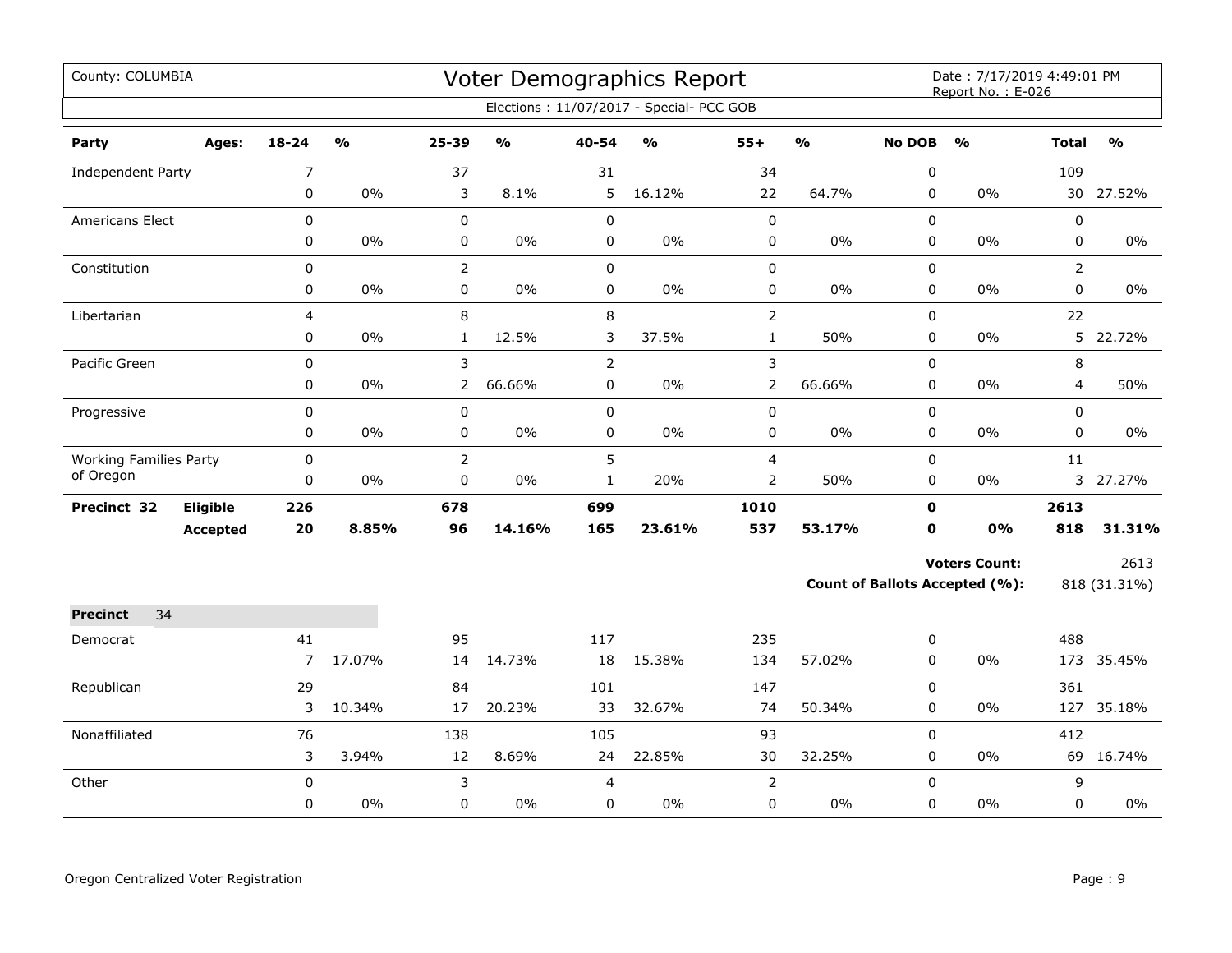| County: COLUMBIA              |                 |                |               |                |               |                | <b>Voter Demographics Report</b><br>Elections: 11/07/2017 - Special- PCC GOB |                |               |               | Date: 7/17/2019 4:49:01 PM<br>Report No.: E-026 |              |               |
|-------------------------------|-----------------|----------------|---------------|----------------|---------------|----------------|------------------------------------------------------------------------------|----------------|---------------|---------------|-------------------------------------------------|--------------|---------------|
| Party                         | Ages:           | $18 - 24$      | $\frac{0}{0}$ | $25 - 39$      | $\frac{0}{0}$ | 40-54          | $\frac{9}{6}$                                                                | $55+$          | $\frac{0}{0}$ | <b>No DOB</b> | $\frac{0}{0}$                                   | <b>Total</b> | $\frac{0}{0}$ |
| Independent Party             |                 | 8              |               | 22             |               | 14             |                                                                              | 21             |               | $\mathbf 0$   |                                                 | 65           |               |
|                               |                 | 0              | 0%            | $\overline{2}$ | 9.09%         | 4              | 28.57%                                                                       | 10             | 47.61%        | $\mathbf 0$   | 0%                                              | 16           | 24.61%        |
| Americans Elect               |                 | 0              |               | 0              |               | $\mathbf 0$    |                                                                              | $\pmb{0}$      |               | $\pmb{0}$     |                                                 | 0            |               |
|                               |                 | 0              | 0%            | 0              | 0%            | 0              | $0\%$                                                                        | $\pmb{0}$      | 0%            | $\mathbf 0$   | 0%                                              | 0            | $0\%$         |
| Constitution                  |                 | $\mathbf 0$    |               | 6              |               | $\mathbf 0$    |                                                                              | $\overline{2}$ |               | 0             |                                                 | 8            |               |
|                               |                 | 0              | 0%            | $\mathbf{1}$   | 16.66%        | 0              | 0%                                                                           | $\overline{2}$ | 100%          | 0             | 0%                                              | 3            | 37.5%         |
| Libertarian                   |                 | $\overline{2}$ |               | 4              |               | $\mathbf 0$    |                                                                              | $\mathbf 0$    |               | $\mathbf 0$   |                                                 | 6            |               |
|                               |                 | 0              | $0\%$         | 0              | 0%            | $\mathbf 0$    | $0\%$                                                                        | 0              | 0%            | 0             | $0\%$                                           | 0            | 0%            |
| Pacific Green                 |                 | 0              |               | 3              |               | $\overline{2}$ |                                                                              | $\pmb{0}$      |               | $\pmb{0}$     |                                                 | 5            |               |
|                               |                 | 0              | 0%            | $\mathbf{1}$   | 33.33%        | $\overline{2}$ | 100%                                                                         | $\pmb{0}$      | 0%            | $\pmb{0}$     | 0%                                              | 3            | 60%           |
| Progressive                   |                 | 0              |               | $\mathbf 0$    |               | $\pmb{0}$      |                                                                              | $\pmb{0}$      |               | 0             |                                                 | 0            |               |
|                               |                 | $\pmb{0}$      | 0%            | 0              | 0%            | $\pmb{0}$      | 0%                                                                           | $\pmb{0}$      | 0%            | $\pmb{0}$     | 0%                                              | 0            | $0\%$         |
| <b>Working Families Party</b> |                 | $\mathbf{1}$   |               | $\mathbf 0$    |               | $\overline{2}$ |                                                                              | $\overline{2}$ |               | $\pmb{0}$     |                                                 | 5            |               |
| of Oregon                     |                 | 0              | 0%            | 0              | 0%            | $\pmb{0}$      | 0%                                                                           | $\pmb{0}$      | 0%            | 0             | 0%                                              | 0            | 0%            |
| Precinct 34                   | Eligible        | 157            |               | 355            |               | 345            |                                                                              | 502            |               | $\mathbf 0$   |                                                 | 1359         |               |
|                               | <b>Accepted</b> | 13             | 8.28%         | 47             | 13.24%        | 81             | 23.48%                                                                       | 250            | 49.80%        | 0             | 0%                                              | 391          | 28.77%        |
|                               |                 |                |               |                |               |                |                                                                              |                |               |               | <b>Voters Count:</b>                            |              | 1359          |
|                               |                 |                |               |                |               |                |                                                                              |                |               |               | <b>Count of Ballots Accepted (%):</b>           |              | 391 (28.77%)  |
| 35<br><b>Precinct</b>         |                 |                |               |                |               |                |                                                                              |                |               |               |                                                 |              |               |
| Democrat                      |                 | 23             |               | 58             |               | 109            |                                                                              | 325            |               | 0             |                                                 | 515          |               |
|                               |                 | 3              | 13.04%        | 8              | 13.79%        | 25             | 22.93%                                                                       | 167            | 51.38%        | $\pmb{0}$     | 0%                                              | 203          | 39.41%        |
| Republican                    |                 | 16             |               | 51             |               | 76             |                                                                              | 213            |               | $\pmb{0}$     |                                                 | 356          |               |
|                               |                 | $\pmb{0}$      | 0%            | 9              | 17.64%        | 24             | 31.57%                                                                       | 111            | 52.11%        | 0             | 0%                                              | 144          | 40.44%        |
| Nonaffiliated                 |                 | 65             |               | 81             |               | 91             |                                                                              | 163            |               | 0             |                                                 | 400          |               |
|                               |                 | 4              | 6.15%         | 9              | 11.11%        | 15             | 16.48%                                                                       | 50             | 30.67%        | 0             | 0%                                              | 78           | 19.5%         |
| Other                         |                 | $\pmb{0}$      |               | $\overline{2}$ |               | 6              |                                                                              | $\overline{2}$ |               | 0             |                                                 | 10           |               |
|                               |                 | 0              | $0\%$         | $\mathbf 0$    | 0%            | $\mathbf 0$    | 0%                                                                           | $\mathbf{1}$   | 50%           | 0             | 0%                                              | $\mathbf{1}$ | 10%           |
| <b>Independent Party</b>      |                 | 3              |               | 12             |               | 17             |                                                                              | 41             |               | 0             |                                                 | 73           |               |
|                               |                 | 0              | $0\%$         | 3              | 25%           | 5              | 29.41%                                                                       | 20             | 48.78%        | 0             | 0%                                              |              | 28 38.35%     |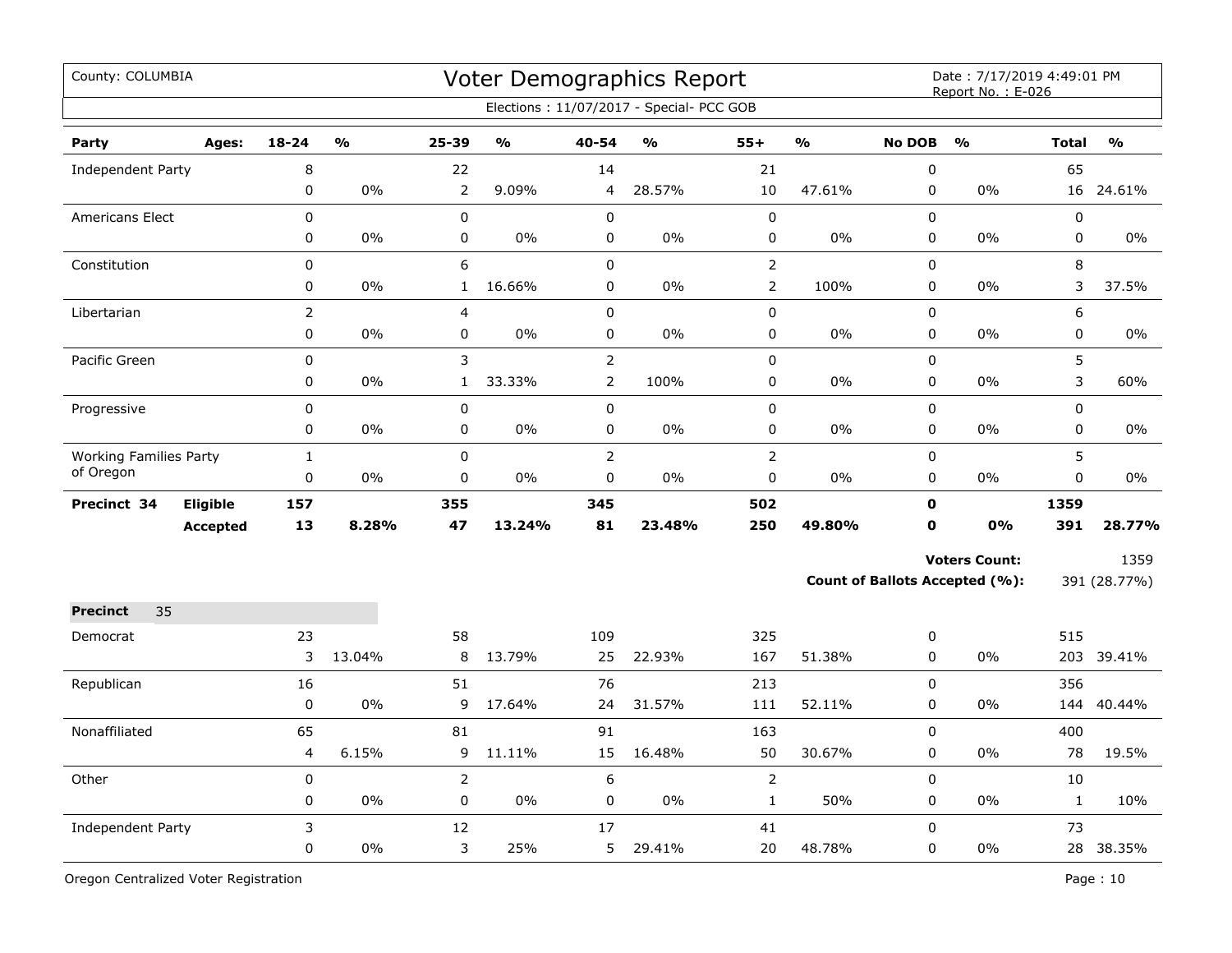| County: COLUMBIA              |                 |                         |        |                |               |                | Voter Demographics Report                |                |        |               | Date: 7/17/2019 4:49:01 PM<br>Report No.: E-026 |                |               |
|-------------------------------|-----------------|-------------------------|--------|----------------|---------------|----------------|------------------------------------------|----------------|--------|---------------|-------------------------------------------------|----------------|---------------|
|                               |                 |                         |        |                |               |                | Elections: 11/07/2017 - Special- PCC GOB |                |        |               |                                                 |                |               |
| Party                         | Ages:           | 18-24                   | %      | 25-39          | $\frac{1}{2}$ | 40-54          | $\frac{1}{2}$                            | $55+$          | %      | <b>No DOB</b> | $\frac{1}{2}$                                   | <b>Total</b>   | $\frac{0}{0}$ |
| <b>Americans Elect</b>        |                 | 0                       |        | 0              |               | 0              |                                          | 0              |        | 0             |                                                 | 0              |               |
|                               |                 | 0                       | 0%     | 0              | 0%            | 0              | 0%                                       | 0              | 0%     | 0             | 0%                                              | 0              | 0%            |
| Constitution                  |                 | 0                       |        | $\mathbf{1}$   |               | $\mathbf{1}$   |                                          | $\mathbf{1}$   |        | 0             |                                                 | 3              |               |
|                               |                 | 0                       | 0%     | 0              | $0\%$         | 0              | 0%                                       | 0              | 0%     | 0             | 0%                                              | 0              | 0%            |
| Libertarian                   |                 | 0                       |        | 3              |               | 3              |                                          | 6              |        | $\mathbf 0$   |                                                 | 12             |               |
|                               |                 | 0                       | 0%     | $\overline{2}$ | 66.66%        | $\overline{2}$ | 66.66%                                   | $\overline{2}$ | 33.33% | $\mathbf 0$   | 0%                                              | 6              | 50%           |
| Pacific Green                 |                 | $\boldsymbol{0}$        |        | $\mathbf{1}$   |               | $\overline{4}$ |                                          | $\overline{2}$ |        | 0             |                                                 | $\overline{7}$ |               |
|                               |                 | 0                       | 0%     | 0              | 0%            | $\mathbf{1}$   | 25%                                      | 0              | 0%     | $\mathbf 0$   | 0%                                              |                | 1 14.28%      |
| Progressive                   |                 | 0                       |        | $\pmb{0}$      |               | $\mathbf{1}$   |                                          | 0              |        | $\pmb{0}$     |                                                 | $\mathbf{1}$   |               |
|                               |                 | 0                       | $0\%$  | 0              | $0\%$         | $\mathsf 0$    | $0\%$                                    | 0              | $0\%$  | $\pmb{0}$     | 0%                                              | 0              | $0\%$         |
| <b>Working Families Party</b> |                 | 0                       |        | $\overline{2}$ |               | 3              |                                          | $\overline{2}$ |        | 0             |                                                 | $\overline{7}$ |               |
| of Oregon                     |                 | 0                       | 0%     | $\mathbf 0$    | 0%            | $\mathbf 0$    | 0%                                       | $\mathbf{1}$   | 50%    | $\pmb{0}$     | 0%                                              |                | 1 14.28%      |
| Precinct 35                   | Eligible        | 107                     |        | 211            |               | 311            |                                          | 755            |        | $\mathbf 0$   |                                                 | 1384           |               |
|                               | <b>Accepted</b> | $\overline{\mathbf{z}}$ | 6.54%  | 31             | 14.69%        | 72             | 23.15%                                   | 352            | 46.62% | 0             | 0%                                              | 462            | 33.38%        |
|                               |                 |                         |        |                |               |                |                                          |                |        |               | <b>Voters Count:</b>                            |                | 1384          |
|                               |                 |                         |        |                |               |                |                                          |                |        |               | <b>Count of Ballots Accepted (%):</b>           |                | 462 (33.38%)  |
| <b>Precinct</b><br>36         |                 |                         |        |                |               |                |                                          |                |        |               |                                                 |                |               |
| Democrat                      |                 | 11                      |        | 24             |               | 39             |                                          | 121            |        | 0             |                                                 | 195            |               |
|                               |                 | $\overline{2}$          | 18.18% | 4              | 16.66%        | 9              | 23.07%                                   | 77             | 63.63% | 0             | 0%                                              |                | 92 47.17%     |
| Republican                    |                 | 6                       |        | 19             |               | 29             |                                          | 90             |        | 0             |                                                 | 144            |               |
|                               |                 | $\overline{2}$          | 33.33% | 4              | 21.05%        | 9              | 31.03%                                   | 56             | 62.22% | $\Omega$      | 0%                                              | 71             | 49.3%         |
| Nonaffiliated                 |                 | 18                      |        | 34             |               | 38             |                                          | 39             |        | $\mathbf 0$   |                                                 | 129            |               |
|                               |                 | 2                       | 11.11% | 4              | 11.76%        | 4              | 10.52%                                   | 12             | 30.76% | 0             | 0%                                              |                | 22 17.05%     |
| Other                         |                 | 0                       |        | $\overline{2}$ |               | $\pmb{0}$      |                                          | $\overline{2}$ |        | $\pmb{0}$     |                                                 | 4              |               |
|                               |                 | 0                       | 0%     | 0              | $0\%$         | 0              | $0\%$                                    | $\mathbf 1$    | 50%    | $\pmb{0}$     | 0%                                              | $\mathbf{1}$   | 25%           |
| <b>Independent Party</b>      |                 | $\mathbf{1}$            |        | $\overline{4}$ |               | 3              |                                          | 6              |        | $\Omega$      |                                                 | 14             |               |
|                               |                 | 0                       | 0%     | 0              | $0\%$         | $\mathbf{2}$   | 66.66%                                   | 2              | 33.33% | 0             | 0%                                              |                | 4 28.57%      |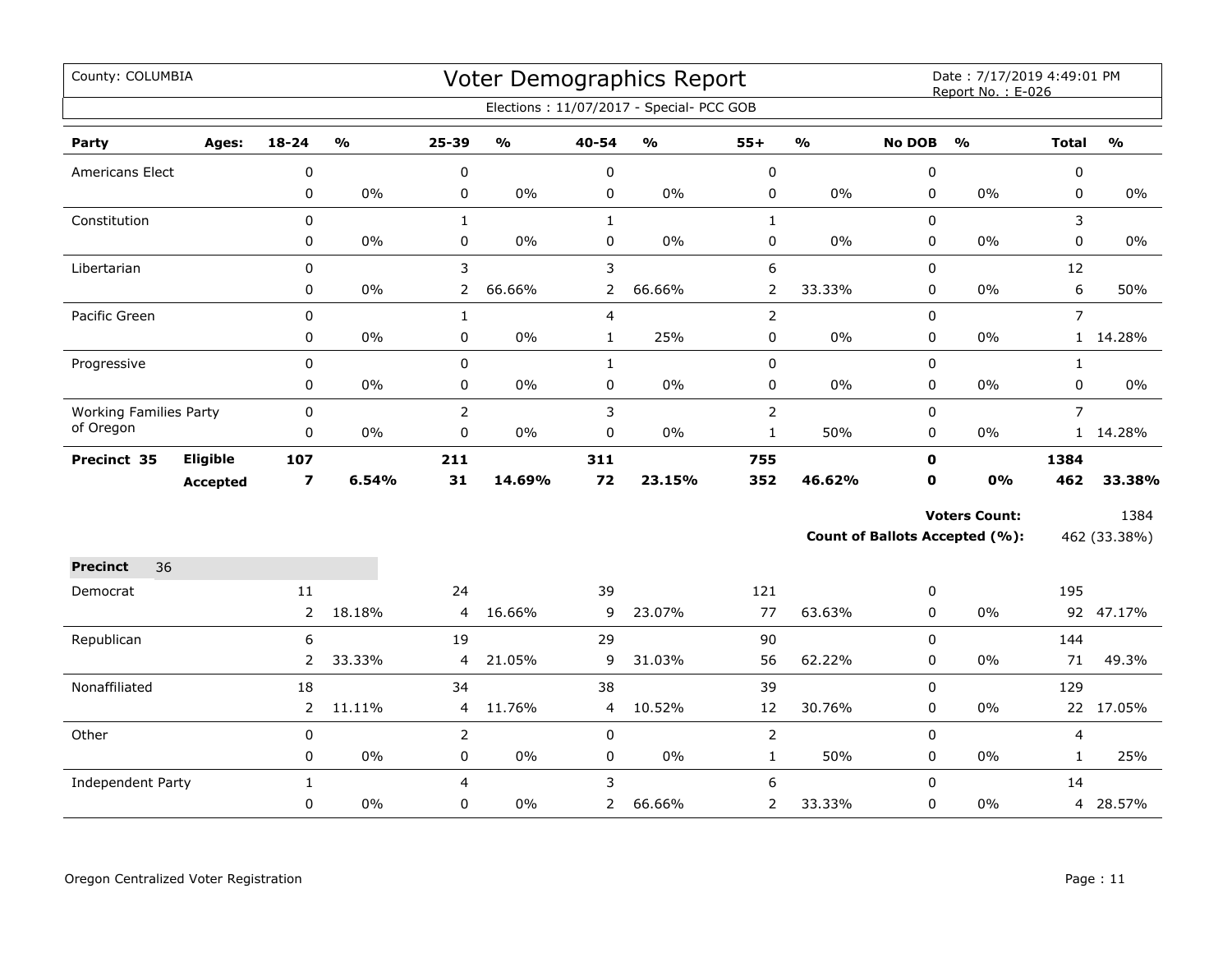| County: COLUMBIA                           |                 |                |                                   |                |               |                | Voter Demographics Report<br>Elections: 11/07/2017 - Special- PCC GOB |                |                         |               | Date: 7/17/2019 4:49:01 PM<br>Report No.: E-026 |                |               |
|--------------------------------------------|-----------------|----------------|-----------------------------------|----------------|---------------|----------------|-----------------------------------------------------------------------|----------------|-------------------------|---------------|-------------------------------------------------|----------------|---------------|
| Party                                      | Ages:           | $18 - 24$      | $\mathsf{o}\mathsf{v}_\mathsf{o}$ | 25-39          | $\frac{0}{0}$ | 40-54          | %                                                                     | $55+$          | $\mathbf{O}/\mathbf{o}$ | <b>No DOB</b> | $\frac{1}{2}$                                   | <b>Total</b>   | $\frac{0}{0}$ |
| <b>Americans Elect</b>                     |                 | $\mathbf 0$    |                                   | 0              |               | $\pmb{0}$      |                                                                       | $\mathbf 0$    |                         | 0             |                                                 | $\pmb{0}$      |               |
|                                            |                 | 0              | 0%                                | 0              | 0%            | $\pmb{0}$      | 0%                                                                    | 0              | 0%                      | 0             | 0%                                              | $\pmb{0}$      | 0%            |
| Constitution                               |                 | 0              |                                   | $\overline{2}$ |               | $\pmb{0}$      |                                                                       | $\mathbf 1$    |                         | 0             |                                                 | 3              |               |
|                                            |                 | 0              | 0%                                | 0              | $0\%$         | $\mathbf 0$    | 0%                                                                    | $\mathbf 1$    | 100%                    | 0             | 0%                                              |                | 1 33.33%      |
| Libertarian                                |                 | $\mathbf 1$    |                                   | 0              |               | $\pmb{0}$      |                                                                       | 0              |                         | $\pmb{0}$     |                                                 | $\mathbf{1}$   |               |
|                                            |                 | 0              | 0%                                | 0              | $0\%$         | 0              | 0%                                                                    | 0              | 0%                      | 0             | 0%                                              | 0              | $0\%$         |
| Pacific Green                              |                 | 0              |                                   | 0              |               | $\mathbf 0$    |                                                                       | $\mathbf 1$    |                         | $\Omega$      |                                                 | $\mathbf{1}$   |               |
|                                            |                 | 0              | 0%                                | 0              | $0\%$         | $\mathbf 0$    | $0\%$                                                                 | $\mathbf{1}$   | 100%                    | 0             | 0%                                              | $\mathbf{1}$   | 100%          |
| Progressive                                |                 | $\mathbf{1}$   |                                   | 0              |               | $\mathbf 0$    |                                                                       | 0              |                         | 0             |                                                 | $\mathbf{1}$   |               |
|                                            |                 | 0              | 0%                                | 0              | 0%            | 0              | $0\%$                                                                 | 0              | $0\%$                   | 0             | 0%                                              | 0              | $0\%$         |
| <b>Working Families Party</b><br>of Oregon |                 | $\mathbf 0$    |                                   | 0              |               | $\mathbf 0$    |                                                                       | 0              |                         | 0             |                                                 | $\mathbf 0$    |               |
|                                            |                 | $\pmb{0}$      | $0\%$                             | 0              | $0\%$         | $\pmb{0}$      | 0%                                                                    | 0              | 0%                      | 0             | 0%                                              | $\pmb{0}$      | $0\%$         |
| Precinct 36                                | Eligible        | 38             |                                   | 85             |               | 109            |                                                                       | 260            |                         | $\mathbf 0$   |                                                 | 492            |               |
|                                            | <b>Accepted</b> | 6              | 15.79%                            | 12             | 14.12%        | 24             | 22.02%                                                                | 150            | 57.69%                  | $\mathbf 0$   | 0%                                              | 192            | 39.02%        |
|                                            |                 |                |                                   |                |               |                |                                                                       |                |                         |               | <b>Voters Count:</b>                            |                | 492           |
|                                            |                 |                |                                   |                |               |                |                                                                       |                |                         |               | <b>Count of Ballots Accepted (%):</b>           |                | 192 (39.02%)  |
| 38<br><b>Precinct</b>                      |                 |                |                                   |                |               |                |                                                                       |                |                         |               |                                                 |                |               |
| Democrat                                   |                 | 11             |                                   | 37             |               | 26             |                                                                       | 136            |                         | 0             |                                                 | 210            |               |
|                                            |                 | $\overline{2}$ | 18.18%                            | $\overline{7}$ | 18.91%        | 6              | 23.07%                                                                | 75             | 55.14%                  | 0             | 0%                                              |                | 90 42.85%     |
| Republican                                 |                 | 10             |                                   | 28             |               | 43             |                                                                       | 102            |                         | 0             |                                                 | 183            |               |
|                                            |                 | $\mathbf 0$    | 0%                                | 9              | 32.14%        | 14             | 32.55%                                                                | 54             | 52.94%                  | 0             | 0%                                              |                | 77 42.07%     |
| Nonaffiliated                              |                 | 24             |                                   | 45             |               | 53             |                                                                       | 45             |                         | 0             |                                                 | 167            |               |
|                                            |                 | $\overline{2}$ | 8.33%                             | 3              | 6.66%         | 13             | 24.52%                                                                | 14             | 31.11%                  | 0             | 0%                                              |                | 32 19.16%     |
| Other                                      |                 | $\mathbf{1}$   |                                   | $\pmb{0}$      |               | $\mathbf{1}$   |                                                                       | $\overline{2}$ |                         | 0             |                                                 | $\overline{4}$ |               |
|                                            |                 | 0              | 0%                                | 0              | 0%            | $\pmb{0}$      | 0%                                                                    | 0              | 0%                      | $\pmb{0}$     | 0%                                              | 0              | 0%            |
| Independent Party                          |                 | $\overline{2}$ |                                   | 3              |               | $\overline{2}$ |                                                                       | $\overline{7}$ |                         | $\pmb{0}$     |                                                 | 14             |               |
|                                            |                 | 0              | 0%                                | $\mathbf 0$    | $0\%$         | $\mathbf 1$    | 50%                                                                   | $\overline{2}$ | 28.57%                  | 0             | 0%                                              |                | 3 21.42%      |
| Americans Elect                            |                 | $\Omega$       |                                   | $\Omega$       |               | $\pmb{0}$      |                                                                       | 0              |                         | $\Omega$      |                                                 | $\pmb{0}$      |               |
|                                            |                 | 0              | 0%                                | 0              | $0\%$         | $\mathbf 0$    | 0%                                                                    | 0              | 0%                      | 0             | 0%                                              | $\mathbf 0$    | 0%            |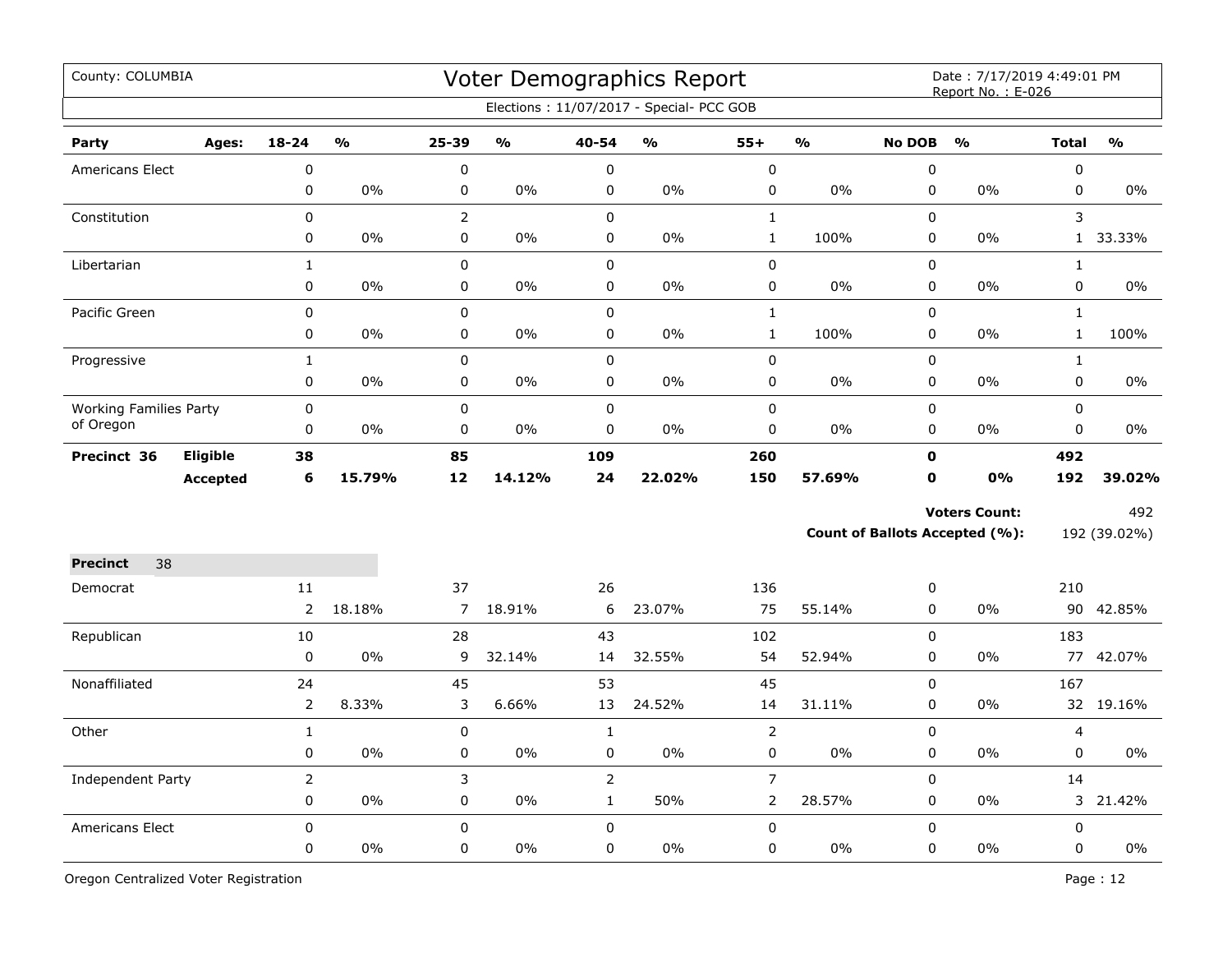| County: COLUMBIA              |                 |              |                         |                |                                   |                | Voter Demographics Report                |                |               |               | Date: 7/17/2019 4:49:01 PM<br>Report No.: E-026 |                |               |
|-------------------------------|-----------------|--------------|-------------------------|----------------|-----------------------------------|----------------|------------------------------------------|----------------|---------------|---------------|-------------------------------------------------|----------------|---------------|
|                               |                 |              |                         |                |                                   |                | Elections: 11/07/2017 - Special- PCC GOB |                |               |               |                                                 |                |               |
| Party                         | Ages:           | $18 - 24$    | $\mathbf{0}/\mathbf{0}$ | 25-39          | $\mathsf{o}\mathsf{v}_\mathsf{o}$ | 40-54          | $\mathsf{o}\mathsf{v}_\mathsf{o}$        | $55+$          | $\frac{0}{0}$ | <b>No DOB</b> | $\mathbf{O}/\mathbf{o}$                         | <b>Total</b>   | $\frac{0}{0}$ |
| Constitution                  |                 | 0            |                         | $\mathbf 1$    |                                   | $\pmb{0}$      |                                          | $\mathbf 1$    |               | 0             |                                                 | $\overline{2}$ |               |
|                               |                 | 0            | $0\%$                   | $\mathbf{1}$   | 100%                              | $\pmb{0}$      | 0%                                       | $\mathbf 1$    | 100%          | 0             | 0%                                              | $\overline{2}$ | 100%          |
| Libertarian                   |                 | 0            |                         | $\mathbf{1}$   |                                   | $\mathbf{1}$   |                                          | $\mathsf 3$    |               | $\Omega$      |                                                 | 5              |               |
|                               |                 | 0            | 0%                      | 0              | 0%                                | $\mathbf{1}$   | 100%                                     | $\overline{2}$ | 66.66%        | 0             | 0%                                              | 3              | 60%           |
| Pacific Green                 |                 | 0            |                         | 0              |                                   | $\pmb{0}$      |                                          | $\pmb{0}$      |               | 0             |                                                 | 0              |               |
|                               |                 | 0            | $0\%$                   | 0              | $0\%$                             | $\pmb{0}$      | $0\%$                                    | $\pmb{0}$      | 0%            | 0             | 0%                                              | $\mathbf 0$    | $0\%$         |
| Progressive                   |                 | 0            |                         | 0              |                                   | $\pmb{0}$      |                                          | $\mathbf{1}$   |               | 0             |                                                 | $\mathbf{1}$   |               |
|                               |                 | 0            | $0\%$                   | 0              | $0\%$                             | $\pmb{0}$      | $0\%$                                    | $\pmb{0}$      | 0%            | 0             | $0\%$                                           | 0              | 0%            |
| <b>Working Families Party</b> |                 | $\pmb{0}$    |                         | $\mathbf{1}$   |                                   | $\mathbf{1}$   |                                          | $\mathbf{1}$   |               | 0             |                                                 | 3              |               |
| of Oregon                     |                 | 0            | $0\%$                   | $\mathbf{1}$   | 100%                              | $\mathbf{1}$   | 100%                                     | $\pmb{0}$      | 0%            | 0             | $0\%$                                           | $\mathbf{2}$   | 66.66%        |
| Precinct 38                   | <b>Eligible</b> | 48           |                         | 116            |                                   | 127            |                                          | 298            |               | $\mathbf 0$   |                                                 | 589            |               |
|                               | <b>Accepted</b> | 4            | 8.33%                   | 21             | 18.10%                            | 36             | 28.35%                                   | 148            | 49.66%        | $\mathbf 0$   | 0%                                              | 209            | 35.48%        |
|                               |                 |              |                         |                |                                   |                |                                          |                |               |               | <b>Voters Count:</b>                            |                | 589           |
|                               |                 |              |                         |                |                                   |                |                                          |                |               |               | Count of Ballots Accepted (%):                  |                | 209 (35.48%)  |
| <b>Precinct</b><br>39         |                 |              |                         |                |                                   |                |                                          |                |               |               |                                                 |                |               |
| Democrat                      |                 | 0            |                         | $\overline{2}$ |                                   | 6              |                                          | 9              |               | 0             |                                                 | 17             |               |
|                               |                 | 0            | $0\%$                   | 0              | $0\%$                             | $\mathsf 0$    | $0\%$                                    | $\mathbf{1}$   | 11.11%        | 0             | 0%                                              | $\mathbf{1}$   | 5.88%         |
| Republican                    |                 | 3            |                         | 3              |                                   | 9              |                                          | 6              |               | $\mathbf 0$   |                                                 | 21             |               |
|                               |                 | 0            | $0\%$                   | 0              | $0\%$                             | $\mathbf{1}$   | 11.11%                                   | $\mathbf{1}$   | 16.66%        | 0             | 0%                                              | 2              | 9.52%         |
| Nonaffiliated                 |                 | $\mathbf{1}$ |                         | 6              |                                   | $\overline{2}$ |                                          | $\mathsf 9$    |               | 0             |                                                 | 18             |               |
|                               |                 | 0            | $0\%$                   | 0              | $0\%$                             | $\mathbf{1}$   | 50%                                      | 3              | 33.33%        | 0             | 0%                                              |                | 4 22.22%      |
| Other                         |                 | 0            |                         | 0              |                                   | $\pmb{0}$      |                                          | $\pmb{0}$      |               | 0             |                                                 | 0              |               |
|                               |                 | 0            | $0\%$                   | 0              | $0\%$                             | 0              | $0\%$                                    | 0              | 0%            | 0             | $0\%$                                           | 0              | 0%            |
| <b>Independent Party</b>      |                 | $\pmb{0}$    |                         | 0              |                                   | $\pmb{0}$      |                                          | $\overline{2}$ |               | 0             |                                                 | $\overline{2}$ |               |
|                               |                 | 0            | $0\%$                   | 0              | $0\%$                             | $\pmb{0}$      | $0\%$                                    | $\pmb{0}$      | 0%            | 0             | 0%                                              | 0              | $0\%$         |
| Americans Elect               |                 | $\mathbf 0$  |                         | 0              |                                   | $\mathbf 0$    |                                          | $\pmb{0}$      |               | 0             |                                                 | $\mathbf 0$    |               |
|                               |                 | 0            | 0%                      | 0              | $0\%$                             | $\mathbf 0$    | $0\%$                                    | $\pmb{0}$      | 0%            | 0             | $0\%$                                           | 0              | 0%            |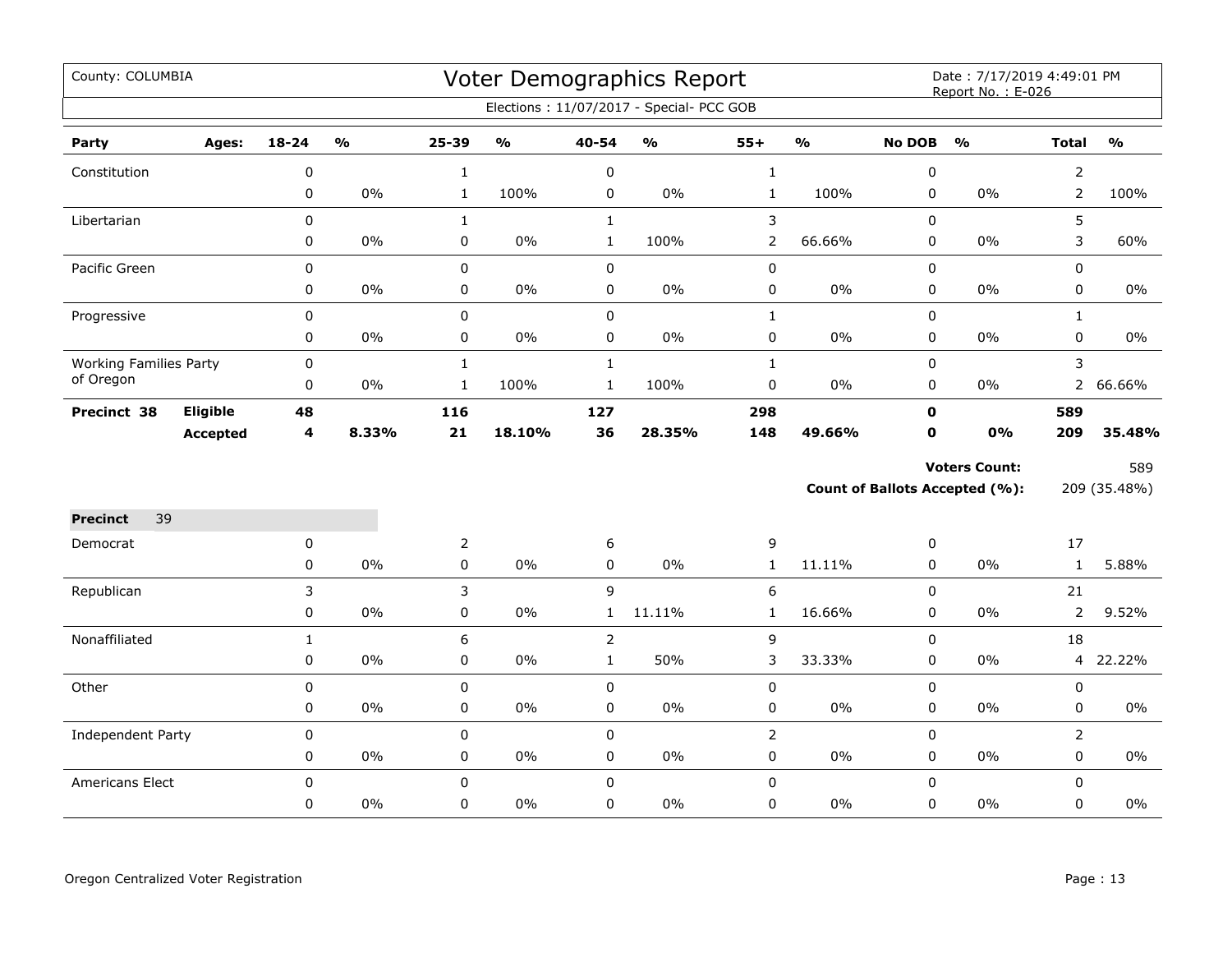| County: COLUMBIA              |                 |                  |                         |              |        |                                                                                                                                                                                                                                                                                                                                                                                                                                                                                                                                                                                                                                                                                                                                                                                                                                                                                                                 |    |              |               |               | Date: 7/17/2019 4:49:01 PM<br>Report No.: E-026 |                |                 |
|-------------------------------|-----------------|------------------|-------------------------|--------------|--------|-----------------------------------------------------------------------------------------------------------------------------------------------------------------------------------------------------------------------------------------------------------------------------------------------------------------------------------------------------------------------------------------------------------------------------------------------------------------------------------------------------------------------------------------------------------------------------------------------------------------------------------------------------------------------------------------------------------------------------------------------------------------------------------------------------------------------------------------------------------------------------------------------------------------|----|--------------|---------------|---------------|-------------------------------------------------|----------------|-----------------|
|                               |                 |                  |                         |              |        |                                                                                                                                                                                                                                                                                                                                                                                                                                                                                                                                                                                                                                                                                                                                                                                                                                                                                                                 |    |              |               |               |                                                 |                |                 |
| Party                         | Ages:           | $18 - 24$        | $\mathbf{O}/\mathbf{O}$ | 25-39        | %      | 40-54                                                                                                                                                                                                                                                                                                                                                                                                                                                                                                                                                                                                                                                                                                                                                                                                                                                                                                           | %  | $55+$        | $\frac{0}{0}$ | <b>No DOB</b> | O/2                                             | <b>Total</b>   | $\frac{0}{0}$   |
| Constitution                  |                 | $\pmb{0}$        |                         | $\pmb{0}$    |        | $\mathbf 0$                                                                                                                                                                                                                                                                                                                                                                                                                                                                                                                                                                                                                                                                                                                                                                                                                                                                                                     |    | $\mathbf 0$  |               | $\mathbf 0$   |                                                 | $\mathbf 0$    |                 |
|                               |                 | 0                | 0%                      | $\mathbf 0$  | 0%     | 0                                                                                                                                                                                                                                                                                                                                                                                                                                                                                                                                                                                                                                                                                                                                                                                                                                                                                                               | 0% | 0            | 0%            | $\mathbf 0$   | 0%                                              | $\pmb{0}$      | $0\%$           |
| Libertarian                   |                 | 0                |                         | $\mathbf 0$  |        | $\mathbf 0$                                                                                                                                                                                                                                                                                                                                                                                                                                                                                                                                                                                                                                                                                                                                                                                                                                                                                                     |    | 0            |               | $\mathbf 0$   |                                                 | $\mathbf 0$    |                 |
|                               |                 | 0                | 0%                      | $\mathsf 0$  | 0%     | 0                                                                                                                                                                                                                                                                                                                                                                                                                                                                                                                                                                                                                                                                                                                                                                                                                                                                                                               | 0% | 0            | $0\%$         | $\pmb{0}$     | $0\%$                                           | $\mathbf 0$    | $0\%$           |
| Pacific Green                 |                 | 0                |                         | $\mathsf 0$  |        | $\mathbf{1}$                                                                                                                                                                                                                                                                                                                                                                                                                                                                                                                                                                                                                                                                                                                                                                                                                                                                                                    |    | 0            |               | $\mathbf 0$   |                                                 | $\mathbf{1}$   |                 |
|                               |                 | 0                | 0%                      | 0            | 0%     | 0                                                                                                                                                                                                                                                                                                                                                                                                                                                                                                                                                                                                                                                                                                                                                                                                                                                                                                               | 0% | 0            | 0%            | $\pmb{0}$     | 0%                                              | 0              | 0%              |
| Progressive                   |                 | 0                |                         | $\mathbf{1}$ |        | Voter Demographics Report<br>Elections: 11/07/2017 - Special- PCC GOB<br>$\mathbf 0$<br>0<br>$\mathsf 0$<br>$\mathbf 0$<br>0<br>0%<br>0<br>$0\%$<br>$\pmb{0}$<br>$\mathbf 0$<br>$\pmb{0}$<br>0%<br>$\mathbf 0$<br>$0\%$<br>$\pmb{0}$<br>0<br>18<br>26<br>$\mathbf 0$<br>$\overline{\mathbf{2}}$<br>5<br>19.23%<br>$\mathbf{O}$<br>11.11%<br><b>Voters Count:</b><br>Count of Ballots Accepted (%):<br>83<br>251<br>0<br>24.09%<br>138<br>$\mathbf 0$<br>20<br>54.98%<br>$\mathbf 0$<br>82<br>213<br>21<br>25.6%<br>127<br>59.62%<br>$\mathbf 0$<br>94<br>94<br>$\Omega$<br>11.7%<br>31<br>32.97%<br>$\mathbf 0$<br>11<br>$\overline{2}$<br>$\mathbf 0$<br>$\mathbf{1}$<br>0<br>0%<br>$\pmb{0}$<br>0%<br>$\pmb{0}$<br>14<br>23<br>$\mathsf 0$<br>15<br>$\overline{2}$<br>14.28%<br>65.21%<br>$\mathbf 0$<br>$\mathbf 0$<br>$\mathbf 0$<br>$\mathsf 0$<br>0%<br>$0\%$<br>0<br>0<br>0<br>$1\,$<br>0<br>$\mathsf 0$ |    | $\mathbf{1}$ |               |               |                                                 |                |                 |
|                               |                 | 0                | 0%                      | $\mathbf 0$  | 0%     |                                                                                                                                                                                                                                                                                                                                                                                                                                                                                                                                                                                                                                                                                                                                                                                                                                                                                                                 |    |              |               |               | $0\%$                                           | $\pmb{0}$      | 0%              |
| <b>Working Families Party</b> |                 | 0                |                         | $\pmb{0}$    |        |                                                                                                                                                                                                                                                                                                                                                                                                                                                                                                                                                                                                                                                                                                                                                                                                                                                                                                                 |    |              |               |               |                                                 | $\mathbf 0$    |                 |
| of Oregon                     |                 | 0                | 0%                      | $\pmb{0}$    | 0%     |                                                                                                                                                                                                                                                                                                                                                                                                                                                                                                                                                                                                                                                                                                                                                                                                                                                                                                                 |    |              |               |               | $0\%$                                           | $\pmb{0}$      | 0%              |
| Precinct 39                   | Eligible        | 4                |                         | 12           |        |                                                                                                                                                                                                                                                                                                                                                                                                                                                                                                                                                                                                                                                                                                                                                                                                                                                                                                                 |    |              |               |               |                                                 | 60             |                 |
|                               | <b>Accepted</b> | $\mathbf 0$      | 0.00%                   | $\pmb{0}$    | 0.00%  |                                                                                                                                                                                                                                                                                                                                                                                                                                                                                                                                                                                                                                                                                                                                                                                                                                                                                                                 |    |              |               |               | 0%                                              | 7              | 11.67%          |
|                               |                 |                  |                         |              |        |                                                                                                                                                                                                                                                                                                                                                                                                                                                                                                                                                                                                                                                                                                                                                                                                                                                                                                                 |    |              |               |               |                                                 |                | 60<br>7(11.67%) |
| 40<br><b>Precinct</b>         |                 |                  |                         |              |        |                                                                                                                                                                                                                                                                                                                                                                                                                                                                                                                                                                                                                                                                                                                                                                                                                                                                                                                 |    |              |               |               |                                                 |                |                 |
| Democrat                      |                 | 23               |                         | 56           |        |                                                                                                                                                                                                                                                                                                                                                                                                                                                                                                                                                                                                                                                                                                                                                                                                                                                                                                                 |    |              |               |               |                                                 | 413            |                 |
|                               |                 | 3                | 13.04%                  | 6            | 10.71% |                                                                                                                                                                                                                                                                                                                                                                                                                                                                                                                                                                                                                                                                                                                                                                                                                                                                                                                 |    |              |               |               | 0%                                              |                | 167 40.43%      |
| Republican                    |                 | 26               |                         | 58           |        |                                                                                                                                                                                                                                                                                                                                                                                                                                                                                                                                                                                                                                                                                                                                                                                                                                                                                                                 |    |              |               |               |                                                 | 379            |                 |
|                               |                 | 3                | 11.53%                  | 14           | 24.13% |                                                                                                                                                                                                                                                                                                                                                                                                                                                                                                                                                                                                                                                                                                                                                                                                                                                                                                                 |    |              |               |               | 0%                                              |                | 165 43.53%      |
| Nonaffiliated                 |                 | 52               |                         | 86           |        |                                                                                                                                                                                                                                                                                                                                                                                                                                                                                                                                                                                                                                                                                                                                                                                                                                                                                                                 |    |              |               |               |                                                 | 326            |                 |
|                               |                 | $\mathbf{1}$     | 1.92%                   | 6            | 6.97%  |                                                                                                                                                                                                                                                                                                                                                                                                                                                                                                                                                                                                                                                                                                                                                                                                                                                                                                                 |    |              |               |               | $0\%$                                           | 49             | 15.03%          |
| Other                         |                 | $\mathbf{1}$     |                         | $\mathsf 0$  |        |                                                                                                                                                                                                                                                                                                                                                                                                                                                                                                                                                                                                                                                                                                                                                                                                                                                                                                                 |    |              |               |               |                                                 | 4              |                 |
|                               |                 | $\boldsymbol{0}$ | 0%                      | $\mathbf 0$  | 0%     |                                                                                                                                                                                                                                                                                                                                                                                                                                                                                                                                                                                                                                                                                                                                                                                                                                                                                                                 |    |              |               |               | 0%                                              | $\pmb{0}$      | 0%              |
| Independent Party             |                 | 8                |                         | 5            |        |                                                                                                                                                                                                                                                                                                                                                                                                                                                                                                                                                                                                                                                                                                                                                                                                                                                                                                                 |    |              |               |               |                                                 | 50             |                 |
|                               |                 | $\mathbf{1}$     | 12.5%                   | $\mathsf 0$  | $0\%$  |                                                                                                                                                                                                                                                                                                                                                                                                                                                                                                                                                                                                                                                                                                                                                                                                                                                                                                                 |    |              |               |               | 0%                                              | 18             | 36%             |
| <b>Americans Elect</b>        |                 | 0                |                         | $\mathsf 0$  |        |                                                                                                                                                                                                                                                                                                                                                                                                                                                                                                                                                                                                                                                                                                                                                                                                                                                                                                                 |    |              |               |               |                                                 | $\pmb{0}$      |                 |
|                               |                 | 0                | $0\%$                   | 0            | $0\%$  |                                                                                                                                                                                                                                                                                                                                                                                                                                                                                                                                                                                                                                                                                                                                                                                                                                                                                                                 |    |              |               |               | $0\%$                                           | 0              | $0\%$           |
| Constitution                  |                 | 0                |                         | $\mathbf{1}$ |        |                                                                                                                                                                                                                                                                                                                                                                                                                                                                                                                                                                                                                                                                                                                                                                                                                                                                                                                 |    |              |               |               |                                                 | $\overline{2}$ |                 |
|                               |                 | 0                | 0%                      | $\mathsf 0$  | 0%     | 0                                                                                                                                                                                                                                                                                                                                                                                                                                                                                                                                                                                                                                                                                                                                                                                                                                                                                                               | 0% | 0            | 0%            | $\pmb{0}$     | 0%                                              | $\mathbf 0$    | 0%              |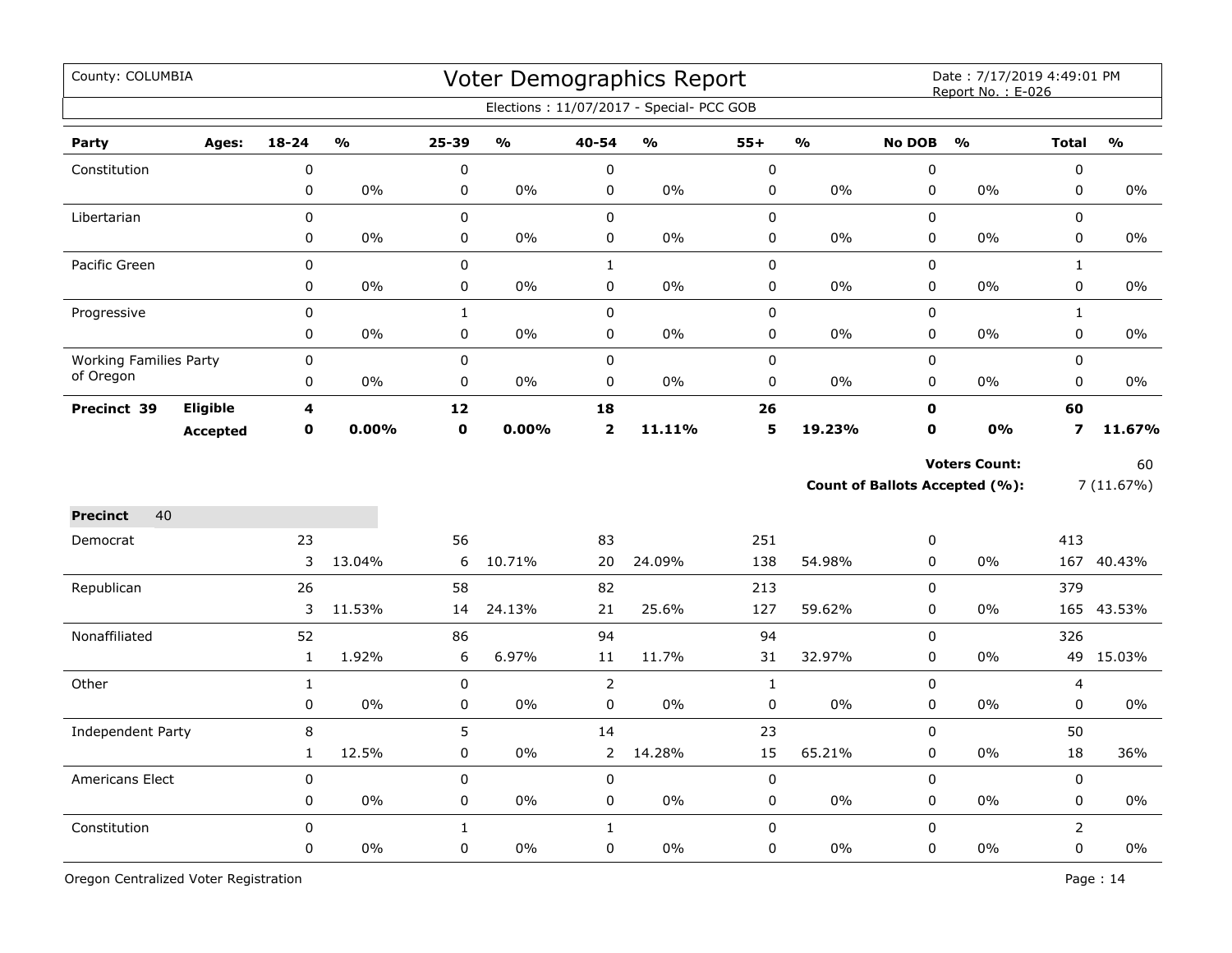| County: COLUMBIA              |                 |                |                         |                |                                   |                | Voter Demographics Report                |                |               |               | Date: 7/17/2019 4:49:01 PM<br>Report No.: E-026 |                |               |
|-------------------------------|-----------------|----------------|-------------------------|----------------|-----------------------------------|----------------|------------------------------------------|----------------|---------------|---------------|-------------------------------------------------|----------------|---------------|
|                               |                 |                |                         |                |                                   |                | Elections: 11/07/2017 - Special- PCC GOB |                |               |               |                                                 |                |               |
| Party                         | Ages:           | 18-24          | $\mathbf{O}/\mathbf{o}$ | 25-39          | $\mathsf{o}\mathsf{v}_\mathsf{o}$ | 40-54          | $\mathsf{o}\mathsf{v}_\mathsf{o}$        | $55+$          | $\frac{9}{6}$ | <b>No DOB</b> | $\frac{0}{0}$                                   | <b>Total</b>   | $\frac{0}{0}$ |
| Libertarian                   |                 | 0              |                         | 3              |                                   | $\overline{2}$ |                                          | $\mathsf{2}\,$ |               | $\pmb{0}$     |                                                 | $\overline{7}$ |               |
|                               |                 | $\mathbf 0$    | 0%                      | $\overline{2}$ | 66.66%                            | 0              | $0\%$                                    | $\pmb{0}$      | $0\%$         | 0             | 0%                                              |                | 2 28.57%      |
| Pacific Green                 |                 | 0              |                         | $\mathbf 1$    |                                   | $\mathbf{1}$   |                                          | 0              |               | $\pmb{0}$     |                                                 | $\overline{2}$ |               |
|                               |                 | 0              | $0\%$                   | $\mathbf{1}$   | 100%                              | 0              | $0\%$                                    | 0              | 0%            | 0             | $0\%$                                           | $\mathbf{1}$   | 50%           |
| Progressive                   |                 | 0              |                         | $\pmb{0}$      |                                   | $\mathbf 0$    |                                          | 0              |               | 0             |                                                 | 0              |               |
|                               |                 | 0              | 0%                      | $\pmb{0}$      | $0\%$                             | 0              | $0\%$                                    | 0              | 0%            | $\mathbf 0$   | 0%                                              | 0              | $0\%$         |
| <b>Working Families Party</b> |                 | $\mathbf{1}$   |                         | $\overline{2}$ |                                   | 3              |                                          | $\mathbf{1}$   |               | 0             |                                                 | $\overline{7}$ |               |
| of Oregon                     |                 | 0              | 0%                      | $\pmb{0}$      | $0\%$                             | 0              | $0\%$                                    | 0              | 0%            | 0             | $0\%$                                           | 0              | 0%            |
| Precinct 40                   | Eligible        | 111            |                         | 212            |                                   | 282            |                                          | 585            |               | $\mathbf 0$   |                                                 | 1190           |               |
|                               | <b>Accepted</b> | 8              | 7.21%                   | 29             | 13.68%                            | 54             | 19.15%                                   | 311            | 53.16%        | $\mathbf o$   | 0%                                              | 402            | 33.78%        |
|                               |                 |                |                         |                |                                   |                |                                          |                |               |               | <b>Voters Count:</b>                            |                | 1190          |
|                               |                 |                |                         |                |                                   |                |                                          |                |               |               | <b>Count of Ballots Accepted (%):</b>           |                | 402 (33.78%)  |
| 41<br><b>Precinct</b>         |                 |                |                         |                |                                   |                |                                          |                |               |               |                                                 |                |               |
| Democrat                      |                 | 15             |                         | 69             |                                   | 102            |                                          | 237            |               | 0             |                                                 | 423            |               |
|                               |                 | 1              | 6.66%                   | 10             | 14.49%                            | 26             | 25.49%                                   | 111            | 46.83%        | 0             | 0%                                              |                | 148 34.98%    |
| Republican                    |                 | 30             |                         | 111            |                                   | 120            |                                          | 207            |               | $\mathbf 0$   |                                                 | 468            |               |
|                               |                 | 6              | 20%                     | 15             | 13.51%                            | 31             | 25.83%                                   | 105            | 50.72%        | 0             | 0%                                              |                | 157 33.54%    |
| Nonaffiliated                 |                 | 96             |                         | 208            |                                   | 146            |                                          | 139            |               | 0             |                                                 | 589            |               |
|                               |                 | 7              | 7.29%                   | $\overline{7}$ | 3.36%                             | 20             | 13.69%                                   | 38             | 27.33%        | 0             | 0%                                              |                | 72 12.22%     |
| Other                         |                 | $\overline{2}$ |                         | 8              |                                   | 5              |                                          | $\overline{4}$ |               | $\mathbf 0$   |                                                 | 19             |               |
|                               |                 | 0              | 0%                      | $\mathbf{1}$   | 12.5%                             | $\pmb{0}$      | 0%                                       | $\overline{2}$ | 50%           | 0             | 0%                                              |                | 3 15.78%      |
| Independent Party             |                 | $\overline{7}$ |                         | 21             |                                   | 21             |                                          | 20             |               | $\mathbf 0$   |                                                 | 69             |               |
|                               |                 | 0              | $0\%$                   | 3              | 14.28%                            | 4              | 19.04%                                   | 8              | 40%           | 0             | 0%                                              | 15             | 21.73%        |
| Americans Elect               |                 | 0              |                         | $\pmb{0}$      |                                   | $\pmb{0}$      |                                          | 0              |               | $\mathbf 0$   |                                                 | 0              |               |
|                               |                 | 0              | 0%                      | $\pmb{0}$      | $0\%$                             | 0              | $0\%$                                    | $\pmb{0}$      | $0\%$         | $\pmb{0}$     | 0%                                              | 0              | $0\%$         |
| Constitution                  |                 | $\mathbf 0$    |                         | $\mathbf{1}$   |                                   | 6              |                                          | $\mathbf 0$    |               | $\mathbf 0$   |                                                 | $\overline{7}$ |               |
|                               |                 | 0              | $0\%$                   | 0              | $0\%$                             | $\overline{2}$ | 33.33%                                   | 0              | 0%            | 0             | $0\%$                                           |                | 2 28.57%      |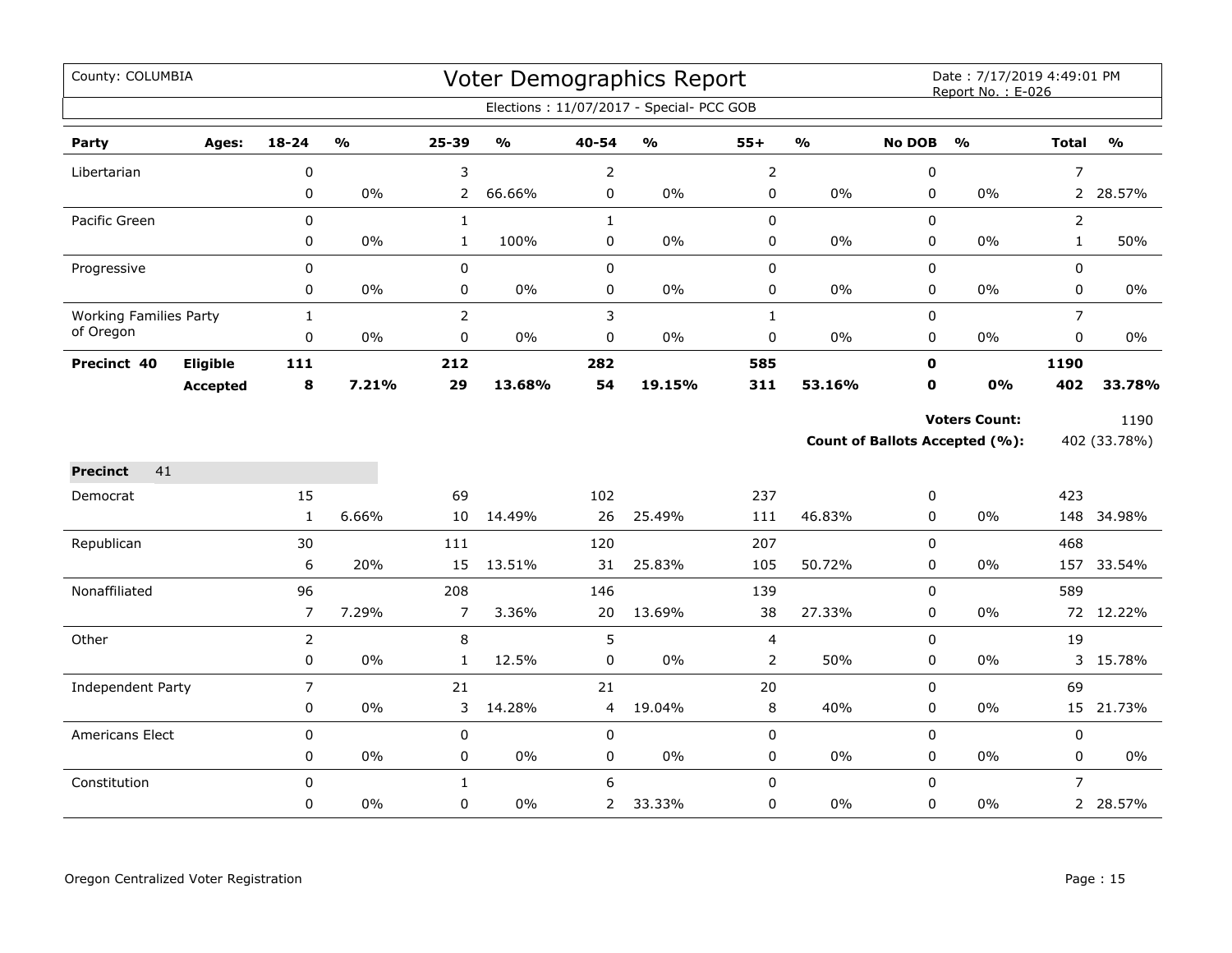| County: COLUMBIA              |                 |                |        |                |               |                | <b>Voter Demographics Report</b><br>Elections: 11/07/2017 - Special- PCC GOB |                |               |                | Date: 7/17/2019 4:49:01 PM<br>Report No.: E-026               |              |                      |
|-------------------------------|-----------------|----------------|--------|----------------|---------------|----------------|------------------------------------------------------------------------------|----------------|---------------|----------------|---------------------------------------------------------------|--------------|----------------------|
|                               |                 |                |        |                |               |                |                                                                              |                |               |                |                                                               |              |                      |
| Party                         | Ages:           | $18 - 24$      | %      | $25 - 39$      | $\frac{0}{0}$ | 40-54          | $\frac{0}{0}$                                                                | $55+$          | $\frac{0}{0}$ | <b>No DOB</b>  | $\frac{0}{0}$                                                 | <b>Total</b> | $\frac{0}{0}$        |
| Libertarian                   |                 | 3              |        | 13             |               | 5              |                                                                              | $\mathsf 3$    |               | 0              |                                                               | 24           |                      |
|                               |                 | $\pmb{0}$      | $0\%$  | $\overline{2}$ | 15.38%        | $\pmb{0}$      | $0\%$                                                                        | $\overline{2}$ | 66.66%        | 0              | 0%                                                            | 4            | 16.66%               |
| Pacific Green                 |                 | $\pmb{0}$      |        | $\overline{2}$ |               | $\mathbf{1}$   |                                                                              | $\mathbf{1}$   |               | 0              |                                                               | 4            |                      |
|                               |                 | $\pmb{0}$      | 0%     | $\mathbf{1}$   | 50%           | $\mathbf 1$    | 100%                                                                         | $\mathbf 1$    | 100%          | 0              | 0%                                                            | 3            | 75%                  |
| Progressive                   |                 | $1\,$          |        | 0              |               | $\mathbf 1$    |                                                                              | $\pmb{0}$      |               | 0              |                                                               | 2            |                      |
|                               |                 | $\mathbf 0$    | 0%     | 0              | $0\%$         | 0              | 0%                                                                           | 0              | 0%            | 0              | 0%                                                            | 0            | $0\%$                |
| <b>Working Families Party</b> |                 | $\mathbf 0$    |        | 3              |               | $\mathbf{1}$   |                                                                              | $\mathbf{1}$   |               | 0              |                                                               | 5            |                      |
| of Oregon                     |                 | 0              | 0%     | 0              | 0%            | $\pmb{0}$      | 0%                                                                           | $\pmb{0}$      | 0%            | 0              | 0%                                                            | 0            | 0%                   |
| Precinct 41                   | Eligible        | 154            |        | 436            |               | 408            |                                                                              | 612            |               | $\mathbf o$    |                                                               | 1610         |                      |
|                               | <b>Accepted</b> | 14             | 9.09%  | 39             | 8.94%         | 84             | 20.59%                                                                       | 267            | 43.63%        | $\mathbf o$    | <b>0%</b>                                                     | 404          | 25.09%               |
|                               |                 |                |        |                |               |                |                                                                              |                |               |                | <b>Voters Count:</b><br><b>Count of Ballots Accepted (%):</b> |              | 1610<br>404 (25.09%) |
| 44<br><b>Precinct</b>         |                 |                |        |                |               |                |                                                                              |                |               |                |                                                               |              |                      |
| Democrat                      |                 | 12             |        | 30             |               | 48             |                                                                              | 151            |               | 0              |                                                               | 241          |                      |
|                               |                 | $\mathbf{1}$   | 8.33%  | 5              | 16.66%        | 9              | 18.75%                                                                       | 89             | 58.94%        | 0              | 0%                                                            | 104          | 43.15%               |
| Republican                    |                 | 16             |        | 46             |               | 68             |                                                                              | 178            |               | 0              |                                                               | 308          |                      |
|                               |                 | $\mathbf 2$    | 12.5%  | 9              | 19.56%        | 23             | 33.82%                                                                       | 100            | 56.17%        | $\mathsf 0$    | 0%                                                            | 134          | 43.5%                |
| Nonaffiliated                 |                 | 42             |        | 55             |               | 84             |                                                                              | 91             |               | $\mathsf 0$    |                                                               | 272          |                      |
|                               |                 | $\overline{2}$ | 4.76%  | $\overline{7}$ | 12.72%        | 11             | 13.09%                                                                       | 35             | 38.46%        | 0              | 0%                                                            |              | 55 20.22%            |
| Other                         |                 | $\pmb{0}$      |        | 3              |               | $\mathbf{1}$   |                                                                              | $\mathbf{1}$   |               | $\overline{0}$ |                                                               | 5            |                      |
|                               |                 | $\pmb{0}$      | 0%     | 0              | 0%            | $\pmb{0}$      | 0%                                                                           | $\mathbf 1$    | 100%          | $\mathsf 0$    | 0%                                                            | $\mathbf{1}$ | 20%                  |
| Independent Party             |                 | $\overline{7}$ |        | 9              |               | $\,8\,$        |                                                                              | 20             |               | $\mathsf 0$    |                                                               | 44           |                      |
|                               |                 | 4              | 57.14% | $\mathbf{1}$   | 11.11%        | $\overline{2}$ | 25%                                                                          | 15             | 75%           | 0              | 0%                                                            | 22           | 50%                  |
| <b>Americans Elect</b>        |                 | $\mathbf 0$    |        | 0              |               | $\mathbf 0$    |                                                                              | $\mathbf 0$    |               | 0              |                                                               | 0            |                      |
|                               |                 | $\pmb{0}$      | 0%     | 0              | 0%            | $\pmb{0}$      | 0%                                                                           | $\pmb{0}$      | 0%            | 0              | 0%                                                            | 0            | $0\%$                |
| Constitution                  |                 | $\mathbf 0$    |        | 0              |               | $\mathsf 0$    |                                                                              | 4              |               | 0              |                                                               | 4            |                      |
|                               |                 | $\mathbf 0$    | $0\%$  | 0              | 0%            | $\mathbf 0$    | 0%                                                                           | 0              | $0\%$         | 0              | 0%                                                            | 0            | $0\%$                |
| Libertarian                   |                 | $\mathbf{1}$   |        | 3              |               | 5              |                                                                              | 6              |               | 0              |                                                               | 15           |                      |
|                               |                 | $\mathbf 0$    | 0%     | 0              | 0%            | $\mathsf 0$    | 0%                                                                           | $\overline{2}$ | 33.33%        | 0              | $0\%$                                                         |              | 2 13.33%             |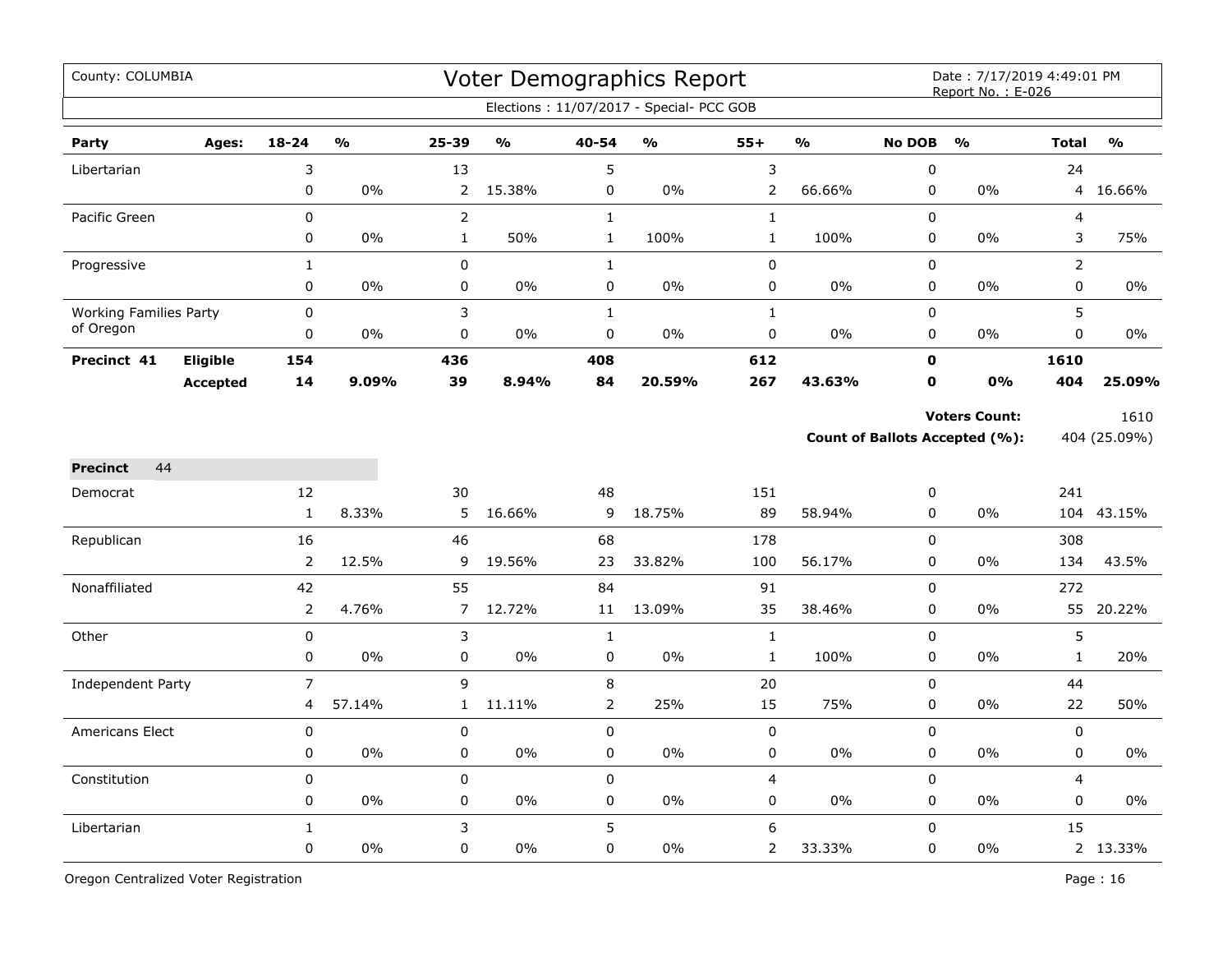| County: COLUMBIA              |          |              |                         |              |                                   |                | <b>Voter Demographics Report</b>         |                  |                         |               | Date: 7/17/2019 4:49:01 PM<br>Report No.: E-026 |                |                         |
|-------------------------------|----------|--------------|-------------------------|--------------|-----------------------------------|----------------|------------------------------------------|------------------|-------------------------|---------------|-------------------------------------------------|----------------|-------------------------|
|                               |          |              |                         |              |                                   |                | Elections: 11/07/2017 - Special- PCC GOB |                  |                         |               |                                                 |                |                         |
| Party                         | Ages:    | $18 - 24$    | $\mathbf{O}/\mathbf{o}$ | 25-39        | $\mathsf{o}\mathsf{v}_\mathsf{o}$ | 40-54          | $\mathsf{o}\mathsf{v}_\mathsf{o}$        | $55+$            | $\mathbf{O}/\mathbf{o}$ | <b>No DOB</b> | $\mathbf{O}/\mathbf{o}$                         | <b>Total</b>   | $\mathbf{O}/\mathbf{o}$ |
| Pacific Green                 |          | 0            |                         | $\mathbf{1}$ |                                   | $\mathbf{1}$   |                                          | $\overline{2}$   |                         | 0             |                                                 | 4              |                         |
|                               |          | $\mathbf 0$  | $0\%$                   | 0            | $0\%$                             | 0              | $0\%$                                    | $\mathsf 0$      | 0%                      | 0             | 0%                                              | 0              | $0\%$                   |
| Progressive                   |          | $\mathbf 0$  |                         | 0            |                                   | $\mathsf 0$    |                                          | $\pmb{0}$        |                         | 0             |                                                 | 0              |                         |
|                               |          | 0            | 0%                      | 0            | 0%                                | 0              | 0%                                       | 0                | 0%                      | 0             | 0%                                              | 0              | 0%                      |
| <b>Working Families Party</b> |          | $\pmb{0}$    |                         | $\mathbf{1}$ |                                   | $\mathbf{1}$   |                                          | $\pmb{0}$        |                         | $\mathsf 0$   |                                                 | $\overline{2}$ |                         |
| of Oregon                     |          | $\pmb{0}$    | $0\%$                   | 0            | $0\%$                             | $\pmb{0}$      | $0\%$                                    | $\mathbf 0$      | 0%                      | 0             | 0%                                              | 0              | 0%                      |
| Precinct 44                   | Eligible | 78           |                         | 148          |                                   | 216            |                                          | 453              |                         | $\mathbf{0}$  |                                                 | 895            |                         |
|                               | Accepted | 9            | 11.54%                  | 22           | 14.86%                            | 45             | 20.83%                                   | 242              | 53.42%                  | 0             | 0%                                              | 318            | 35.53%                  |
|                               |          |              |                         |              |                                   |                |                                          |                  |                         |               | <b>Voters Count:</b>                            |                | 895                     |
|                               |          |              |                         |              |                                   |                |                                          |                  |                         |               | <b>Count of Ballots Accepted (%):</b>           |                | 318 (35.53%)            |
| <b>Precinct</b><br>46         |          |              |                         |              |                                   |                |                                          |                  |                         |               |                                                 |                |                         |
| Democrat                      |          | $\mathbf 0$  |                         | 0            |                                   | $\pmb{0}$      |                                          | 4                |                         | 0             |                                                 | 4              |                         |
|                               |          | 0            | 0%                      | 0            | $0\%$                             | $\pmb{0}$      | $0\%$                                    | $\mathbf{1}$     | 25%                     | 0             | 0%                                              | $\mathbf{1}$   | 25%                     |
| Republican                    |          | $\mathbf 0$  |                         | 0            |                                   | $\overline{2}$ |                                          | $\boldsymbol{6}$ |                         | 0             |                                                 | 8              |                         |
|                               |          | 0            | $0\%$                   | 0            | $0\%$                             | 0              | $0\%$                                    | $\overline{2}$   | 33.33%                  | 0             | $0\%$                                           | $\overline{2}$ | 25%                     |
| Nonaffiliated                 |          | $\mathbf{1}$ |                         | 3            |                                   | $\mathbf{1}$   |                                          | 0                |                         | 0             |                                                 | 5              |                         |
|                               |          | $\pmb{0}$    | $0\%$                   | 0            | 0%                                | $\pmb{0}$      | $0\%$                                    | $\pmb{0}$        | $0\%$                   | 0             | 0%                                              | 0              | $0\%$                   |
| Other                         |          | $\mathbf 0$  |                         | 0            |                                   | $\pmb{0}$      |                                          | $\mathsf 0$      |                         | 0             |                                                 | 0              |                         |
|                               |          | $\mathbf 0$  | $0\%$                   | $\mathbf 0$  | $0\%$                             | $\mathbf 0$    | $0\%$                                    | $\mathsf 0$      | $0\%$                   | 0             | $0\%$                                           | 0              | $0\%$                   |
| <b>Independent Party</b>      |          | 0            |                         | 0            |                                   | $\mathbf 0$    |                                          | $\mathbf{1}$     |                         | 0             |                                                 | $\mathbf{1}$   |                         |
|                               |          | $\pmb{0}$    | $0\%$                   | 0            | $0\%$                             | 0              | $0\%$                                    | $\mathsf 0$      | $0\%$                   | 0             | 0%                                              | 0              | $0\%$                   |
| Americans Elect               |          | $\pmb{0}$    |                         | 0            |                                   | $\pmb{0}$      |                                          | $\pmb{0}$        |                         | 0             |                                                 | 0              |                         |
|                               |          | $\pmb{0}$    | $0\%$                   | 0            | $0\%$                             | $\pmb{0}$      | $0\%$                                    | $\pmb{0}$        | $0\%$                   | 0             | $0\%$                                           | 0              | $0\%$                   |
| Constitution                  |          | $\mathsf 0$  |                         | 0            |                                   | $\mathsf 0$    |                                          | $\pmb{0}$        |                         | 0             |                                                 | 0              |                         |
|                               |          | $\pmb{0}$    | $0\%$                   | 0            | $0\%$                             | $\pmb{0}$      | $0\%$                                    | $\mathsf 0$      | 0%                      | 0             | 0%                                              | 0              | $0\%$                   |
| Libertarian                   |          | $\Omega$     |                         | 0            |                                   | $\pmb{0}$      |                                          | $\pmb{0}$        |                         | $\mathsf 0$   |                                                 | 0              |                         |
|                               |          | $\mathbf 0$  | 0%                      | 0            | $0\%$                             | $\mathbf 0$    | 0%                                       | 0                | 0%                      | 0             | 0%                                              | 0              | 0%                      |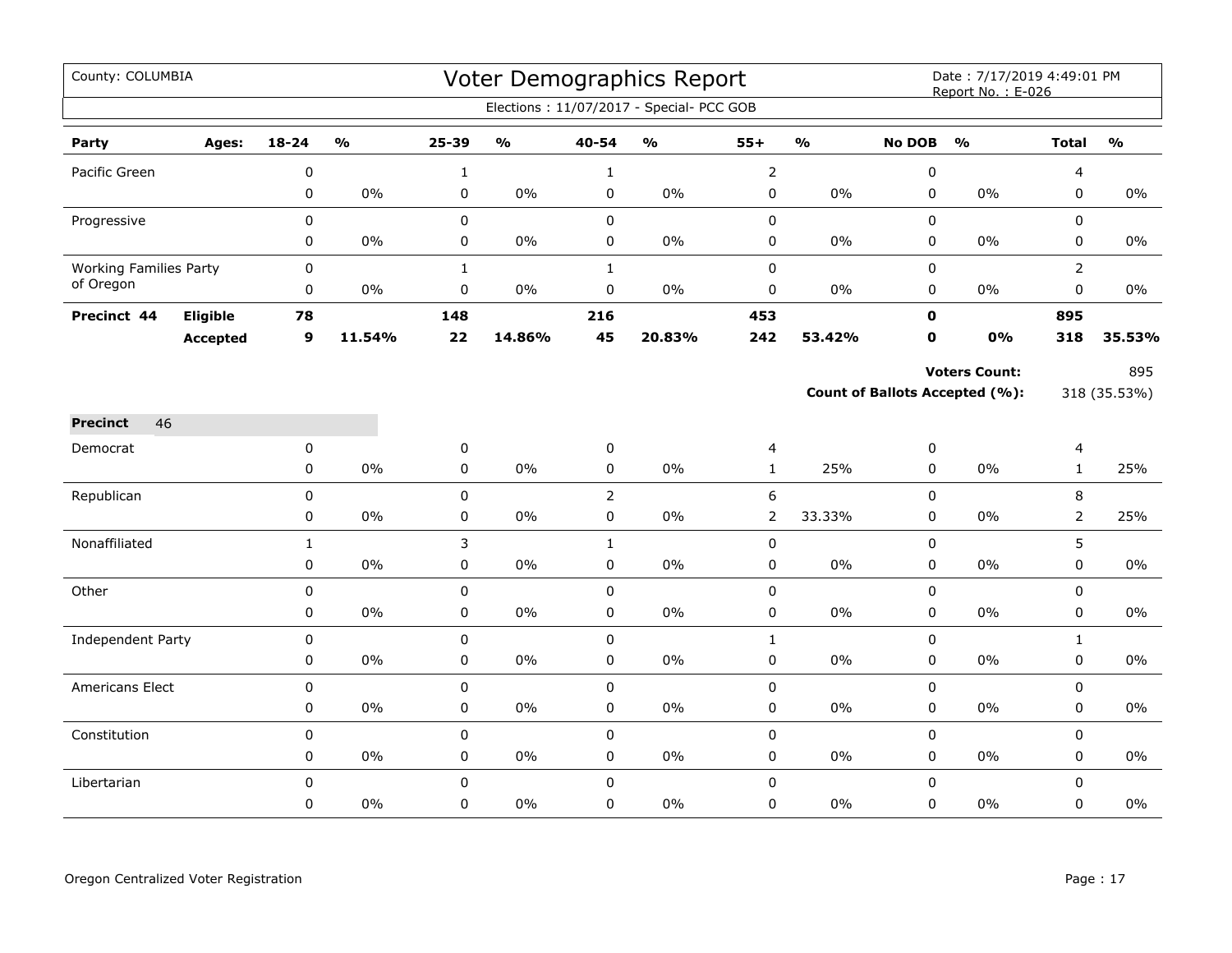| County: COLUMBIA              |                 |                         |                         |                |                         |                | Voter Demographics Report                |                |               |               | Date: 7/17/2019 4:49:01 PM<br>Report No.: E-026 |                |               |
|-------------------------------|-----------------|-------------------------|-------------------------|----------------|-------------------------|----------------|------------------------------------------|----------------|---------------|---------------|-------------------------------------------------|----------------|---------------|
|                               |                 |                         |                         |                |                         |                | Elections: 11/07/2017 - Special- PCC GOB |                |               |               |                                                 |                |               |
| Party                         | Ages:           | $18 - 24$               | $\mathbf{O}/\mathbf{O}$ | 25-39          | $\mathbf{O}/\mathbf{o}$ | 40-54          | $\frac{1}{2}$                            | $55+$          | $\frac{0}{0}$ | <b>No DOB</b> | $\frac{0}{0}$                                   | <b>Total</b>   | $\frac{0}{0}$ |
| Pacific Green                 |                 | 0                       |                         | $\pmb{0}$      |                         | $\pmb{0}$      |                                          | $\pmb{0}$      |               | $\mathbf 0$   |                                                 | 0              |               |
|                               |                 | $\mathbf 0$             | 0%                      | 0              | 0%                      | $\mathsf 0$    | 0%                                       | $\mathsf 0$    | 0%            | 0             | 0%                                              | 0              | 0%            |
| Progressive                   |                 | 0                       |                         | $\mathbf 0$    |                         | $\mathbf 0$    |                                          | 0              |               | $\Omega$      |                                                 | $\Omega$       |               |
|                               |                 | 0                       | $0\%$                   | 0              | $0\%$                   | 0              | 0%                                       | 0              | $0\%$         | 0             | 0%                                              | 0              | 0%            |
| <b>Working Families Party</b> |                 | 0                       |                         | $\pmb{0}$      |                         | $\mathbf 0$    |                                          | $\pmb{0}$      |               | 0             |                                                 | 0              |               |
| of Oregon                     |                 | 0                       | 0%                      | 0              | 0%                      | 0              | 0%                                       | 0              | 0%            | $\pmb{0}$     | 0%                                              | 0              | 0%            |
| Precinct 46                   | Eligible        | $\mathbf{1}$            |                         | 3              |                         | 3              |                                          | 11             |               | $\mathbf 0$   |                                                 | 18             |               |
|                               | <b>Accepted</b> | $\mathbf 0$             | $0.00\%$                | $\mathbf 0$    | 0.00%                   | $\mathbf 0$    | 0.00%                                    | 3              | 27.27%        | $\mathbf o$   | 0%                                              | 3              | 16.67%        |
|                               |                 |                         |                         |                |                         |                |                                          |                |               |               | <b>Voters Count:</b>                            |                | 18            |
|                               |                 |                         |                         |                |                         |                |                                          |                |               |               | Count of Ballots Accepted (%):                  |                | 3(16.67%)     |
| 47<br><b>Precinct</b>         |                 |                         |                         |                |                         |                |                                          |                |               |               |                                                 |                |               |
| Democrat                      |                 | 16                      |                         | 60             |                         | 80             |                                          | 243            |               | 0             |                                                 | 399            |               |
|                               |                 | $\overline{\mathbf{4}}$ | 25%                     | 10             | 16.66%                  | 20             | 25%                                      | 128            | 52.67%        | $\pmb{0}$     | 0%                                              | 162            | 40.6%         |
| Republican                    |                 | 9                       |                         | 36             |                         | 65             |                                          | 148            |               | $\pmb{0}$     |                                                 | 258            |               |
|                               |                 | 4                       | 44.44%                  | 4              | 11.11%                  | 19             | 29.23%                                   | 81             | 54.72%        | 0             | 0%                                              | 108            | 41.86%        |
| Nonaffiliated                 |                 | 42                      |                         | 82             |                         | 75             |                                          | 91             |               | $\mathbf 0$   |                                                 | 290            |               |
|                               |                 | 3                       | 7.14%                   | 12             | 14.63%                  | 15             | 20%                                      | 26             | 28.57%        | $\pmb{0}$     | 0%                                              |                | 56 19.31%     |
| Other                         |                 | $\pmb{0}$               |                         | 4              |                         | $\mathbf{1}$   |                                          | $\overline{4}$ |               | $\pmb{0}$     |                                                 | 9              |               |
|                               |                 | 0                       | 0%                      | 0              | 0%                      | $\mathsf 0$    | 0%                                       | 3              | 75%           | 0             | 0%                                              |                | 3 33.33%      |
| Independent Party             |                 | $\overline{2}$          |                         | 8              |                         | $\overline{7}$ |                                          | 15             |               | $\Omega$      |                                                 | 32             |               |
|                               |                 | $\overline{2}$          | 100%                    | 3              | 37.5%                   | $\mathbf{1}$   | 14.28%                                   | $\, 8$         | 53.33%        | 0             | 0%                                              |                | 14 43.75%     |
| <b>Americans Elect</b>        |                 | 0                       |                         | $\pmb{0}$      |                         | 0              |                                          | 0              |               | $\mathbf 0$   |                                                 | $\pmb{0}$      |               |
|                               |                 | 0                       | 0%                      | $\pmb{0}$      | 0%                      | 0              | 0%                                       | $\mathsf 0$    | 0%            | $\pmb{0}$     | 0%                                              | 0              | 0%            |
| Constitution                  |                 | 0                       |                         | 0              |                         | $\mathbf 0$    |                                          | 5              |               | $\mathbf 0$   |                                                 | 5              |               |
|                               |                 | $\mathbf 0$             | 0%                      | $\mathbf 0$    | $0\%$                   | $\mathbf 0$    | $0\%$                                    | 3              | 60%           | $\mathbf 0$   | 0%                                              | 3              | 60%           |
| Libertarian                   |                 | $\pmb{0}$               |                         | $\overline{4}$ |                         | 6              |                                          | 3              |               | $\mathbf 0$   |                                                 | 13             |               |
|                               |                 | 0                       | 0%                      | 2              | 50%                     | $\mathbf{1}$   | 16.66%                                   | $\mathbf{1}$   | 33.33%        | 0             | $0\%$                                           | $\overline{4}$ | 30.76%        |
| Pacific Green                 |                 | $\pmb{0}$               |                         | $\overline{2}$ |                         | $\mathbf{1}$   |                                          | $\pmb{0}$      |               | 0             |                                                 | 3              |               |
|                               |                 | 0                       | 0%                      | 0              | 0%                      | $\pmb{0}$      | 0%                                       | 0              | 0%            | 0             | 0%                                              | 0              | $0\%$         |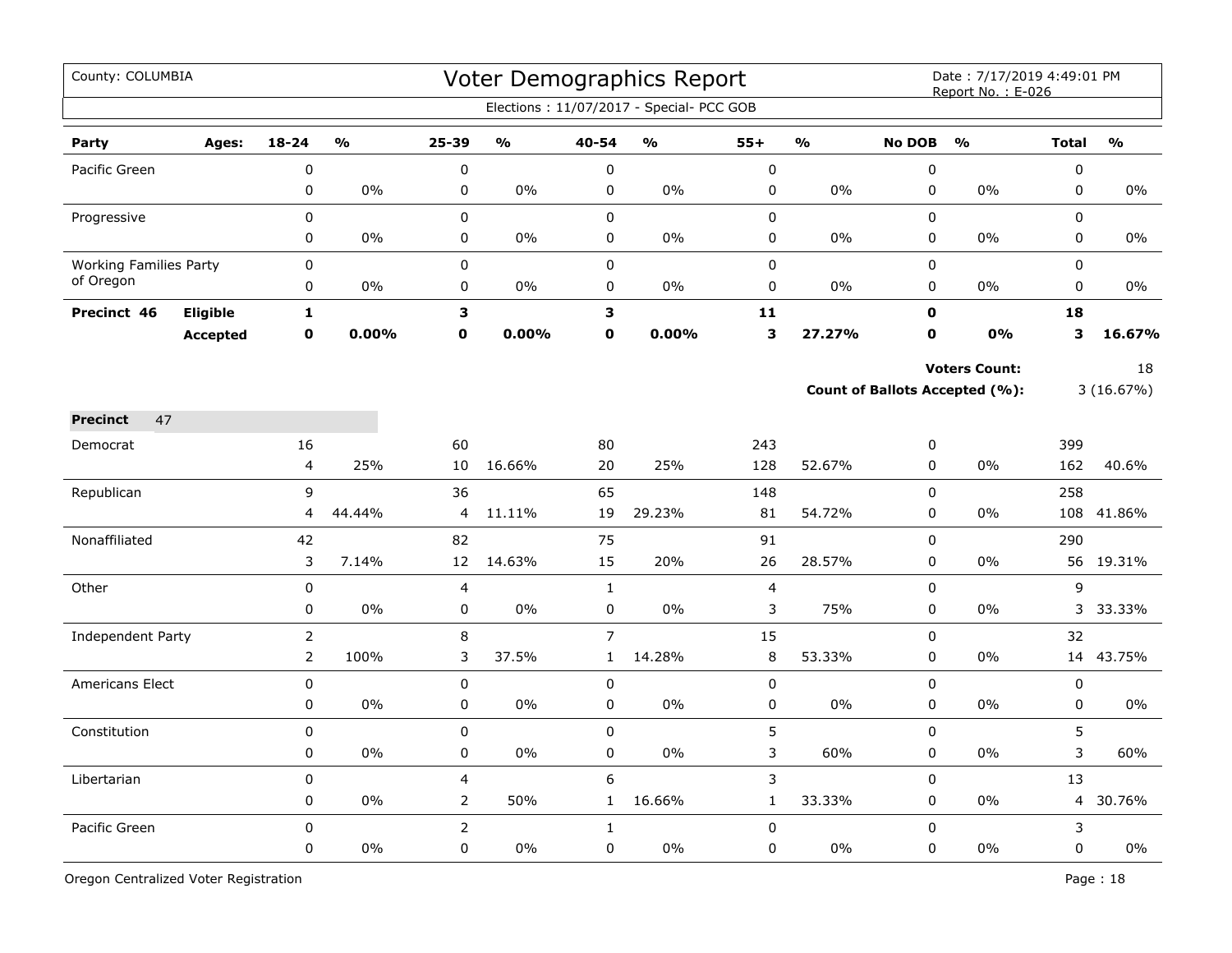| County: COLUMBIA              |                 |              |                         |                   |                                   |                  | Voter Demographics Report                |                     |               |                  | Date: 7/17/2019 4:49:01 PM<br>Report No.: E-026 |                |                         |
|-------------------------------|-----------------|--------------|-------------------------|-------------------|-----------------------------------|------------------|------------------------------------------|---------------------|---------------|------------------|-------------------------------------------------|----------------|-------------------------|
|                               |                 |              |                         |                   |                                   |                  | Elections: 11/07/2017 - Special- PCC GOB |                     |               |                  |                                                 |                |                         |
| Party                         | Ages:           | $18 - 24$    | $\mathbf{0}/\mathbf{0}$ | 25-39             | $\mathsf{o}\mathsf{v}_\mathsf{o}$ | 40-54            | $\mathsf{o}\mathsf{v}_\mathsf{o}$        | $55+$               | $\frac{0}{0}$ | <b>No DOB</b>    | $\mathbf{O}/\mathbf{o}$                         | <b>Total</b>   | $\mathbf{O}/\mathbf{o}$ |
| Progressive                   |                 | 0            |                         | $\pmb{0}$         |                                   | $\pmb{0}$        |                                          | $\pmb{0}$           |               | $\pmb{0}$        |                                                 | $\pmb{0}$      |                         |
|                               |                 | 0            | 0%                      | $\pmb{0}$         | 0%                                | 0                | $0\%$                                    | $\pmb{0}$           | $0\%$         | 0                | $0\%$                                           | 0              | $0\%$                   |
| <b>Working Families Party</b> |                 | 0            |                         | $\mathbf{1}$      |                                   | $\mathsf 0$      |                                          | $\mathbf{1}$        |               | $\mathsf 0$      |                                                 | $\overline{2}$ |                         |
| of Oregon                     |                 | 0            | 0%                      | $\pmb{0}$         | 0%                                | 0                | 0%                                       | $\mathbf{1}$        | 100%          | 0                | $0\%$                                           | $\mathbf{1}$   | 50%                     |
| Precinct 47                   | Eligible        | 69           |                         | 197               |                                   | 235              |                                          | 510                 |               | $\mathbf 0$      |                                                 | 1011           |                         |
|                               | <b>Accepted</b> | 13           | 18.84%                  | 31                | 15.74%                            | 56               | 23.83%                                   | 251                 | 49.22%        | $\mathbf 0$      | 0%                                              | 351            | 34.72%                  |
|                               |                 |              |                         |                   |                                   |                  |                                          |                     |               |                  | <b>Voters Count:</b>                            |                | 1011                    |
|                               |                 |              |                         |                   |                                   |                  |                                          |                     |               |                  | Count of Ballots Accepted (%):                  |                | 351 (34.72%)            |
| 48<br><b>Precinct</b>         |                 |              |                         |                   |                                   |                  |                                          |                     |               |                  |                                                 |                |                         |
| Democrat                      |                 | 8            |                         | 26                |                                   | 22               |                                          | 81                  |               | 0                |                                                 | 137            |                         |
|                               |                 | $\mathbf{1}$ | 12.5%                   | 3                 | 11.53%                            | 6                | 27.27%                                   | 41                  | 50.61%        | $\Omega$         | 0%                                              |                | 51 37.22%               |
| Republican                    |                 | 11           |                         | 21                |                                   | 37               |                                          | 72                  |               | $\mathbf 0$      |                                                 | 141            |                         |
|                               |                 | $\pmb{0}$    | $0\%$                   | $\overline{7}$    | 33.33%                            | 8                | 21.62%                                   | 37                  | 51.38%        | 0                | $0\%$                                           |                | 52 36.87%               |
| Nonaffiliated                 |                 | 18           |                         | 35                |                                   | 37               |                                          | 34                  |               | $\mathbf 0$      |                                                 | 124            |                         |
|                               |                 | $\mathbf{1}$ | 5.55%                   | $\overline{2}$    | 5.71%                             | 6                | 16.21%                                   | 15                  | 44.11%        | 0                | $0\%$                                           |                | 24 19.35%               |
| Other                         |                 | 0            |                         | $\mathbf{1}$      |                                   | $\mathbf{1}$     |                                          | 3                   |               | $\mathbf 0$      |                                                 | 5              |                         |
|                               |                 | 0            | 0%                      | $\pmb{0}$         | 0%                                | $\pmb{0}$        | $0\%$                                    | 0                   | $0\%$         | 0                | $0\%$                                           | 0              | $0\%$                   |
| Independent Party             |                 | 0<br>0       | 0%                      | 9<br>$\mathbf{1}$ | 11.11%                            | 3<br>$\mathbf 0$ | $0\%$                                    | $\overline{7}$<br>4 | 57.14%        | 0<br>$\mathbf 0$ | 0%                                              | 19<br>5        | 26.31%                  |
| Americans Elect               |                 | 0            |                         | 0                 |                                   | $\pmb{0}$        |                                          | 0                   |               | $\mathbf 0$      |                                                 | 0              |                         |
|                               |                 | 0            | $0\%$                   | 0                 | $0\%$                             | $\pmb{0}$        | $0\%$                                    | 0                   | $0\%$         | 0                | $0\%$                                           | 0              | $0\%$                   |
| Constitution                  |                 | $\mathbf{1}$ |                         | $\pmb{0}$         |                                   | $\pmb{0}$        |                                          | $\pmb{0}$           |               | $\pmb{0}$        |                                                 | $\mathbf{1}$   |                         |
|                               |                 | $\pmb{0}$    | 0%                      | $\pmb{0}$         | $0\%$                             | 0                | $0\%$                                    | $\pmb{0}$           | $0\%$         | 0                | 0%                                              | $\mathbf 0$    | 0%                      |
| Libertarian                   |                 | 0            |                         | $\overline{2}$    |                                   | $\overline{4}$   |                                          | 5                   |               | $\mathsf 0$      |                                                 | 11             |                         |
|                               |                 | 0            | $0\%$                   | 0                 | $0\%$                             | $\pmb{0}$        | $0\%$                                    | 3                   | 60%           | $\mathbf 0$      | $0\%$                                           | 3              | 27.27%                  |
| Pacific Green                 |                 | $\pmb{0}$    |                         | $\pmb{0}$         |                                   | $\Omega$         |                                          | $\pmb{0}$           |               | $\pmb{0}$        |                                                 | $\pmb{0}$      |                         |
|                               |                 | 0            | $0\%$                   | 0                 | 0%                                | $\mathbf 0$      | $0\%$                                    | 0                   | 0%            | $\mathbf 0$      | $0\%$                                           | $\mathbf 0$    | 0%                      |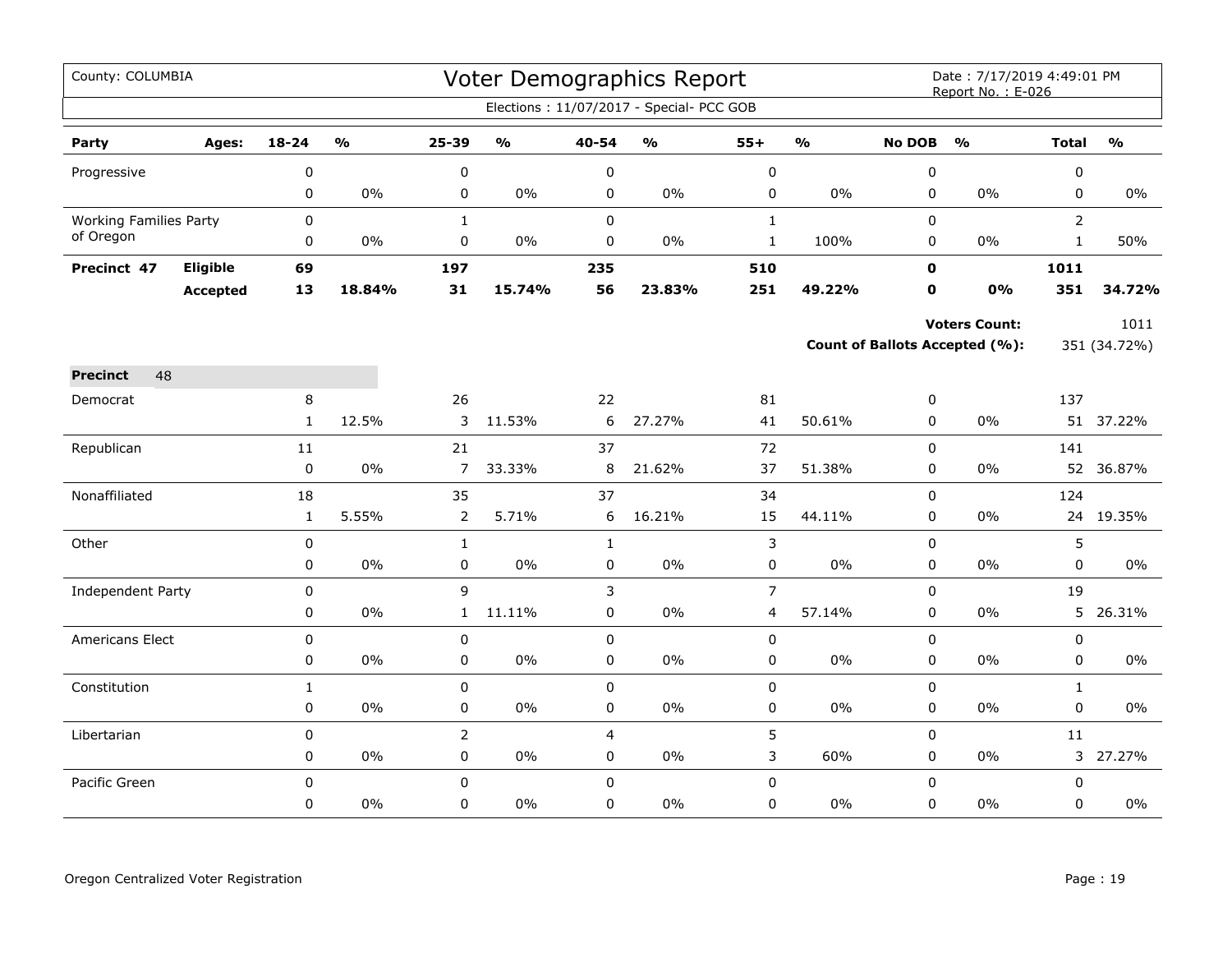| County: COLUMBIA              |                 |                         |                         |                |                                   |                | Voter Demographics Report                |                |               |               | Date: 7/17/2019 4:49:01 PM<br>Report No.: E-026 |              |               |
|-------------------------------|-----------------|-------------------------|-------------------------|----------------|-----------------------------------|----------------|------------------------------------------|----------------|---------------|---------------|-------------------------------------------------|--------------|---------------|
|                               |                 |                         |                         |                |                                   |                | Elections: 11/07/2017 - Special- PCC GOB |                |               |               |                                                 |              |               |
| Party                         | Ages:           | $18 - 24$               | $\mathbf{O}/\mathbf{O}$ | 25-39          | $\mathsf{o}\mathsf{v}_\mathsf{o}$ | 40-54          | $\frac{1}{2}$                            | $55+$          | $\frac{0}{0}$ | <b>No DOB</b> | $\frac{0}{0}$                                   | <b>Total</b> | $\frac{0}{0}$ |
| Progressive                   |                 | 0                       |                         | $\pmb{0}$      |                                   | $\pmb{0}$      |                                          | $\pmb{0}$      |               | $\pmb{0}$     |                                                 | $\pmb{0}$    |               |
|                               |                 | 0                       | 0%                      | 0              | 0%                                | 0              | $0\%$                                    | $\pmb{0}$      | $0\%$         | $\mathbf 0$   | $0\%$                                           | $\pmb{0}$    | $0\%$         |
| <b>Working Families Party</b> |                 | $\mathbf 0$             |                         | $\mathbf{1}$   |                                   | $\overline{2}$ |                                          | $\mathbf 0$    |               | $\Omega$      |                                                 | 3            |               |
| of Oregon                     |                 | 0                       | $0\%$                   | 0              | $0\%$                             | 0              | $0\%$                                    | 0              | $0\%$         | $\pmb{0}$     | $0\%$                                           | $\pmb{0}$    | 0%            |
| Precinct 48                   | Eligible        | 38                      |                         | 95             |                                   | 106            |                                          | 202            |               | 0             |                                                 | 441          |               |
|                               | <b>Accepted</b> | $\overline{\mathbf{2}}$ | 5.26%                   | 13             | 13.68%                            | 20             | 18.87%                                   | 100            | 49.50%        | $\mathbf o$   | 0%                                              | 135          | 30.61%        |
|                               |                 |                         |                         |                |                                   |                |                                          |                |               |               | <b>Voters Count:</b>                            |              | 441           |
|                               |                 |                         |                         |                |                                   |                |                                          |                |               |               | Count of Ballots Accepted (%):                  |              | 135 (30.61%)  |
| 49<br><b>Precinct</b>         |                 |                         |                         |                |                                   |                |                                          |                |               |               |                                                 |              |               |
| Democrat                      |                 | 16                      |                         | 18             |                                   | 46             |                                          | 127            |               | 0             |                                                 | 207          |               |
|                               |                 | 5                       | 31.25%                  | $\overline{2}$ | 11.11%                            | 8              | 17.39%                                   | 64             | 50.39%        | $\mathsf 0$   | 0%                                              | 79           | 38.16%        |
| Republican                    |                 | 13                      |                         | 30             |                                   | 39             |                                          | 98             |               | $\pmb{0}$     |                                                 | 180          |               |
|                               |                 | 3                       | 23.07%                  | 9              | 30%                               | 13             | 33.33%                                   | 53             | 54.08%        | 0             | 0%                                              | 78           | 43.33%        |
| Nonaffiliated                 |                 | 26                      |                         | 42             |                                   | 62             |                                          | 71             |               | $\mathsf 0$   |                                                 | 201          |               |
|                               |                 | $\overline{2}$          | 7.69%                   | 4              | 9.52%                             | 9              | 14.51%                                   | 16             | 22.53%        | $\mathbf 0$   | 0%                                              |              | 31 15.42%     |
| Other                         |                 | 0                       |                         | 3              |                                   | $\mathbf{1}$   |                                          | $\overline{2}$ |               | $\pmb{0}$     |                                                 | 6            |               |
|                               |                 | 0                       | 0%                      | 0              | 0%                                | $\pmb{0}$      | 0%                                       | $\mathbf{1}$   | 50%           | $\pmb{0}$     | 0%                                              |              | 1 16.66%      |
| Independent Party             |                 | $\overline{2}$          |                         | 4              |                                   | $\overline{7}$ |                                          | 17             |               | $\pmb{0}$     |                                                 | 30           |               |
|                               |                 | 0                       | 0%                      | 0              | 0%                                | $\mathbf{1}$   | 14.28%                                   | 10             | 58.82%        | $\mathbf 0$   | $0\%$                                           |              | 11 36.66%     |
| <b>Americans Elect</b>        |                 | 0                       |                         | 0              |                                   | $\mathbf 0$    |                                          | $\mathbf 0$    |               | $\Omega$      |                                                 | $\mathbf 0$  |               |
|                               |                 | 0                       | $0\%$                   | $\pmb{0}$      | 0%                                | $\mathbf 0$    | $0\%$                                    | 0              | 0%            | $\mathbf 0$   | 0%                                              | 0            | 0%            |
| Constitution                  |                 | 0                       |                         | $\mathbf{1}$   |                                   | $\mathbf{1}$   |                                          | 6              |               | $\mathsf 0$   |                                                 | 8            |               |
|                               |                 | 0                       | 0%                      | 0              | 0%                                | $\mathbf{1}$   | 100%                                     | 4              | 66.66%        | $\pmb{0}$     | 0%                                              | 5            | 62.5%         |
| Libertarian                   |                 | 0                       |                         | $\mathbf{1}$   |                                   | $\overline{2}$ |                                          | 3              |               | $\pmb{0}$     |                                                 | 6            |               |
|                               |                 | 0                       | 0%                      | $\mathbf 0$    | 0%                                | $\mathbf 0$    | $0\%$                                    | $\pmb{0}$      | $0\%$         | $\mathbf 0$   | $0\%$                                           | $\mathbf 0$  | 0%            |
| Pacific Green                 |                 | $\mathbf 0$             |                         | $\mathbf 0$    |                                   | $\mathsf 0$    |                                          | $\mathbf{1}$   |               | $\mathsf 0$   |                                                 | $\mathbf{1}$ |               |
|                               |                 | 0                       | 0%                      | 0              | $0\%$                             | 0              | $0\%$                                    | 0              | $0\%$         | 0             | 0%                                              | 0            | $0\%$         |
| Progressive                   |                 | 0                       |                         | $\mathsf 0$    |                                   | $\mathsf 0$    |                                          | $\pmb{0}$      |               | $\mathsf 0$   |                                                 | $\mathsf 0$  |               |
|                               |                 | 0                       | 0%                      | 0              | 0%                                | $\mathbf 0$    | 0%                                       | 0              | 0%            | $\pmb{0}$     | 0%                                              | $\pmb{0}$    | 0%            |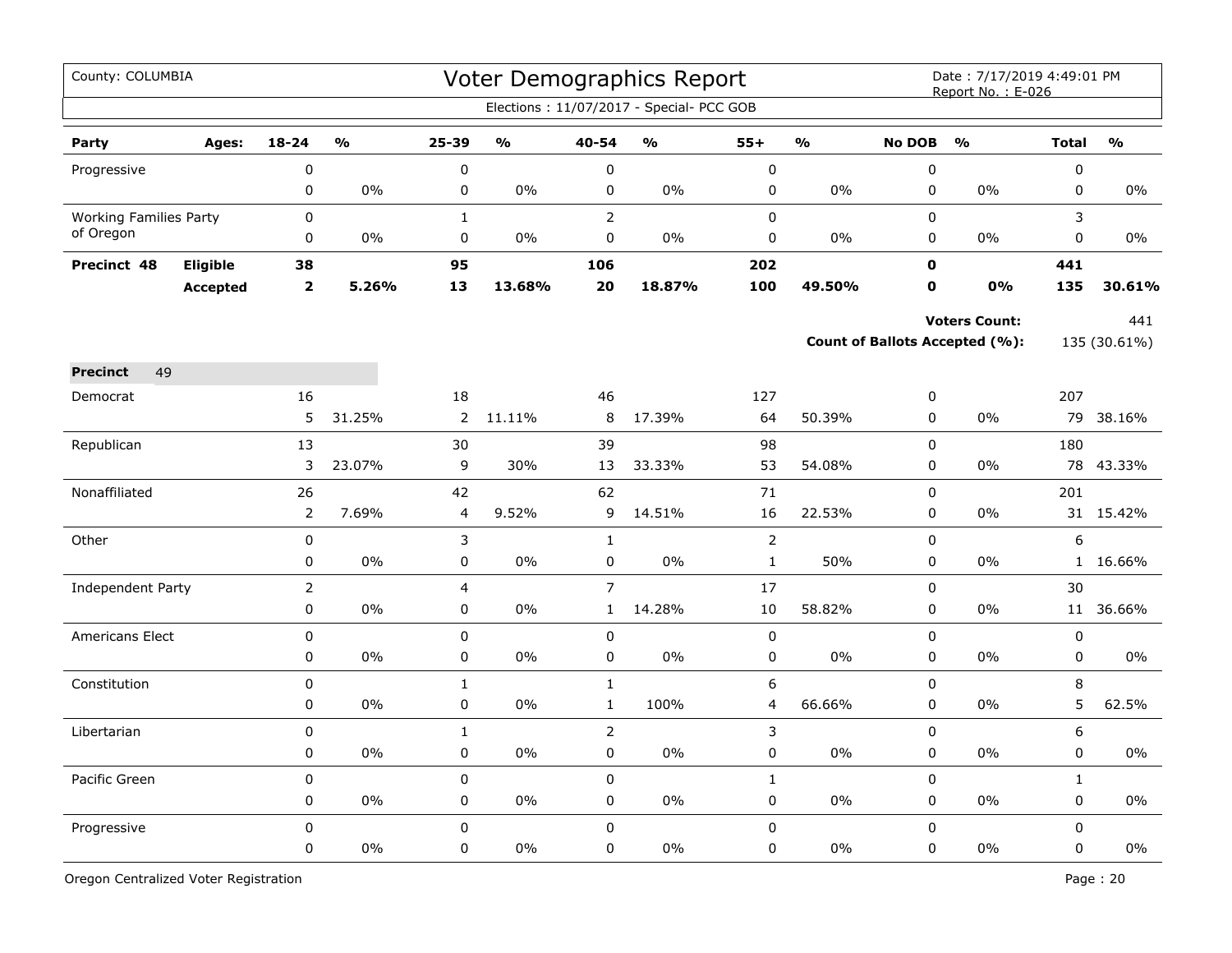| County: COLUMBIA              |                 |                |               |              |               |                | <b>Voter Demographics Report</b>         |              |               |               | Date: 7/17/2019 4:49:01 PM<br>Report No.: E-026 |              |               |
|-------------------------------|-----------------|----------------|---------------|--------------|---------------|----------------|------------------------------------------|--------------|---------------|---------------|-------------------------------------------------|--------------|---------------|
|                               |                 |                |               |              |               |                | Elections: 11/07/2017 - Special- PCC GOB |              |               |               |                                                 |              |               |
| Party                         | Ages:           | 18-24          | $\frac{0}{0}$ | 25-39        | $\frac{1}{2}$ | 40-54          | $\mathsf{o}\mathsf{v}_\mathsf{o}$        | $55+$        | $\frac{1}{2}$ | <b>No DOB</b> | $\frac{1}{2}$                                   | <b>Total</b> | $\frac{1}{2}$ |
| <b>Working Families Party</b> |                 | 0              |               | $\mathbf 1$  |               | 2              |                                          | $\pmb{0}$    |               | $\pmb{0}$     |                                                 | 3            |               |
| of Oregon                     |                 | 0              | 0%            | 0            | 0%            | $\mathbf{1}$   | 50%                                      | 0            | $0\%$         | $\mathbf 0$   | $0\%$                                           | $\mathbf{1}$ | 33.33%        |
| Precinct 49                   | Eligible        | 57             |               | 100          |               | 160            |                                          | 325          |               | $\mathbf 0$   |                                                 | 642          |               |
|                               | <b>Accepted</b> | 10             | 17.54%        | 15           | 15.00%        | 33             | 20.63%                                   | 148          | 45.54%        | 0             | 0%                                              | 206          | 32.09%        |
|                               |                 |                |               |              |               |                |                                          |              |               |               | <b>Voters Count:</b>                            |              | 642           |
|                               |                 |                |               |              |               |                |                                          |              |               |               | Count of Ballots Accepted (%):                  |              | 206 (32.09%)  |
| 51<br><b>Precinct</b>         |                 |                |               |              |               |                |                                          |              |               |               |                                                 |              |               |
| Democrat                      |                 | $\mathbf{1}$   |               | 14           |               | 13             |                                          | 67           |               | $\pmb{0}$     |                                                 | 95           |               |
|                               |                 | $\mathbf{1}$   | 100%          | 6            | 42.85%        | 3              | 23.07%                                   | 38           | 56.71%        | $\mathbf 0$   | 0%                                              | 48           | 50.52%        |
| Republican                    |                 | 6              |               | 25           |               | 27             |                                          | 69           |               | $\mathsf 0$   |                                                 | 127          |               |
|                               |                 | $\mathbf{1}$   | 16.66%        | 5            | 20%           | 12             | 44.44%                                   | 40           | 57.97%        | $\mathbf 0$   | $0\%$                                           | 58           | 45.66%        |
| Nonaffiliated                 |                 | 14             |               | 26           |               | 20             |                                          | 49           |               | $\mathbf 0$   |                                                 | 109          |               |
|                               |                 | $\overline{2}$ | 14.28%        | 3            | 11.53%        | $\overline{4}$ | 20%                                      | 18           | 36.73%        | $\pmb{0}$     | $0\%$                                           | 27           | 24.77%        |
| Other                         |                 | $\mathbf{1}$   |               | 0            |               | $\mathbf 0$    |                                          | 4            |               | $\mathbf 0$   |                                                 | 5            |               |
|                               |                 | 0              | $0\%$         | 0            | 0%            | 0              | $0\%$                                    | $\mathbf{1}$ | 25%           | 0             | $0\%$                                           | $\mathbf{1}$ | 20%           |
| Independent Party             |                 | 0              |               | $\mathbf 1$  |               | 6              |                                          | 6            |               | $\mathbf 0$   |                                                 | 13           |               |
|                               |                 | 0              | $0\%$         | $\mathbf{1}$ | 100%          | 0              | $0\%$                                    | $\mathbf{1}$ | 16.66%        | $\pmb{0}$     | $0\%$                                           |              | 2 15.38%      |
| Americans Elect               |                 | 0              |               | 0            |               | 0              |                                          | 0            |               | $\mathbf 0$   |                                                 | $\pmb{0}$    |               |
|                               |                 | 0              | 0%            | 0            | 0%            | 0              | $0\%$                                    | 0            | 0%            | $\pmb{0}$     | 0%                                              | 0            | $0\%$         |
| Constitution                  |                 | 0              |               | 0            |               | 0              |                                          | 0            |               | $\pmb{0}$     |                                                 | $\pmb{0}$    |               |
|                               |                 | 0              | $0\%$         | 0            | 0%            | 0              | 0%                                       | 0            | $0\%$         | $\mathbf 0$   | $0\%$                                           | $\mathbf 0$  | $0\%$         |
| Libertarian                   |                 | 0              |               | 0            |               | $\pmb{0}$      |                                          | $\mathbf 1$  |               | $\pmb{0}$     |                                                 | $\mathbf 1$  |               |
|                               |                 | 0              | $0\%$         | 0            | 0%            | 0              | 0%                                       | $\mathbf{1}$ | 100%          | $\pmb{0}$     | $0\%$                                           | $\mathbf 1$  | 100%          |
| Pacific Green                 |                 | 0              |               | 0            |               | $\mathbf 0$    |                                          | $\mathbf{1}$ |               | $\mathbf 0$   |                                                 | $\mathbf{1}$ |               |
|                               |                 | 0              | $0\%$         | 0            | 0%            | 0              | $0\%$                                    | 0            | $0\%$         | $\mathbf 0$   | $0\%$                                           | $\mathsf 0$  | $0\%$         |
| Progressive                   |                 | 0              |               | $\mathbf 0$  |               | $\pmb{0}$      |                                          | $\mathbf{1}$ |               | $\pmb{0}$     |                                                 | $\mathbf{1}$ |               |
|                               |                 | 0              | 0%            | $\mathbf 0$  | 0%            | 0              | 0%                                       | 0            | $0\%$         | $\Omega$      | $0\%$                                           | $\mathbf 0$  | 0%            |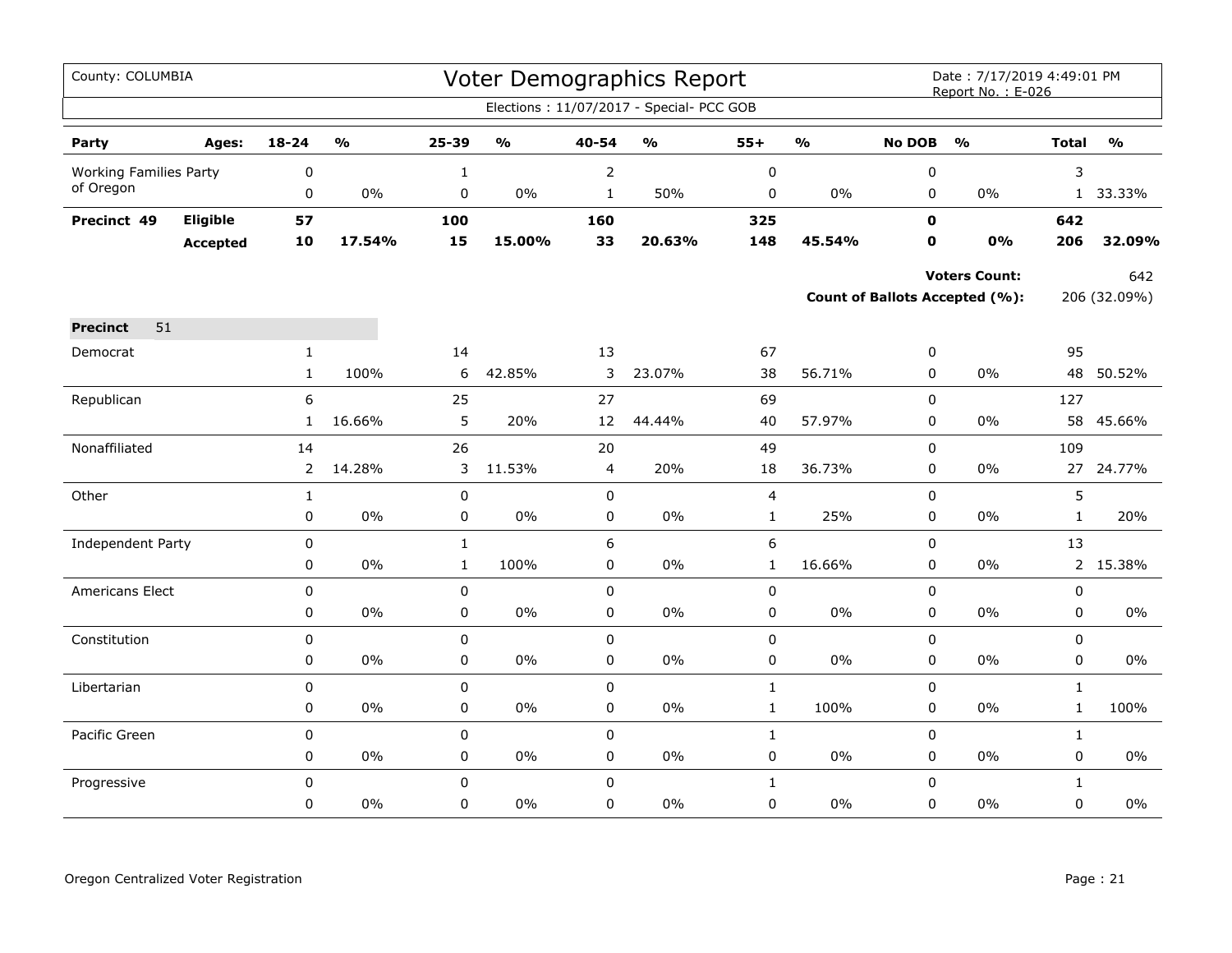| County: COLUMBIA              |                 |                |                         |                  |                         |                | Voter Demographics Report                |                |               |                          | Date: 7/17/2019 4:49:01 PM<br>Report No.: E-026 |                         |               |
|-------------------------------|-----------------|----------------|-------------------------|------------------|-------------------------|----------------|------------------------------------------|----------------|---------------|--------------------------|-------------------------------------------------|-------------------------|---------------|
|                               |                 |                |                         |                  |                         |                | Elections: 11/07/2017 - Special- PCC GOB |                |               |                          |                                                 |                         |               |
| Party                         | Ages:           | $18 - 24$      | $\mathbf{O}/\mathbf{O}$ | 25-39            | $\mathbf{O}/\mathbf{O}$ | 40-54          | $\frac{1}{2}$                            | $55+$          | $\frac{1}{2}$ | <b>No DOB</b>            | $\frac{1}{2}$                                   | <b>Total</b>            | $\frac{1}{2}$ |
| <b>Working Families Party</b> |                 | 0              |                         | 0                |                         | $\mathbf{1}$   |                                          | $\pmb{0}$      |               | 0                        |                                                 | $\mathbf{1}$            |               |
| of Oregon                     |                 | $\pmb{0}$      | 0%                      | 0                | $0\%$                   | 0              | 0%                                       | $\pmb{0}$      | 0%            | 0                        | $0\%$                                           | 0                       | $0\%$         |
| Precinct 51                   | Eligible        | 22             |                         | 66               |                         | 67             |                                          | 198            |               | $\mathbf 0$              |                                                 | 353                     |               |
|                               | <b>Accepted</b> | 4              | 18.18%                  | 15               | 22.73%                  | 19             | 28.36%                                   | 99             | 50.00%        | $\mathbf 0$              | 0%                                              | 137                     | 38.81%        |
|                               |                 |                |                         |                  |                         |                |                                          |                |               |                          | <b>Voters Count:</b>                            |                         | 353           |
|                               |                 |                |                         |                  |                         |                |                                          |                |               |                          | <b>Count of Ballots Accepted (%):</b>           |                         | 137 (38.81%)  |
|                               |                 |                |                         |                  |                         |                |                                          |                |               |                          |                                                 |                         |               |
| 53<br><b>Precinct</b>         |                 |                |                         |                  |                         |                |                                          |                |               |                          |                                                 |                         |               |
| Democrat                      |                 | 31<br>6        | 19.35%                  | 67<br>13         | 19.4%                   | 84<br>18       | 21.42%                                   | 412<br>261     | 63.34%        | $\pmb{0}$<br>$\mathbf 0$ | 0%                                              | 594<br>298              | 50.16%        |
|                               |                 |                |                         |                  |                         |                |                                          |                |               |                          |                                                 |                         |               |
| Republican                    |                 | 26             |                         | 61               |                         | 119            |                                          | 252            |               | $\mathbf 0$              |                                                 | 458                     |               |
|                               |                 | $\mathbf{1}$   | 3.84%                   | $\overline{7}$   | 11.47%                  | 30             | 25.21%                                   | 159            | 63.09%        | 0                        | 0%                                              |                         | 197 43.01%    |
| Nonaffiliated                 |                 | 48             |                         | 110              |                         | 97             |                                          | 129            |               | $\Omega$                 |                                                 | 384                     |               |
|                               |                 | $\mathbf{1}$   | 2.08%                   | 15               | 13.63%                  | 13             | 13.4%                                    | 57             | 44.18%        | $\mathbf 0$              | 0%                                              | 86                      | 22.39%        |
| Other                         |                 | $\overline{2}$ |                         | 3                |                         | $\mathbf{1}$   |                                          | 3              |               | $\mathbf 0$              |                                                 | 9                       |               |
|                               |                 | 0              | 0%                      | 0                | 0%                      | $\mathbf{1}$   | 100%                                     | $\mathbf{1}$   | 33.33%        | 0                        | 0%                                              | $\overline{2}$          | 22.22%        |
| <b>Independent Party</b>      |                 | $\mathbf{1}$   |                         | 25               |                         | 11             |                                          | 28             |               | $\mathbf 0$              |                                                 | 65                      |               |
|                               |                 | $\mathbf 0$    | 0%                      | 3                | 12%                     | 0              | 0%                                       | 16             | 57.14%        | 0                        | 0%                                              | 19                      | 29.23%        |
| <b>Americans Elect</b>        |                 | 0              |                         | 0                |                         | 0              |                                          | 0              |               | 0                        |                                                 | 0                       |               |
|                               |                 | 0              | 0%                      | 0                | 0%                      | 0              | 0%                                       | 0              | 0%            | 0                        | 0%                                              | 0                       | $0\%$         |
| Constitution                  |                 | 0              |                         | 0                |                         | $\pmb{0}$      |                                          | $\overline{2}$ |               | 0                        |                                                 | $\overline{2}$          |               |
|                               |                 | $\pmb{0}$      | $0\%$                   | 0                | $0\%$                   | 0              | $0\%$                                    | $\overline{2}$ | 100%          | $\mathbf 0$              | 0%                                              | $\overline{2}$          | 100%          |
| Libertarian                   |                 | 4              |                         | $\overline{7}$   |                         | 4              |                                          | $\mathbf 1$    |               | $\mathbf 0$              |                                                 | 16                      |               |
|                               |                 | 0              | 0%                      | 0                | 0%                      | 0              | 0%                                       | $\pmb{0}$      | $0\%$         | 0                        | 0%                                              | 0                       | $0\%$         |
| Pacific Green                 |                 | $\mathbf{1}$   |                         | $\mathbf{1}$     |                         | $\overline{2}$ |                                          | $\mathsf 0$    |               | $\mathbf 0$              |                                                 | $\overline{\mathbf{4}}$ |               |
|                               |                 | 0              | 0%                      | 0                | 0%                      | $\mathbf{1}$   | 50%                                      | $\mathbf 0$    | 0%            | $\mathbf 0$              | 0%                                              | $\mathbf 1$             | 25%           |
| Progressive                   |                 | $\mathbf 0$    |                         | 0                |                         | 0              |                                          | $\pmb{0}$      |               | $\mathbf 0$              |                                                 | $\mathbf 0$             |               |
|                               |                 | 0              | 0%                      | 0                | 0%                      | 0              | 0%                                       | 0              | 0%            | 0                        | $0\%$                                           | 0                       | 0%            |
| <b>Working Families Party</b> |                 | 0              |                         | $\boldsymbol{0}$ |                         | $\overline{2}$ |                                          | 0              |               | $\mathbf 0$              |                                                 | $\overline{2}$          |               |
| of Oregon                     |                 | 0              | 0%                      | $\Omega$         | 0%                      | $\mathbf{1}$   | 50%                                      | 0              | 0%            | $\Omega$                 | 0%                                              | $\mathbf{1}$            | 50%           |